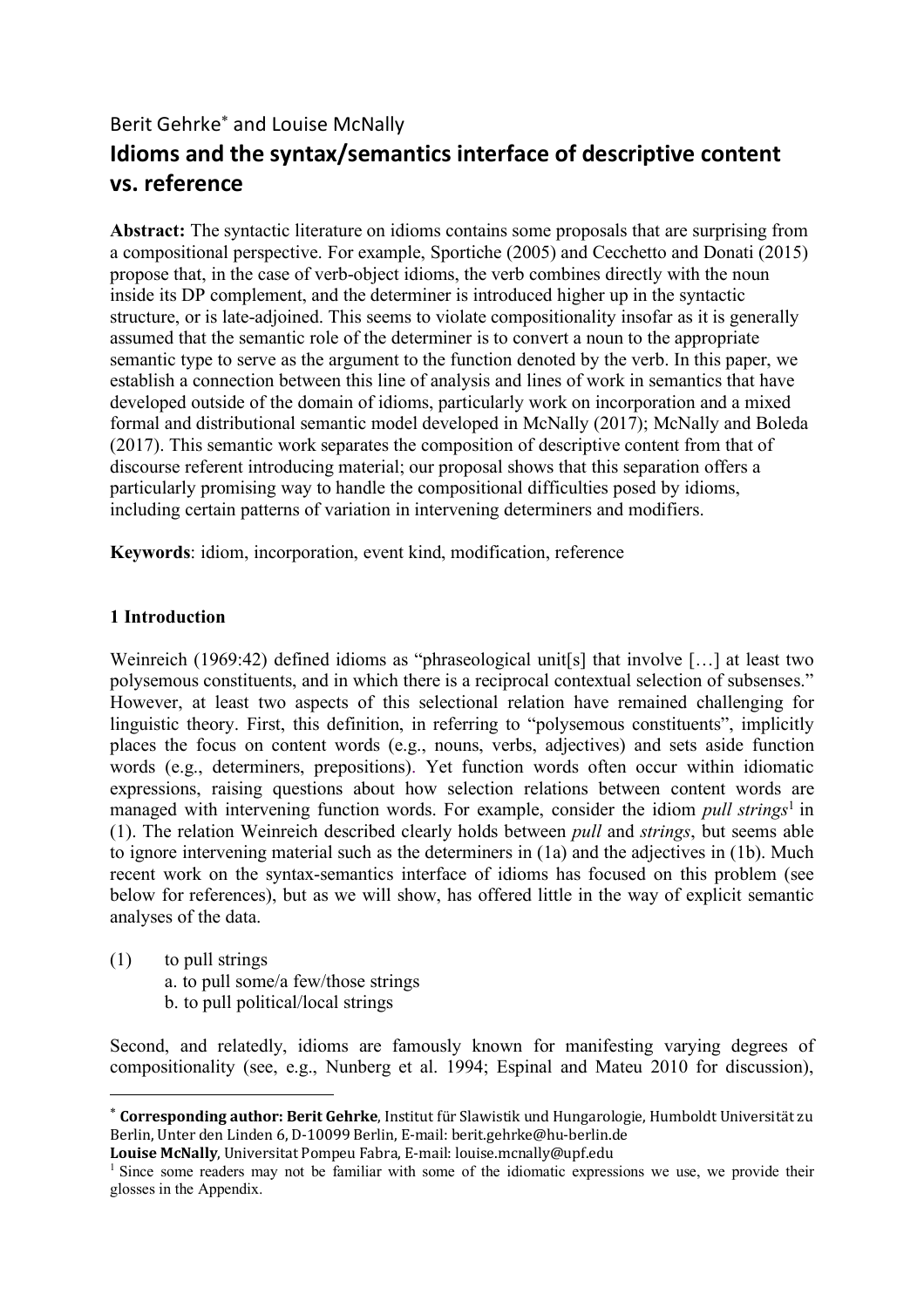ranging from fully frozen examples such as *shoot the breeze*, to examples like the well-known *kick the bucket*, whose degree of frozenness has been debated (see, e.g., Fellbaum 2015; Everaert 2017 and below), to fairly compositional cases such as those in (1), which make the selection problem visible in the first place. However, Weinreich's definition says nothing that would help us understand under which conditions idiomatic expressions might be (de)composed, and, indeed, linguists have devoted comparatively little attention to investigating whether any generalizations are possible concerning the characteristics of more vs. less compositional idioms.

In this paper we defend the view that distinguishing the semantic composition of descriptive content from composition that connects descriptive content to reference can offer new insight into such data, in a way that preserves and complements intuitions we see in previous syntactic analyses of idioms. Though the distinction between two types of compositional processes is only incipient in the formal semantics literature (see McNally and Boleda 2017; McNally 2017 for initial proposals in this direction), we see important antecedents of it in analyses of semantic (pseudo-)incorporation, especially Carlson (2003) and Farkas and de Swart (2003), but also in rich type-theoretic approaches to semantics such as those in Cooper (2005) or Asher (2011). We will adapt Farkas and de Swart's analysis to lay the groundwork for an account of determiner and adjective intervention in idioms. We want to emphasize that our goals in this paper are very specific and limited: To develop an account of idiom data that serves as an argument for a particular way of articulating semantic composition which we consider to better reflect analytical intuitions from syntactic theory, and to lay the groundwork for future, detailed accounts of the varied compositional behavior that idioms manifest. We cannot, in the space allotted to us here, exhaustively analyze the full range of idiom data.

The paper is structured as follows. In Section 2 we delimit the data, providing a brief overview of the cases in which modifiers and determiners intervene in idiomatic expressions. In Section 3 we discuss previous proposals to capture the data discussed in Section 2, pointing out their benefits and shortcomings. Section 4 spells out our account of composition in idioms and our approach to the determiner and modifier intervention effects. We will also suggest some preliminary generalizations concerning the (de)compositionality of idiomatic expressions that are possible if a distinct mechanism for the composition of descriptive content exists alongside one for the composition of referential expressions, although we must leave for another occasion developing and arguing for these generalizations in detail. Finally, Section 5 concludes.

## **2 Delimiting the data**

As our main goal is to address the possibility of intervening determiners and adjectives, in this section we restrict our focus to clearly decomposable idioms ('idiomatically combining expressions' in Nunberg et al. 1994), such as our initial example *to pull strings*, which most readily allow for intervening material, although we extend our account to putatively nondecomposable idioms below. In the case of determiner variability more specifically, we will primarily illustrate with idioms involving verbs and direct objects, possibly accompanied by particles/prepositional phrases, as in *to blow off steam* (hereafter, V-N idioms). However, we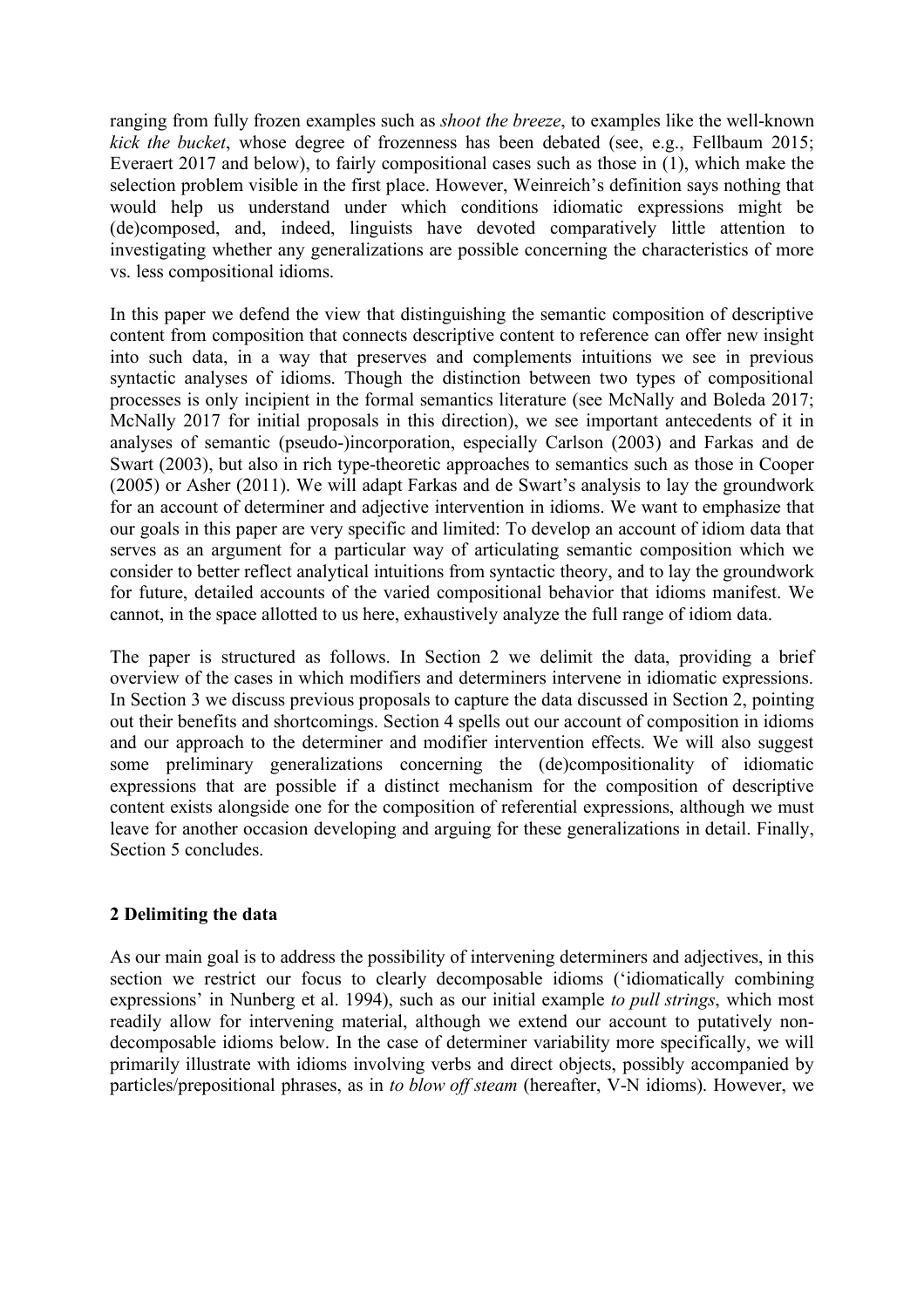see no reason why our analysis could not extend to other sorts of idioms.<sup>2</sup> We begin with determiner variability, then address intervening modifiers.

## **2.1 Determiner variability in idioms**

 

In a recent paper, Bruening et al. (2018) discuss English (as well as Korean and Vietnamese) data from the internet, in which idioms do not occur with the canonical determiners they are commonly taken to occur with. Initial inspection shows considerable variety, and the change in determiner sometimes carries along with it a change in the number of the noun involved.

Some of Bruening et al.'s examples based on idioms that canonically occur with definite determiners are given in  $(2)$ .<sup>3</sup> Here we see that the canonical (singular) definite was replaced by the (plural) indefinite *some*, the indefinite article, and *another*.

(2) a. to rock the boat: "This'll rock **some** boat**s**" b. to bark up the wrong tree: "Have you ever barked up **a** wrong tree?"; "you're barking up **another** wrong tree"

In (3) we reproduce some of their examples in which a canonical singular indefinite article is replaced by the vague quantity expression *many* and the demonstrative *that*.

(3) a. to smell a rat: "Do we all smell **many** rat**s** connected with this legislation?" b. to beat a dead horse: "it's moronic for a public figure to beat **that** dead horse of a joke"

Finally, in (4) and (5), respectively, we reproduce some of their examples of idioms that canonically appear with bare singular or bare plural nominals but that were found with definite *the*, indefinite *some*, the negative quantifier *no*, and, again, the vague quantity expression *many*, and some of them with additional adjectives as well.

- (4) a. to close up shop: "international banks have not totally closed up **the credit** shop" b. to eat humble pie: "Obama might eat **some** humble pie"
	- c. to (not) make head or tail of: "He spoke so rapidly that I could make **no** head or tail of his speech"
- (5) a. to build castles in the air: "Mother Meade had built **many** castles in the air." b. to cut corners: "This is What Happens When Companies Cut Too **Many** Corners and Don't Give a Damn"
	- c. to make tracks: "so me and Walker made **some quick** tracks to the truck while Ben held rear guard for us"

Determiner variability in idioms poses the following problem: How can a sub-constituent of a putatively non-compositional phrase vary? The determiner is normally assumed to form a constituent with an accompanying noun, and this in turn is assumed to form a constituent with a verb (or preposition). But determiner variability suggests that the determiner's contribution

<sup>2</sup> Note that we will not be concerned with standard "open slots" in idioms, such as the direct object in *take X to the cleaners*. Though such expressions are not necessarily trivial to analyze, we consider them less problematic than the sorts of cases we focus on, in which the idiomatic part of the expression itself is manipulated.

<sup>&</sup>lt;sup>3</sup> When presenting the data, we will adopt the convention of putting the standard version of the idiom on the left, followed by a colon, and the attested examples showing variation on the right.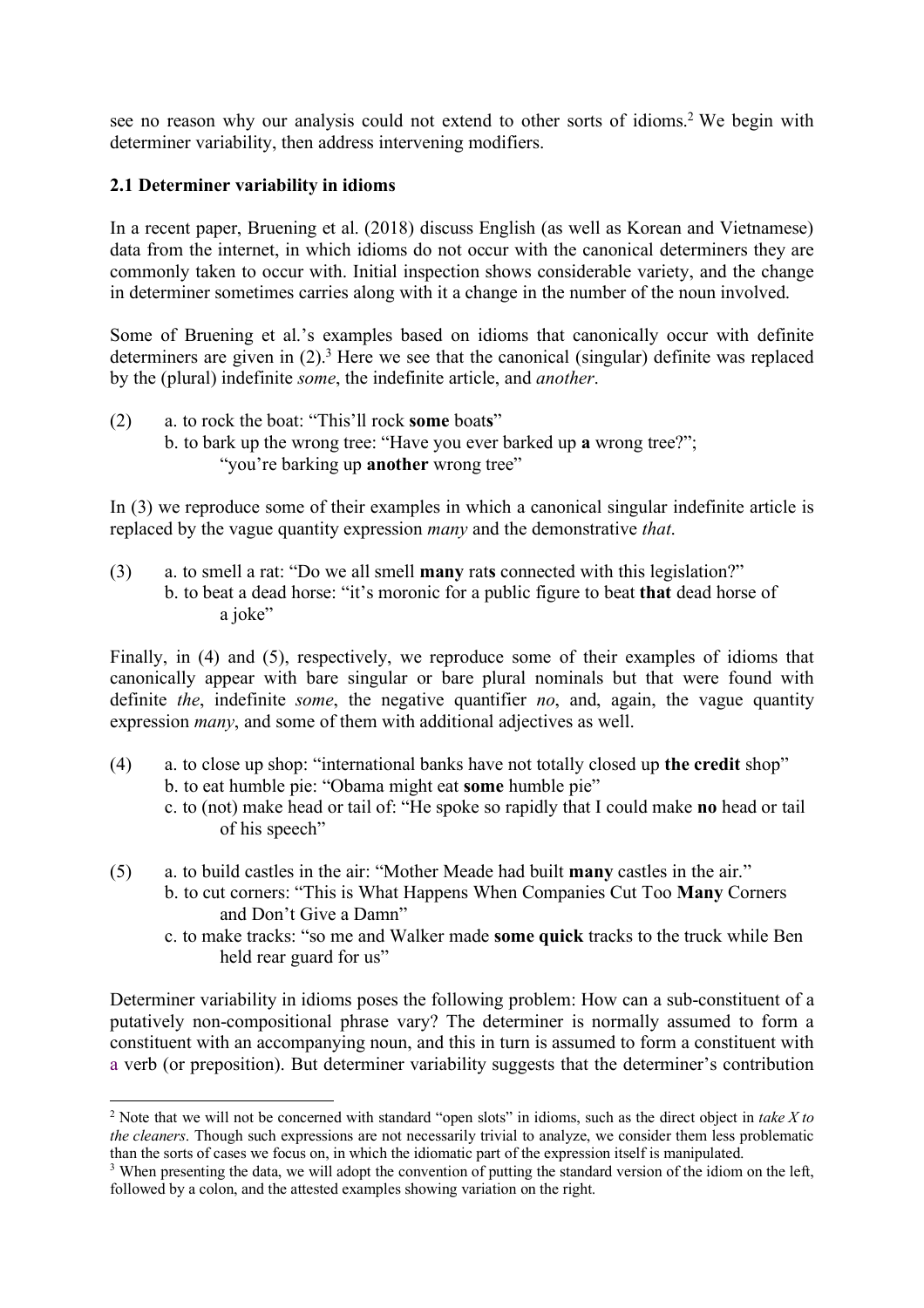is compositionally transparent. Thus, the noun is simultaneously in construction with a freely combining determiner, which suggests that it makes its contribution transparently, and in construction with a higher verb with which it is not related in a fully compositional way. We will address the limits on determiner variability that our analysis leads us to expect (for example, the fact that *shoot the breeze* practically does not have variants with alternatives to *the*, as far as we can determine) in Section 4.

Similar – indeed more serious – problems for the idea that idioms are non-compositional phrases are posed by intervening modifiers, to which we now turn.

## **2.2 Intervening modifiers**

Modifiers intervening within idiom chunks have also been addressed by various authors (e.g., Stathi 2007; Cserép 2010; McClure 2011; Sailer 2017). In an early and very influential paper, Ernst (1981) distinguishes between what he calls *external*, *internal*, and *conjunction* modification. According to Ernst, we are dealing with external modification when the modifier applies to the idiom as a whole, as in (6); this kind of modification can usually be paraphrased adverbially (e.g., *politically*, *sociologically*).4

- (6) a. He made a speech in Dublin which touched a raw **political** nerve.
	- b. Don't rock the **sociological** boat with your new ideas.

External modification raises the problem of how to "extract" the adjective's contribution when it is encrusted in the idiom, but previous researchers have considered it less problematic than the other sorts of modification Ernst identified given that, if the semantic contribution of the adjective can be postponed until after the composition of the idiom, the pieces of the idiom itself are not compositionally separated by any intervening material.

Internal modification, according to Ernst, applies to the noun denotation alone, under its idiomatic reading, as illustrated in  $(7)$ .<sup>5</sup>

- (7) a. In spite of its conservatism, many people were eager to jump on the **horse-drawn**<sup>6</sup> Reagan bandwagon.
	- b. The federal agency decided to take the project under its **well-muscled** wing.

McClure (2011) argues that internal modification can only apply if the noun can be associated with idiomatic semantic content of some sort (for example, *bandwagon* with

 <sup>4</sup> All examples in this section are from Ernst (1981).

<sup>&</sup>lt;sup>5</sup> Nicolas (1995) attempts to reduce internal modification to external modification, in order to not have any elements intervene between idiom chunks, so that idioms can still be treated as one indivisible meaning unit. However, Chae (2015) observes that this reduction is not always possible, and indeed we do not see any way to reanalyze examples such as the following (from Ernst 1981, arguing for the same point) in terms of an adverbial modifier of the idiom based on the intervening adjective.

<sup>(</sup>i) a. In an extremely quixotic effort, he was casting **Marxist** pearls before **capitalist** swine. b. In doing the project we were caught between the **theoretical** devil and the **practical** deep blue sea.

<sup>6</sup> Ernst assumes that this modifier is interpreted non-literally, describing the cause or movement (i.e., bandwagon) in a fashion that would be analogous to *horse-drawn* describing a physical bandwagon, i.e., as oldfashioned or conservative.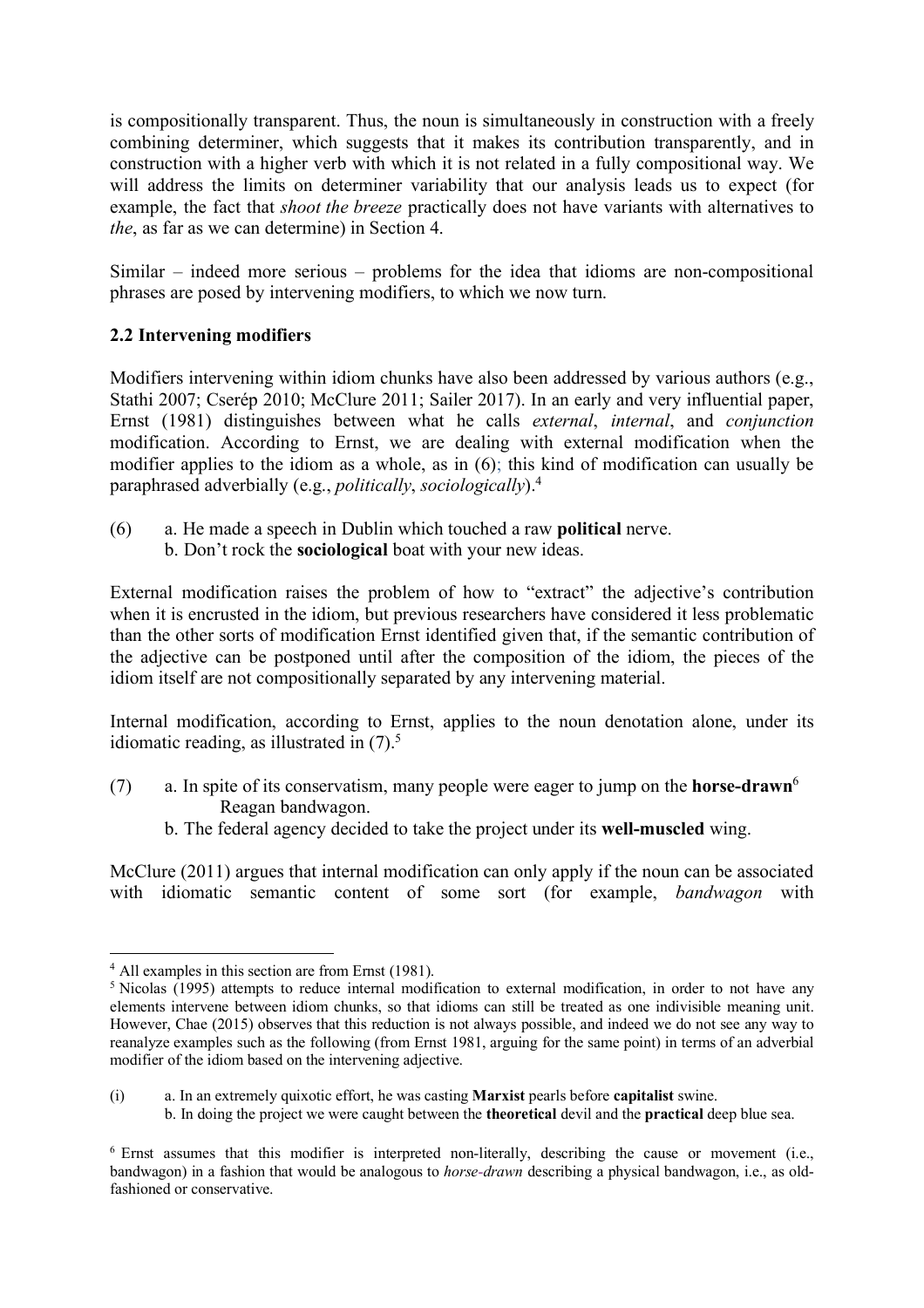"cause/movement" in the case of (7a)), while no such restriction applies to external or conjunction modification, an observation also implicit in Ernst (1981).

Finally, under conjunction modification, like internal modification, the modifier applies only to the noun denotation, but in this case under its literal interpretation (8).

- (8) a. In spite of the treatment the other refugees received from the rescue party in the desert, he bit his **thirst-swollen** tongue and kept to himself.
	- b. The \$6,000,000 man came over and lent us a helping **electronic** hand.

According to Ernst, conjunction modification adds a second proposition to the proposition associated with the idiom (in (8), *he stopped himself from saying something* and *the \$6,000,000 man helped us*, respectively); in our examples, the added propositions are *he has a thirst-swollen tongue* and *the \$6,000,000 man has an electronic hand*.

Conjunction modification is often pushed aside as word play or metalinguistic. However, any such claim requires providing a definition of word play and criteria for identifying it. Furthermore, even if we were dealing with play on words, examples like (8) show that speakers (and, presumably, hearers) can simultaneously access both the idiomatic and the literal reading of idioms (and correspondingly of idioms chunks), and we consider a semantic representation that is able to capture such a possibility more likely to be viable than one that does not.

Summarizing, this brief overview shows that we need an analysis of idioms that accounts for the idiosyncratic semantic relations between their parts, but that nevertheless allows for some flexibility in the choice of determiner and the possibility of intervening modifiers. In the following section, we present the main strategies that have been proposed for doing this.

## **3 Previous accounts**

## **3.1 Determiner variability as determiner independence**

We classify into three general categories the analyses of idioms that attempt to preserve a local selection relation between the content words in the idiom while allowing independence of the determiner. To keep the discussion simple, we will talk about the selection between V and N, though the reader should understand that other sorts of selectional relations could be modeled similarly.

The first family of analyses adopts the strategy of representing the V and N as co-constituents, while keeping the determiner structurally separate. For example, Svenonius (2005) advocates what he calls "Banyan trees," where N appears in a multi-dominance structure in which it is related to both V and D, but the latter are not related to each other. An example (his (35), for *pull X's leg*) is given in (9).

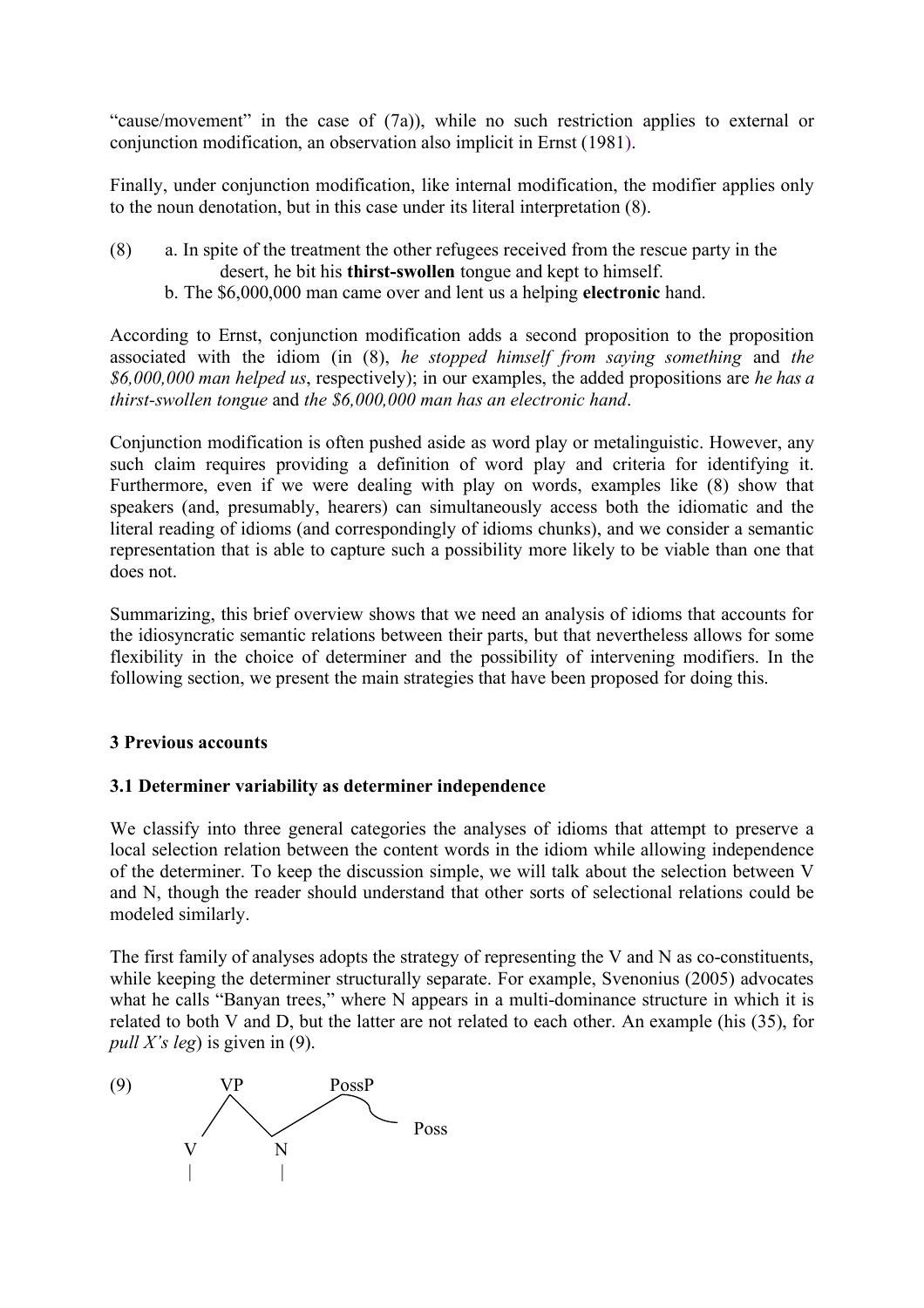pull leg

Similarly, Sportiche (2005) actually uses idiom chunks and reconstruction data to argue that determiners and nouns are "split" in underlying structure. One of his examples is given in (10), where the nominal part of the idiom, *care*, does not appear adjacent to the verb in its surface position, but where for semantic reasons it has to be interpreted in a lower position, leading to reconstruction of the nominal to its trace position (see, e.g., Fox 2002; Sauerland 2004; Romoli 2015 on the notion of reconstruction).

(10) Much care seems to have been taken *t* of the victims.

Sportiche proposes an analysis under which the verb combines with an NP in the lower position and D is generated in the higher position to which the NP moves, as in (11), where the crossed-out NP indicates the origin of movement, more precisely the copy that gets deleted at PF, i.e., not pronounced, but interpreted at LF, under reconstruction.

 $(11)$  ...  $[D NP]$  ...  $[NP V ...]$  ...

A related idea is found in Cecchetto and Donati (2015), who propose that unselected elements are adjunct-like and can be late-merged; they suggest that determiners might also be latemerged, resulting in a similar syntactic separation of D and its accompanying nominal.

Such structures intuitively look like what we would need to account for the determiner variability illustrated in the previous section. However, the authors mentioned do not provide a semantics for them, leaving open the compositional problem of how the determiner is combined with the V+N(P). It is commonly assumed that D elements turn property-denoting NPs (of type  $\langle e, t \rangle$  on extensional accounts) into DPs (of type *e* or  $\langle e, t \rangle$ ,  $t \rangle$ ) that are suitable to serve as arguments to verbs. Without the intervention of D, the only standardly accepted technique for combining the NP and the V would be semantic incorporation (see, e.g., Van Geenhoven 1996), which effectively treats the NP as a modifier of V, thus preserving whatever type the verb has  $(\leq e, t>$  or  $\leq e, \leq e, t>$ ). Indeed, we will take inspiration in such an approach in Section 4, but it cannot be exploited without addressing some initial problems we point out here. First, semantic incorporation is typically morphosyntactically signaled (for example, by special case marking, or by the absence of any determiner on the incorporated nominal); there is no obvious independent evidence that it should be applied in the case of idiomatic expressions. Second, there is the problem of how to combine the D higher up: If determiners denote either functions from properties to entities or, alternatively, to generalized quantifiers, when combined with a semantically incorporated V+NP the result will not, without additional *ad hoc* assumptions, be the sort of thing a sentence denotes, which is what would be required (see also Bruening et al. 2018 for similar criticism).

The second family of analyses handles the locality of the selectional relation between V and N by rejecting the assumption (widely held since Abney 1987) that D is the head of the nominal syntactic structure and reverting to the classic analysis on which N, rather than D, heads the nominal phrase. Bruening (2015) and Bruening et al. (2018) are recent examples. They observe, using examples from English, Korean and Vietnamese, that local selection and facts such as those discussed in the previous section follow directly from the basic nominal structure they assume, given in (12), where "Cl" stands for "Classifier", and "Num" stands for "Numeral."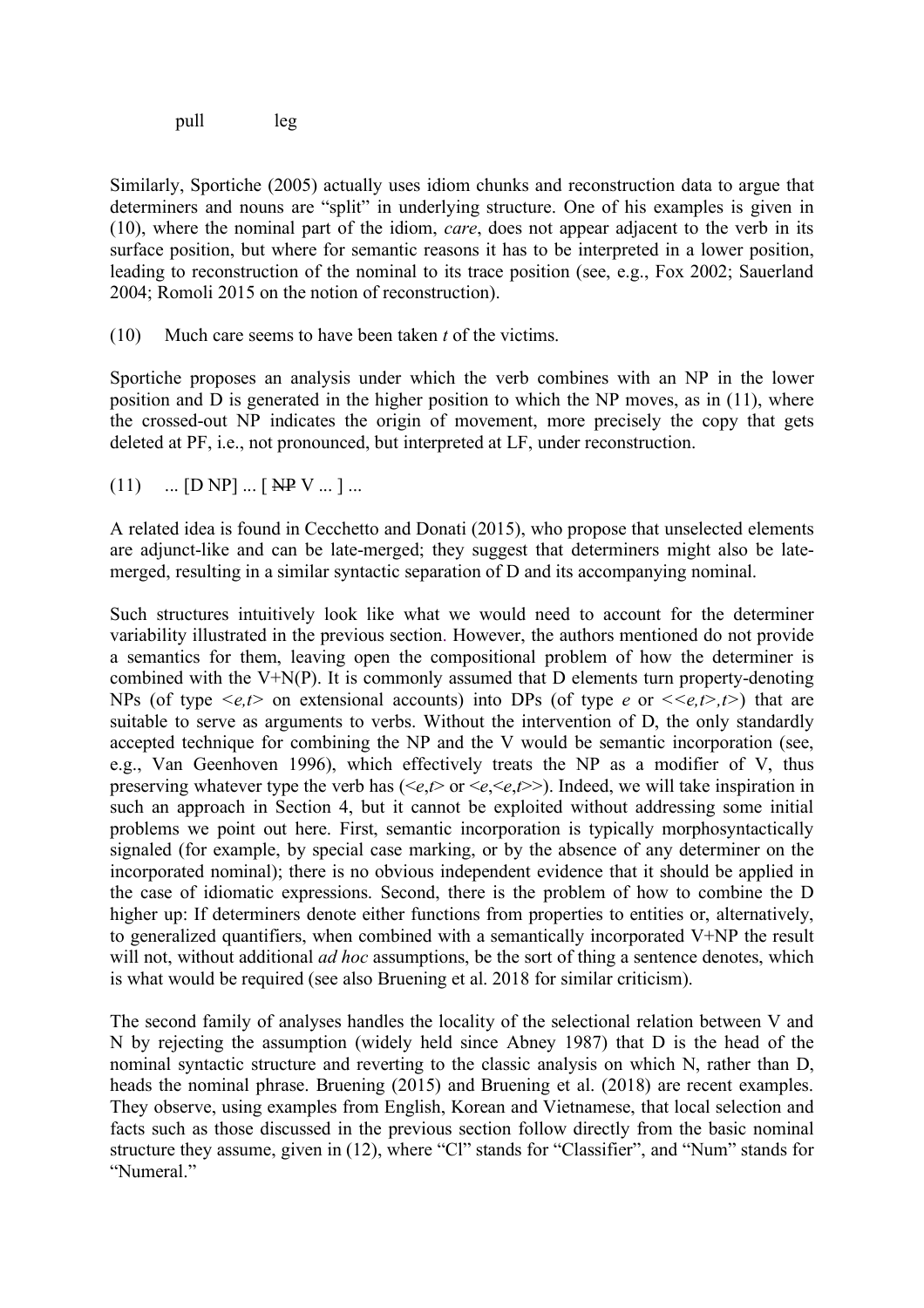# $(12)$  [NP D [N [CIP Num Cl ] [N N ]]]

While this analysis formally preserves the locality of selection as well as standard typetheoretic assumptions about the combination of V and its complement, it still leaves us with the task of providing a semantics for cases where the determiner is different from that typically associated with the idiom as well as for cases of modifier intervention.

Both of these families of syntactic analyses use the same representational vocabulary for encoding constituent structure as for managing selectional phenomena. The third family of analyses avoids this problem by separating the representation of selection from that of managing the rest of the constituent structure that drives semantic composition. Into this family falls the analysis of Bargmann and Sailer (2018), couched in the version of Head-Driven Phrase Structure Grammar (HPSG, Pollard and Sag 1994) developed in Sailer (2004). HPSG representations are feature structures that specify all of the components of linguistic signs (phonology, syntax, semantics) and the relations between them. Within the semantics, Sailer (2004) distinguishes between what he refers to as *local semantics* and *compositional semantics*. Local semantic features are where basic lexical information is stored, and are used to manage sortal and selectional restrictions between predicates and their arguments – for example, the sortal restriction of *extinct* to kind-level individuals as in (13a), or more pragmatic selectional restrictions of the sort in (13b) (from Sailer 2004):

(13) a. The dodo/??Max is extinct.

 

b. Hans pflückte einePusteblume / ??ein Buch aus dem Regal. Hans plucked a dandelion a book out the-DAT shelf 'Hans plucked a dandelion / ??a book from the shelf.'

Compositional semantics, in contrast, regulates the combination of larger constituents, including the resolution of quantifier scope relations.

Sailer argues for keeping local and compositional semantic content separated in HPSG because sortal and selectional restrictions are insensitive to determiners and quantifiers: They hold no matter what sort of determiner/quantifier is manifest on a selected argument and, moreover, he further observes that there are no examples of predicates that select, for example, for a universal determiner no matter the lexical content of the accompanying noun.<sup>7</sup> Once separated in the representation, the interactions between local contents can be managed via HPSG principles independently of compositional contents, avoiding the questions raised by the other families of analyses. However, like these, Sailer's model offers no explicit technique for combining the local contents in a way that would produce idiomatic meanings.

Similar in spirit, though very different in detail, is the constructional account of idioms in Chae (2015), who builds on Jackendoff (1997). <sup>8</sup> Like Bargmann and Sailer's analysis, such an account separates the treatment of constituent structure from that of the content words.

<sup>7</sup> This point is also discussed at length in the papers by Bruening and colleagues. Although Sailer notes that one exception might be *there* sentences, see McNally (1992), among others, for an alternative account that does not rely on lexical selection. Note also that despite the fact that some idioms have fixed determiners, such as *shoot the breeze*, it is never the case that the determiner is fixed but the accompanying noun is not – that is, even in idioms with fixed determiners, selection is never for the determiner alone.

<sup>8</sup> Jackendoff does not specifically address determiner variability but only the separability of the verb from the direct object, as in *The hatchet was buried.*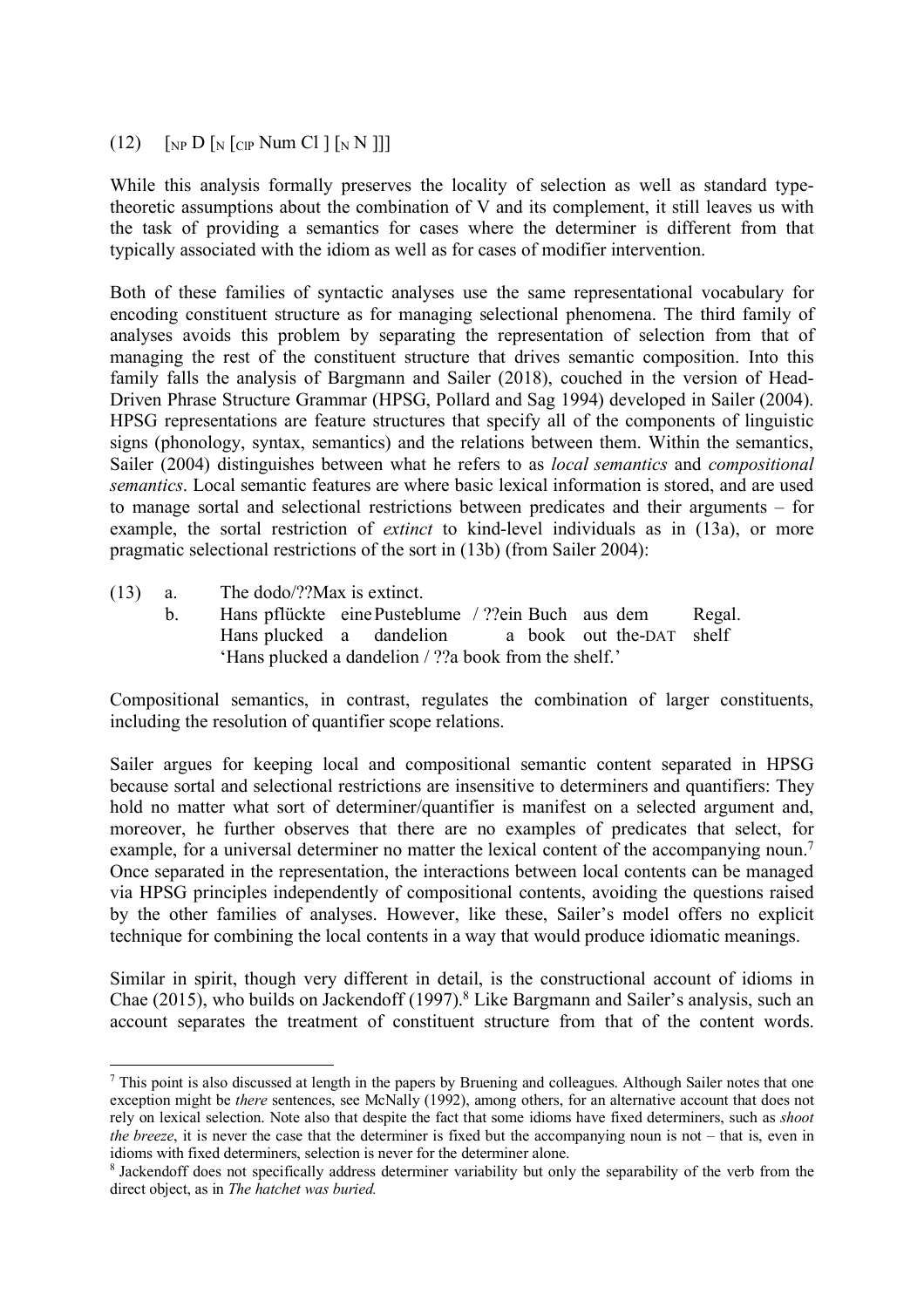However, it posits a looser relation between these two components than does Bargmann and Sailer's analysis: the elements of the semantic representations for the idiomatic interpretations need not bear any obvious relation to the superficial components of the phrase. For example, Jackendoff proposes a simple syntax like that in (14b) for an idiom like *bury the hatchet*, which allows an intervening determiner (14a). This syntax is connected to the Lexical Conceptual Structure (LCS) in (14c) via the indices on the syntactic constituents (the subscripted "A" signals an open argument slot; note that this LCS does not reflect the potential for variability in the determiner, though it could be straightforwardly adapted to do so).

- (14) a. Now is as good a time as any to let bygones be bygones and **bury those hatchets** once and for all.<sup>9</sup>
	- b.  $\left[\nabla P_X \nabla \right]\nabla P_Y \n\right]$
	- c.  $[RECONCILE ([]<sub>A</sub>, [DISAGREEMENT]<sub>v</sub>)]<sub>x</sub>$

The proposal in (14b-c) represents the idiomatic interpretation. However, in contrast to what we will see in Section 3.2, it does not overtly connect idiomatic and non-idiomatic interpretations, and this fact has opened Jackendoff's general approach to idioms to criticisms that it is stipulative and fails to capture certain aspects of idiom interpretation that do remain compositional (see, e.g., Svenonius 2005, and especially Espinal and Mateu 2010).

Summarizing, for the purposes of this paper, the similarities between these analyses of determiner variability are greater than their differences: None of them offers a particularly explicit account of the syntax-semantics interface of the idiomatic interpretation that can simultaneously account for determiner variability, the idiomatic reading, and the nonidiomatic reading. Let us now turn to analyses of modifiers intervening in idiom chunks.

## **3.2 Intervening modifiers and lexical "reanalysis"**

Given the existence of modifiers applying only to the nominal element in idioms but not to the idiom as a whole, as was illustrated in Section 2.2 for internal and conjunction modification, Ernst (1981) argues for two levels of interpretation, and for the simultaneous representation of idiomatic and non-idiomatic meaning, with links between these. For example, his representation of the internal modification in (7a) is given in (15).

| (15) | <b>JOIN</b>                                | CAUSE/MOVEMENT | (idiomatic)      |
|------|--------------------------------------------|----------------|------------------|
|      |                                            |                |                  |
|      | JUMP ON [THE HORSE-DRAWN REAGAN BANDWAGON] |                | (non-idiomatic)  |
|      | Jump on the horse-drawn Reagan bandwagon   |                | (surface string) |

Here, the parts of the idiom, *jump on* and *bandwagon*, are linked to their idiomatic meaning (*join* and *cause/movement*), as well as to their literal, non-idiomatic meaning, and the modifier is inserted at one of these levels. Ultimately, for a complete account, one should also add something like *old-fashioned/outdated* at the idiomatic level, to represent the figurative meaning of the modifier as applied to the N under its idiomatic reading, but this is not done in Ernst's sketch of an account.

Ernst's representation of his example for conjunction modification in (8a) is given in (16).

<sup>9</sup> https://www.holidailys.com/single-post/2015/08/25/Kiss-and-Make-Up-Day.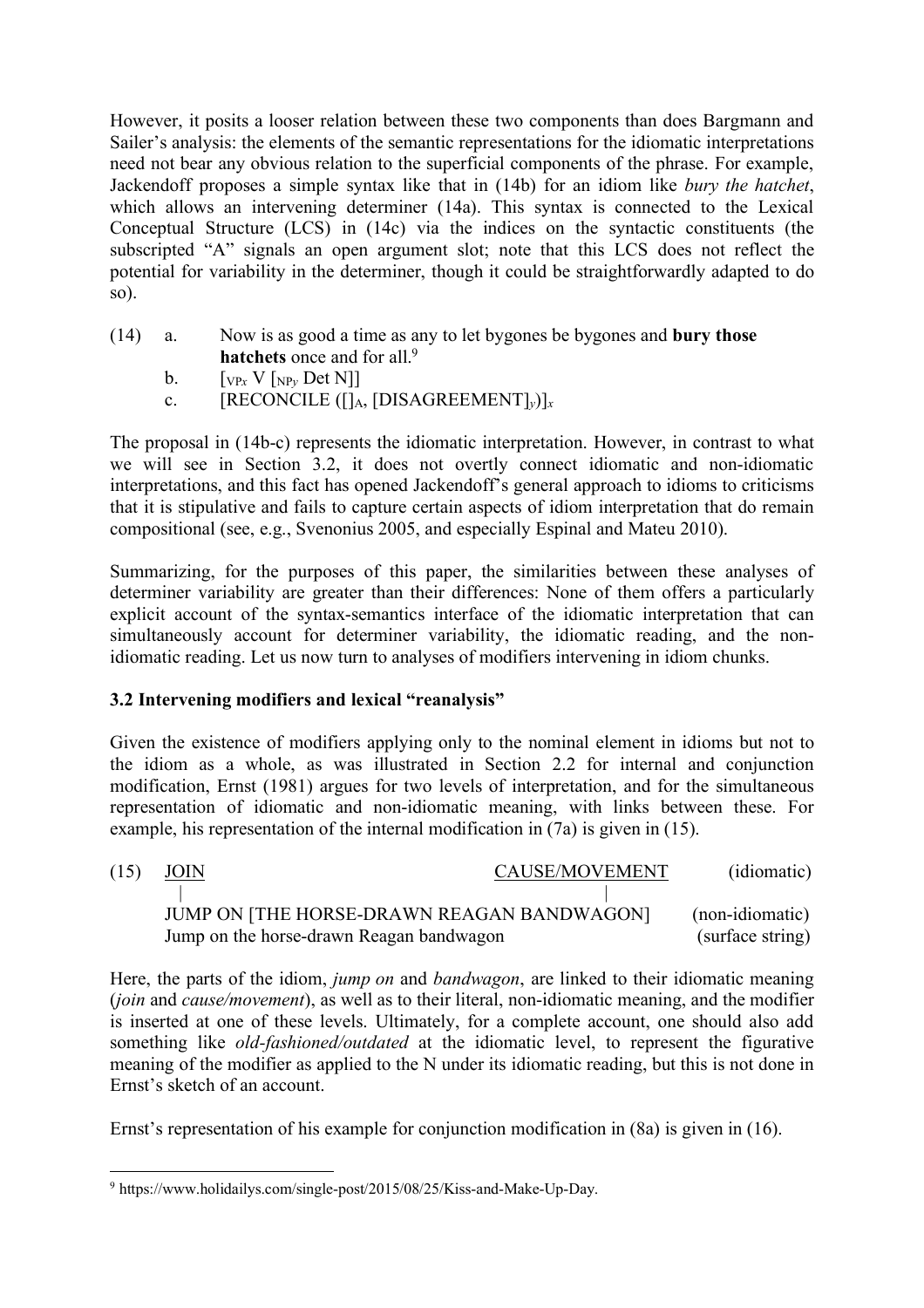# (16) CHECK SPEAKING-CAPACITY | | ∧ HE HAS A THIRST-SWOLLEN TONGUE BITE HIS THIRST-SWOLLEN TONGUE He bit his thirst-swollen tongue

Again, the parts of the idiom have literal and idiomatic meanings on distinct levels of representation: the modifier applies to the N on its literal, non-idiomatic meaning, and the result is a second proposition that is added as a conjunct. However, Ernst is not explicit about the precise syntactic and semantic implementation of this idea, nor does he provide a compositional account of modification in idioms; he merely points towards the starting point for such an account.

We are aware of no more detailed published analysis of internal and external modification in idioms. Nunberg et al. (1994) limit themselves to observing that such modification exists as part of a more general argument for the existence of idiomatically-combining expressions. They, Jackendoff (1997), Espinal and Mateu (2010), and Chae (2015) all express a similar intuition: That some kind of re-representation of the parts of the idioms (as in (14c)), such as coercion or metaphorical meaning extension, facilitates such modification. The question is how this intuition might be concretized. As for conjunction modification, Ernst's proposal to introduce the modifier via a second proposition strongly suggests non-restrictive modification (see, e.g., Bargmann et al. 2018). Given that non-restrictive modification has been analyzed as a Conventional Implicature (CI) (e.g., Potts 2005), delegating the semantics of such modification to a CI-like layer, as suggested by McClure (2011), would be a natural extension of Ernst's account. However, McClure offers no specific analysis of the data, and Bargmann et al. only discuss various data points that could be analyzed in terms of conjunction modification, without actually providing such an analysis. As space precludes presenting an analysis of all three kinds of modification here, we will focus on external modification below, which illustrates particular advantages of our approach and whose analysis we think could be extended to internal modification; we must set aside conjunction modification for future work.

## **3.3 Summary**

We draw two conclusions from this brief review of previous work on determiner variability and modifier intervention in idioms. First, all previous syntactic accounts of determiner variability in idioms have in common a two-step syntactic derivation or two different syntactic representations. One step or representation deals with selection (e.g., of Ns by Vs) and with particular (sortal and/or other) restrictions imposed on the selected constituent, while the other takes care of the syntax of determiners, (strong) quantifiers, and classifiers. Second, previous discussions of the modification data, while still mainly informal, all point to the need for different sorts of descriptive content – both idiomatic and non-idiomatic – to be available simultaneously (and, indeed, Espinal and Mateu 2010 note that there is some evidence for this from language processing research).

These conclusions, though slightly different in nature, suggest the same, larger idea that we develop in the remainder of the paper, namely, that we need a new model of natural language meaning and its interface with syntax that 1) distinguishes the interpretive mechanisms associated with descriptive content expressions from those associated with reference-related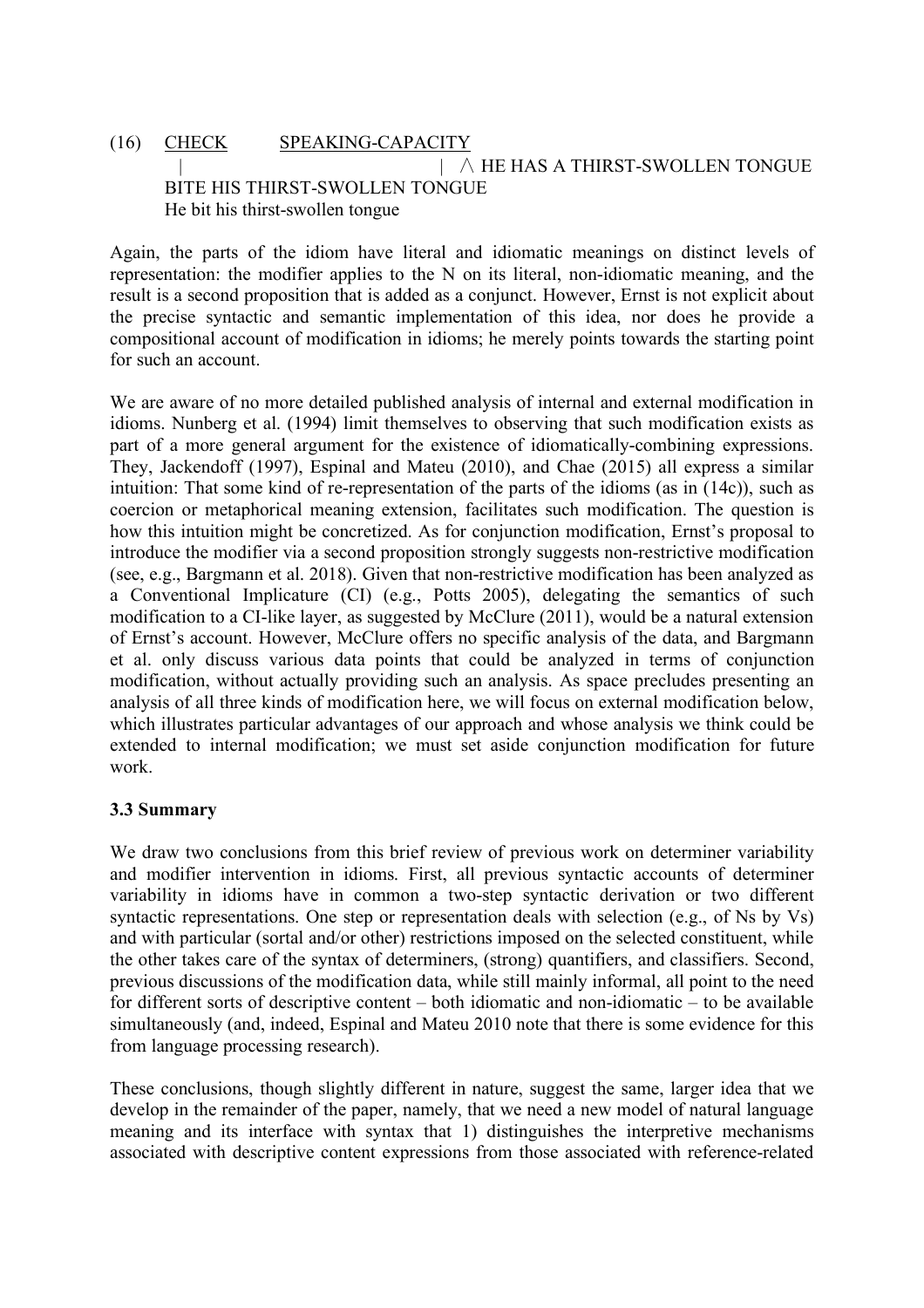expressions; <sup>10</sup> 2) that provides a richer notion of descriptive content than mere truth conditions; and 3) that can eventually yield predictions about how these two components of meaning interact in grammar – for example, that could shed light on the fact that conjunction modification is only possible if the modified noun can be associated with a referent fitting its literal interpretation. In the following section, we present an account that works towards such a model.

## **4 The analysis**

 

Our analysis takes initial inspiration from a potentially surprising source, namely work on noun incorporation, specifically Carlson (2003) and Farkas and de Swart (2003).<sup>11</sup> We use two key ideas from this work: 1) Carlson's claim that incorporation involves the construction of complex event types (vs. event tokens), and 2) Farkas and de Swart's proposal to distinguish composition mediated by thematic arguments, which serve as glue between predicates and role-bearing expressions, from compositional processes that introduce discourse referents. We introduce these key ideas in Section 4.1. In Section 4.2 we bring together these ideas, building on proposals in McNally (2017) and McNally and Boleda (2017), to model descriptive content using *distributional semantics*; the result has the virtue of fitting well with observations in the psycholinguistics literature on the processing of idiomatic expressions. In Section 4.3 we present an analysis of idioms that brings together the insights from the previous sections and illustrate how the data from determiner variability and intervening external modification could be accounted for. For the latter data we use ideas from Gehrke and McNally (2014). In the course of our discussion, we will also advance some preliminary generalizations concerning variability in the decomposability of idioms.

## **4.1 Composition of descriptive content vs. reference: Ideas from noun incorporation**

Carlson (2003) used noun incorporation to develop a particular view of how to integrate event semantics into propositional semantics. The starting point for his analysis is a crucial distinction between event types and event tokens, and the following assumption about how they are expressed in syntax:

[T]he VP is the domain of a context-free interpretive mechanism specifying an eventtype, which is then the input to the usual context-sensitive propositional semantics generally assumed for all levels of the sentence. That is, something fundamentally different goes on within the VP that does not go on 'above' the VP – it is only information about types/properties that appears there and not information about (contingent) particulars. (Carlson 2003:198)

<sup>&</sup>lt;sup>10</sup> Note that we use the term "referential" broadly, to include aspects of meaning related to quantification, insofar as in theories incorporating a notion of discourse reference such as Discourse Representation Theory (e.g., Kamp and Reyle 1993), quantifiers, like truly referential expressions, are associated with (non-persistent) discourse referents.

<sup>11</sup> Borik and Gehrke (2015) characterize noun incorporation "in its narrow sense [as] a morphosyntactic process of incorporating a noun stem, usually unmarked for definiteness, number, and case, into a verbal stem, forming hence a compound predicate." Here, we use the term in a broader sense to include, in addition, the phenomenon of pseudo noun incorporation (Massam 2001), which shares important semantic similarities with noun incorporation, but in which the morphosyntactic relation between the relevant nominal expression and the verb is looser. See Borik and Gehrke (op cit.) for further discussion.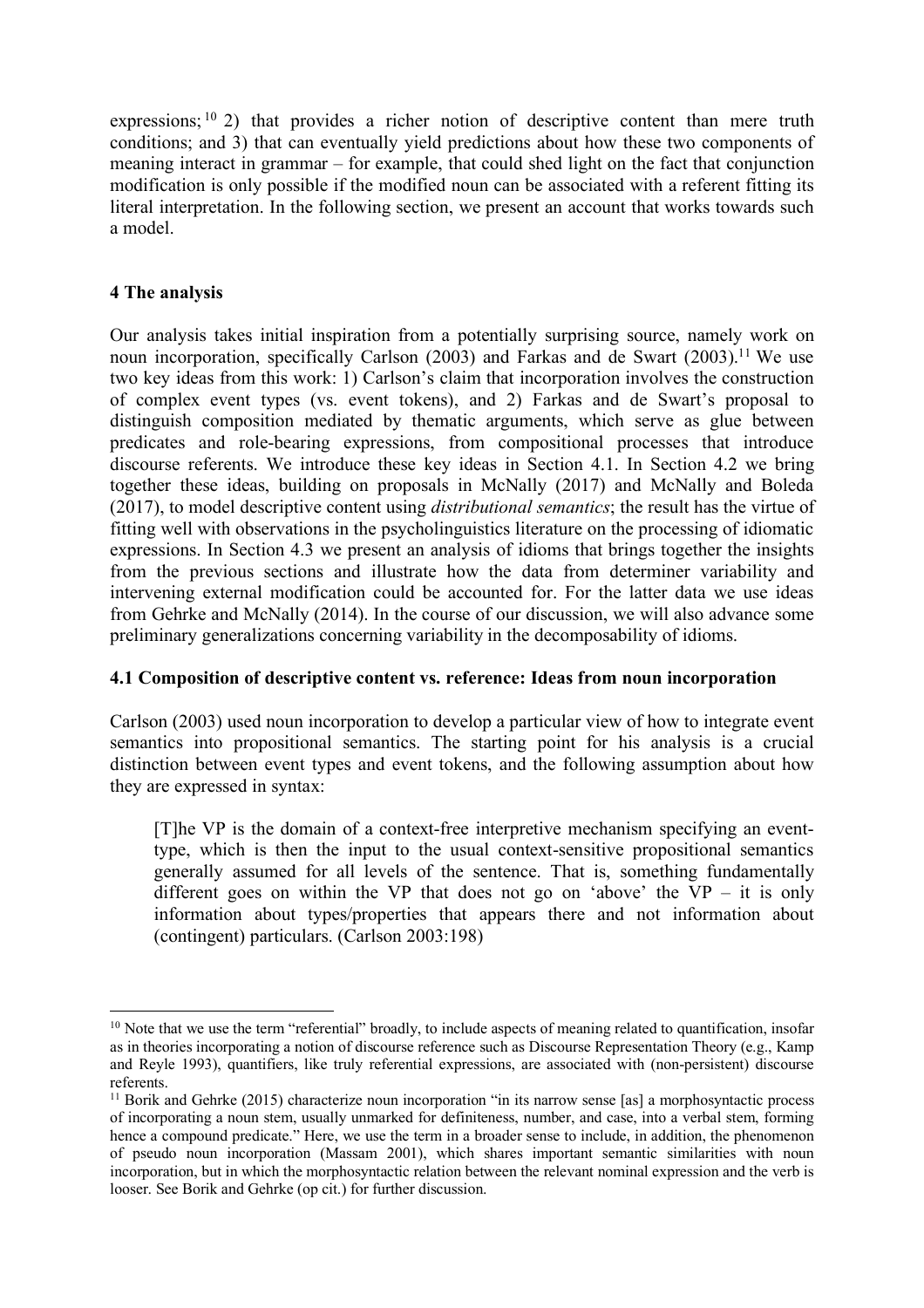Carlson specifically proposes that verbs denote non-functional event types and lack arguments altogether. This contrasts with the much more common assumption that verbs denote either properties of token events or relations between token events and one or more token individuals. In support of the event-type analysis, he notes that noun incorporation, which involves the combination of verbs with bare (17a) or weak indefinite (17b) nominals, can be viewed as forming a structure that is of the same type as the verb and thus denotes an event subtype, as in (18) (his notation).

(17) a. bike ride b. collect stamps, ride a bike

 

(18) VP-level:  $\lfloor$ [collect stamps]]  $\leq$   $\lfloor$ [collect]]

Carlson leaves open how best to conceive of event types and how precisely to compose event type descriptions, but his discussion suggests that event types could be viewed as akin to the abstract entities he used to model natural kind terms in Carlson (1977). Referential and quantificational nominal expressions, whose interpretation Carlson assumes to depend on times or worlds, and thus on context, are combined with verbs not at the VP level but rather only at the IP (clause) level, in accordance with Diesing's (1992) Mapping Hypothesis. At this level, event types are mapped to event tokens.<sup>12</sup>

Building on Carlson's general idea that incorporation-like structures involve reference to event types or kinds, Schwarz (2014) provides an account of related data involving so-called weak definites. A weak definite does not (at least at first sight) involve reference to a unique entity, as regular definites are usually assumed to do. This is illustrated in (19a) (from Schwarz 2014), where a sentence with the weak definite *the hospital* and a universally quantified subject (*every accident victim*) allows for co-variation of hospitals with accident victims (see the continuation in brackets in (19a)), something which regular definites typically do not do, see (19b) (our example).

- (19) a. Every accident victim was taken to the hospital. (John to Mercy Hospital, Bill to Pennsylvania Hospital, and Sue to HUP.)
	- b. Every accident victim was taken to the castle. (#John to Schloss Schwanenstein, Bill to Schloss Charlottenburg, and Sue to Schloss Plön.)

Schwarz argues that weak definites are regular definites that occur inside VPs that denote event kinds, and that in this context they get shifted to denote properties.<sup>13</sup>

While Carlson's proposal works well for incorporating structures, in which verbs combine with NPs, rather than with DPs, and presumably also for weak definites if we follow Schwarz, it is less clear how it works for non-incorporating structures with fully or strongly referential nominals. Interestingly, the proposal raises the same sorts of questions faced by syntactic accounts of idioms such as Sportiche's: How do we combine the descriptive content of DP with that of V, ignoring D? How and where do we add the information contributed by D?

<sup>&</sup>lt;sup>12</sup> See Carlson (op cit.); Gehrke and McNally (2015); Grimm and McNally (2015); Gehrke (to appear), and references cited in these works for additional discussion of the type/token distinction within the VP domain.

<sup>&</sup>lt;sup>13</sup> For an alternative account of weak definites in terms of kinds see Aguilar Guevara and Zwarts (2011) and Aguilar Guevara (2014). At this point we are not committed to a particular account of weak definites; we merely want to point out parallels between weak definites and bare/weak indefinites, which are acknowledged on both accounts, and to build on the particular idea that VPs with such nominals involve reference to event kinds.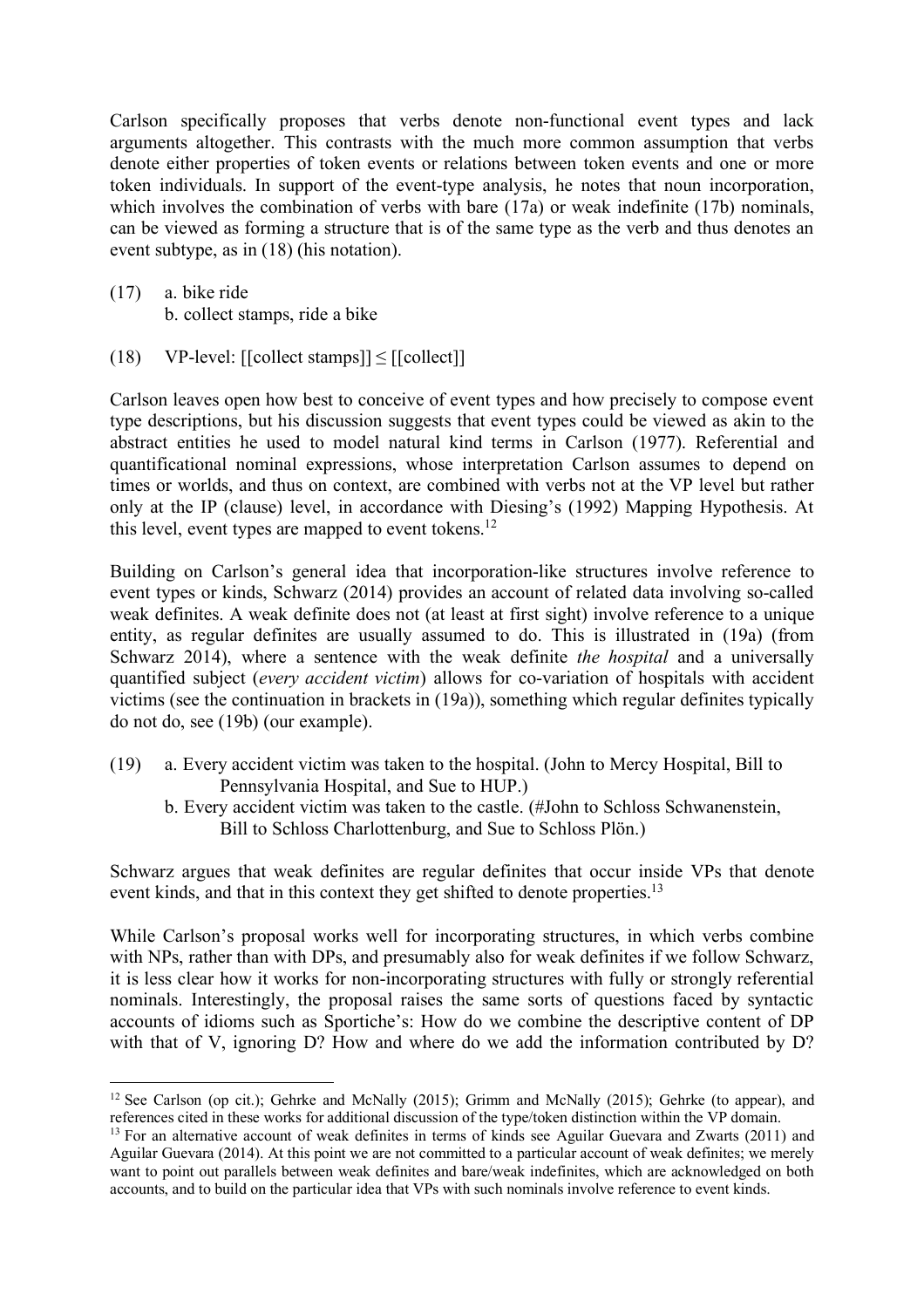Furthermore, we are led to ask whether one can ever form an event-type description with a referential expression in it. If one can, how is this done?

We see an answer to these questions in Farkas and de Swart's (2003) analysis of (pseudo-) incorporation, even though this analysis did not make use of a type/token distinction of the sort Carlson contemplated. Their proposal is designed to handle the contrast between incorporated bare numberless vs. plural nominals in Hungarian, illustrated in (20a) and (20b) respectively (from their p. 135, slightly adapted), in particular the fact that the latter but not the former introduce discourse referents that can be picked up by anaphora. In this respect bare plurals behave like non-incorporated DPs with determiners, as shown in (20c), even though in other respects they behave like incorporated, property-denoting expressions.

| 'Janos patient <sub>i</sub> -examined ??him <sub>i</sub> ' |  |  |  |  |  |  |                                                                                                                                                                                                                                                                                   |
|------------------------------------------------------------|--|--|--|--|--|--|-----------------------------------------------------------------------------------------------------------------------------------------------------------------------------------------------------------------------------------------------------------------------------------|
|                                                            |  |  |  |  |  |  |                                                                                                                                                                                                                                                                                   |
|                                                            |  |  |  |  |  |  |                                                                                                                                                                                                                                                                                   |
| 'Janos patient <sub>i</sub> -examined  him <sub>i</sub> '  |  |  |  |  |  |  |                                                                                                                                                                                                                                                                                   |
|                                                            |  |  |  |  |  |  | $\ddot{\mathrm{o}} t_i$                                                                                                                                                                                                                                                           |
|                                                            |  |  |  |  |  |  |                                                                                                                                                                                                                                                                                   |
| 'Janos examined a patient <sub>i</sub> him <sub>i</sub> '  |  |  |  |  |  |  |                                                                                                                                                                                                                                                                                   |
|                                                            |  |  |  |  |  |  | $(20)$ a János <b>beteget</b> <sub>i</sub> vizsgált  ??őt <sub>i</sub><br>Janos patient-ACC examine.PAST him<br>b. János betegeket vizsgált  őketi<br>Janos patient-PL.ACC examine.PAST him<br>c. János egy beteget <sub>i</sub> vizsgált<br>Janos a patient-ACC examine.PAST him |

The analysis is implemented in Discourse Representation Theory (DRT, Kamp and Reyle 1993), in which semantic interpretation is read off a logical representation that is in turn generated from the syntax via a set of construction rules. All DRT representations, called Discourse Representation Structures (DRSs), crucially separate discourse referents from the conditions that these referents must satisfy. However, in the version of DRT that Farkas and de Swart use, which draws on a proposal in Koenig and Mauner (1999), a second crucial distinction is made: the variables corresponding to discourse referents (and which instantiate the arguments of a predicate), are distinguished from the variables for so-called Thematic Arguments, which serve the double function of compositional glue and of representing the arguments that need to be saturated. These features are illustrated in the DRSs in (21), which represent the contribution of the indefinite DP in  $(20c)$ , <sup>14</sup> where x is a thematic variable and  $u_x$ is a discourse referent.

(21) a. *beteget*: <{}, {**patient**(*x*)}> b. *egy beteget*:  $\langle \{u_x\}, \{\text{patient}(u_x)\}\rangle$ 

 

Simplifying considerably, a DRS is embeddable (i.e., truthfully evaluable) in a model if there is some assignment of values to discourse referents such that all of the conditions on those referents are satisfied.

To get from (21a) to (21b), and to manage semantic composition involving thematic arguments and discourse referents more generally, Farkas and de Swart propose two different kinds of semantic composition rules. First, they propose *Unification of thematic arguments*, shown in (22), which allows two descriptive contents to be composed via identification of some thematic argument in each of them, as shown for the composition of (21a) and (23a) in

<sup>&</sup>lt;sup>14</sup> Instead of using the more familiar DRT "box" notation, we represent DRSs here as tuples, where the left-most element of the tuple is a set of discourse referents, and the second, the conditions these referents must satisfy. A third element will be added to the tuple as we proceed.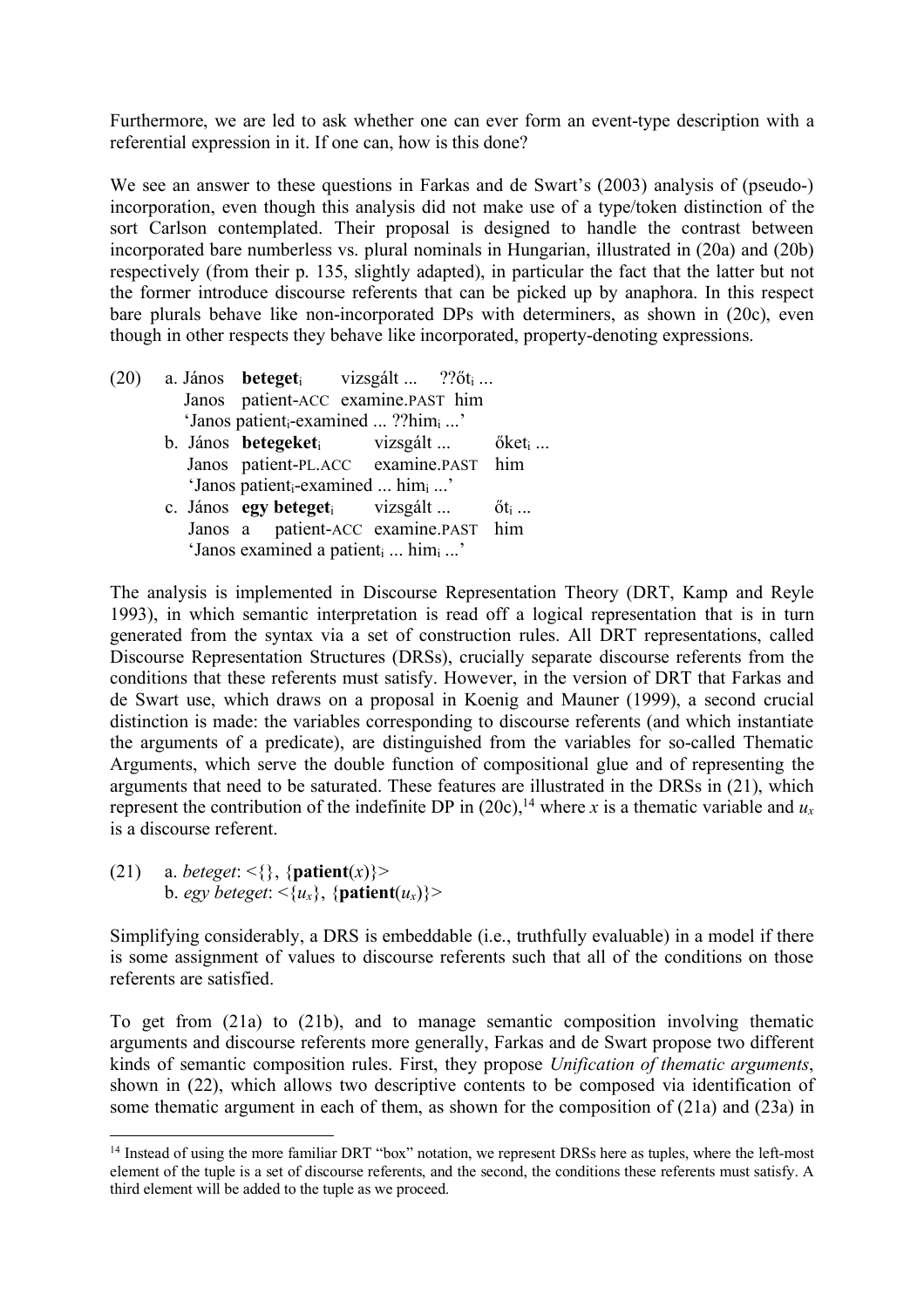(23b).

- (22) **Unification of thematic arguments**: Replace the relevant thematic argument *z* of a verbal predicate with the thematic argument *x* contributed by a nominal argument of the verb. (Farkas and de Swart 2003: 65, variable names changed for expository purposes)
- (23) a. *vizsgált*:  $\{\}, \{\text{example}(e, y, z)\}$ b. *beteget viszgált*:  $\{\}$ , {**patient** $(x)$ , **examine** $(e, y, x)$ }

A DRS containing a thematic argument can be evaluated as true in a model if there is an embedding for the DRS in that model on which some entity satisfies all of the conditions associated with the thematic argument. In other words, thematic arguments behave rather like narrow scope existentially quantified variables in predicate logic, but they lack the properties specifically associated with discourse referents (e.g., potential to license discourse anaphora).

Second, to associate thematic arguments with discourse referents, Farkas and de Swart propose a small family of *instantiation* rules. *A(rgument)-Instantiation*, shown in (24), substitutes a variable corresponding to a discourse referent in the place of the variable corresponding to a thematic argument in the discourse representation of a predicate, effectively saturating it.

(24) **A(rgument)-Instantiation**: Instantiate the *n*-th thematic argument of a verbal predicate by the discourse referent contributed by the fully interpreted nominal argument. (Farkas and de Swart 2003: 33)

Given the Hungarian facts in (20), Farkas and de Swart propose that there are two distinct means by which a nominal can be "fully interpreted", that is, associated with a discourse referent. The standard means is by what they call *D(eterminer)-Instantiation*: A determiner can contribute a discourse referent for the thematic argument of its nominal complement, as stated in (25).

(25) **D(eterminer)-Instantiation**: Instantiate the thematic argument *z* of the NP by the discourse referent *u* contributed by material under D, and subscript *u* with the index *x*, writing  $u_x$ .<sup>15</sup> (Farkas and de Swart 2003: 35)

As their system is designed, D-Instantiation for a given nominal obviously precedes A-Instantiation of a thematic argument by that nominal; combining  $(21b)$  and  $(23a)$  yields  $(26)$ .<sup>16</sup>

(26) *egy beteget viszgált*:  $\langle \{u_x\}, \{\text{patient}(u_x), \text{examine}(e, y, u_x)\} \rangle$ 

However, for bare plurals, where there is no determiner, Farkas and de Swart posit a different mechanism for instantiating the nominal's thematic argument, which they call *Secondary Instantiation* (see (27)). They propose that the presence of plurality indicates that the speaker effectively presupposes a plural discourse referent  $(a_x$  in  $(27))$  – if this were not the case, there would be no reason for the speaker to use the plural. The hearer must accommodate this

 <sup>15</sup> The subscripts are introduced by Farkas and de Swart for bookkeeping purposes. We follow their convention here.

<sup>&</sup>lt;sup>16</sup> The association of the nominal referent with the appropriate verbal thematic argument is managed by the DRT syntax/semantics interface – the so-called DRS construction rules –, which we do not show here.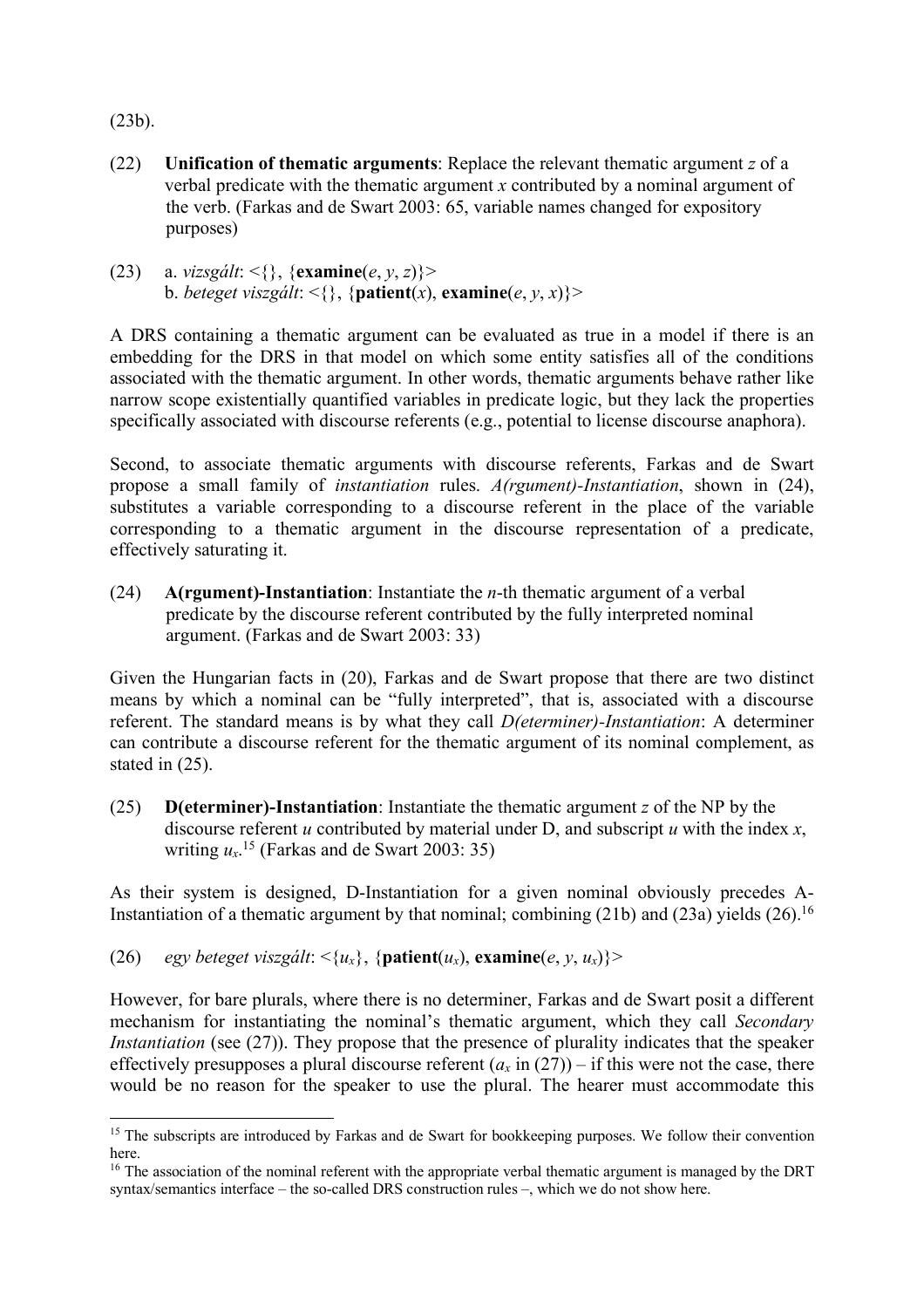presupposition, and in so doing the thematic argument of the bare plural, as well as any thematic arguments it has unified with, are effectively instantiated. 17

(27) **Secondary Instantiation**: Instantiate the thematic argument *x* of a nominal with a discourse referent *ax* that it is co-indexed with. (Farkas and de Swart 2003: 49)

Slightly adapting their notation, we represent presupposed discourse referents as elements of a third set in the DRS:

(28) *betegetet*:  $\{\}, \{\text{patient}(x)\}, \{u_x\}$ 

 

(28) can combine with a verb via Unification of thematic arguments, exactly parallel to (23); the verb's argument can subsequently be saturated by Secondary Instantiation. Crucially, Farkas and de Swart make the following comment:

Secondary Instantiation, unlike D-Instantiation, is driven by the presuppositional semantics of the plural rather than by the lexical input of the syntactic configuration. Unlike D-Instantiation, Secondary Instantiation is not triggered by a [specific syntactic configuration], *and therefore its application is not tied to a particular point in the derivation* [italics ours – BG/LMcN]. It is a last resort strategy that allows a discourse referent contributed by the plural feature to connect to the thematic argument of the nominal in the absence of a proper binder. (Farkas and de Swart 2003: 48–49)

That is, Farkas and de Swart provide a mechanism for dissociating the linking of (thematic) arguments from the instantiation of discourse referents. Though they do not avail themselves of this option in the case of DPs, we see no strong reason not to do so. After all, DPs quite generally convey number, and the same sort of speaker presupposition that supports Secondary Instantiation for bare plurals should justify Secondary Instantiation for any DP's discourse referent. We also have not identified any immediately undesirable effects of eliminating D-Instantiation altogether in favor of Secondary Instantiation, although this is a topic that merits further study (see also footnote 23 for an additional related comment).

Both Carlson and Farkas and de Swart thus establish the groundwork for distinguishing the composition of descriptive content-contributing expressions from that of composing potentially complex descriptive contents with reference-related expressions. Farkas and de Swart provide the mechanics: Though Secondary Instantiation might be criticized (as DRT often is on other grounds) for appearing non-compositional, we note that they have grounded this rule in a form of presupposition accommodation – in effect, they take seriously and exploit the pragmatics of reference and effectively offer a radically different view of the way in which number contributes to the construction of meaning. This view of meaning construction differs in important ways from views of meaning that more closely build on the Montagovian tradition, but insofar as we find similar intuitions expressed in unrelated syntactic literature (as evident in Section 2.1), and insofar as Farkas and de Swart's account

 $17$  Farkas and de Swart do this to distinguish bare plurals from bare numberless nominals, which lack the ability to license discourse anaphora. We refer the reader to their work for detailed discussion of the data.

Note also that it is arguably more appropriate to consider this contribution of the plural as some other sort of non-asserted content (or "projective meaning") than a presupposition, insofar as the hearer is not required to be familiar in advance with the discourse referent in question: After all, the referent introduced by a bare plural is novel in the discourse, in contrast to the referent presupposed by, for example, definite DPs. We will use the term "speaker presupposition" to refer to this contribution here, but must leave investigation of exactly what type of meaning this is for future research.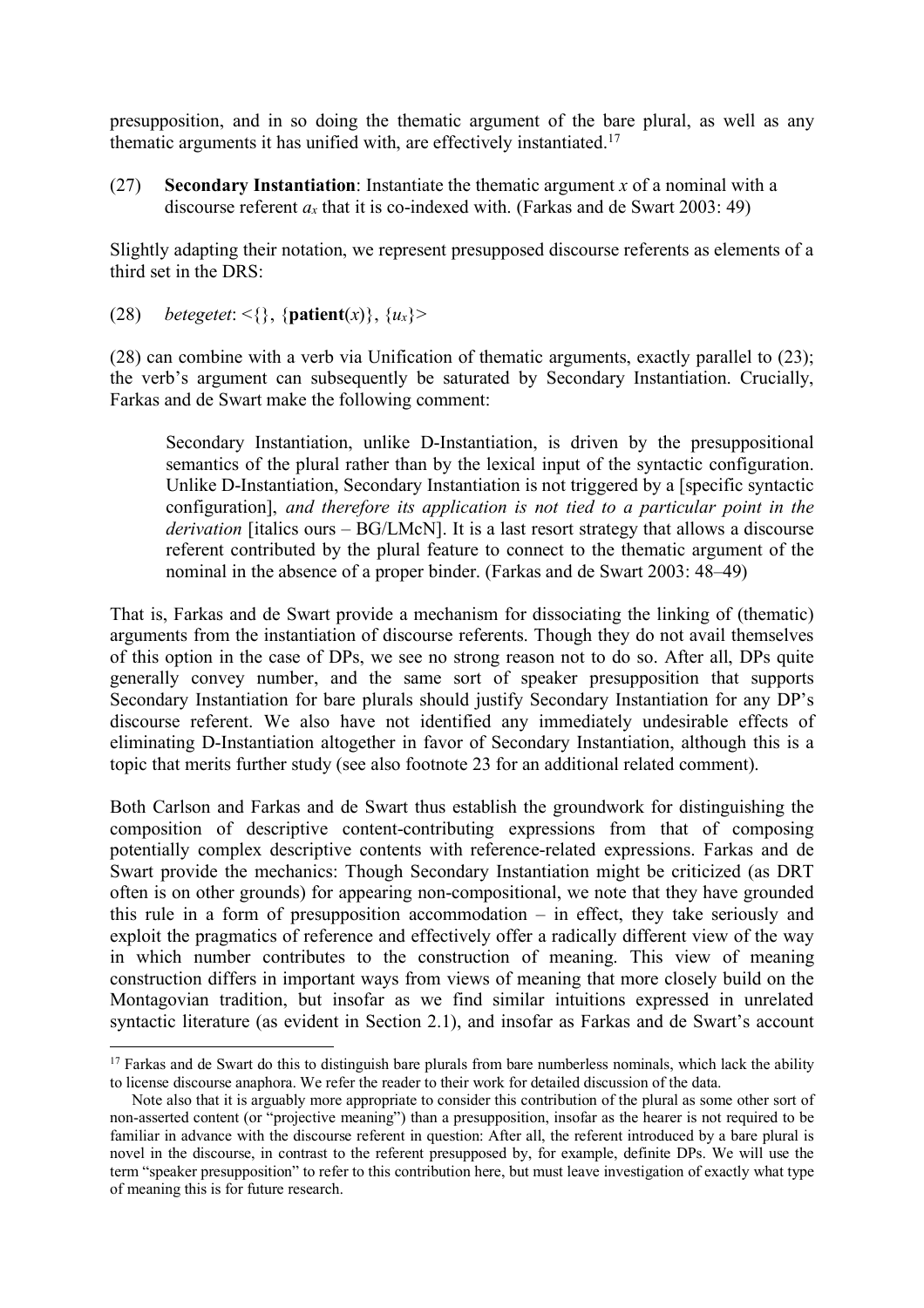can shed light on data that is out of reach of classical formal semantic analyses, we think it should be considered seriously.

Carlson, in contrast, provides a different sort of insight. His appeal to (effectively hyperintensional) types suggests that the key to a better analysis of descriptive content involves modeling it as something closer to a concept description, as opposed to in a classically referential fashion. In the next section, we introduce a technique for doing exactly this, which has, as a plus, the benefit of providing promising representations for the complexities of idiomatically combining expressions.

## **4.2 Enriching descriptive content and descriptive content composition**

In a paper that includes both original research and a review of psycholinguistic work on idiomatic expressions, Titone and Connine (1999) argue that idioms are processed simultaneously in a compositional and non-compositional ("long word") fashion. The results in this literature and Titone and Connine's own work echo results in the literature on the processing of literal vs. figurative (i.e., metaphorical or metonymic) meanings, which suggests that when a word or phrase is processed, initially all of its interpretations are activated, with irrelevant meanings only later suppressed (see, e.g., Swinney 1979; Rubio Fernández 2006; Hogeweg, to appear; and references cited there). From this work one can draw the conclusion that representations for both idiomatic phrases and words should reflect this connectedness. Symbolic representations of the sort typically used in linguistic theory do not do this very successfully. In contrast, distributional semantic models provide a convenient way to model just the characteristics this psycholinguistic research suggests that we need.

In the simplest versions of distributional semantics, semantic values for words and phrases are represented as vectors, i.e., arrays of numerical values that reflect statistical co-occurrence in a corpus. There are many ways to construct such representations, but by way of example, for each word of interest (e.g., *kick*), we could collect occurrences of that word, within a sentence-sized window, with each of the 10000 most frequent nouns, verbs, adjectives and adverbs in the corpus. Each component in the vector will reflect the count of the word of interest with one of these 10000 words. Table 1 presents an artificially constructed example of a portion of what the vectors might look like for the verbs *kick* and *pull*. 18

|      | $\cdots$          | 1.17<br>child               | politician | bucket | strings | hard | slowly | run                    | $\cdots$ |
|------|-------------------|-----------------------------|------------|--------|---------|------|--------|------------------------|----------|
| kick | .                 | ۵a                          | ັ          | 100    |         | 100  |        | $\neg$ $\bigcirc$<br>O | $\cdots$ |
| pull | $\cdot\cdot\cdot$ | 1 $\cap$ $\subset$<br>1 V J | $\pi$<br>ν |        | 200     | 80   | υU     |                        | $\cdots$ |

|  |  | Table 1 Sample vectors for kick and pull |  |  |
|--|--|------------------------------------------|--|--|
|--|--|------------------------------------------|--|--|

<sup>&</sup>lt;sup>18</sup> Two technical comments: First, the extracted vectors are almost always eventually normalized (to avoid distortions due to the fact that words vary independently in frequency irrespective of their co-occurrences with the word of interest) and compressed to facilitate processing, typically to 300-400 dimensions. Second, in the last several years, it has become common to use deep learning techniques to train systems to be able to predict a choice of word given a context, or to predict a context given a word. The lexical representations that result from these techniques, though similar in important ways to the models described in this paper, do not reflect statistical corpus distributions of words in the way that classic distributional models do, and are thus referred to as "distributed" or "word embedding" models (see Mikolov et al. 2013 for an early and influential example of the latter and Baroni et al. 2014 for comparison of the two approaches to modeling), rather than as "distributional". For the purposes of this paper, the differences between the sorts of models are not crucial.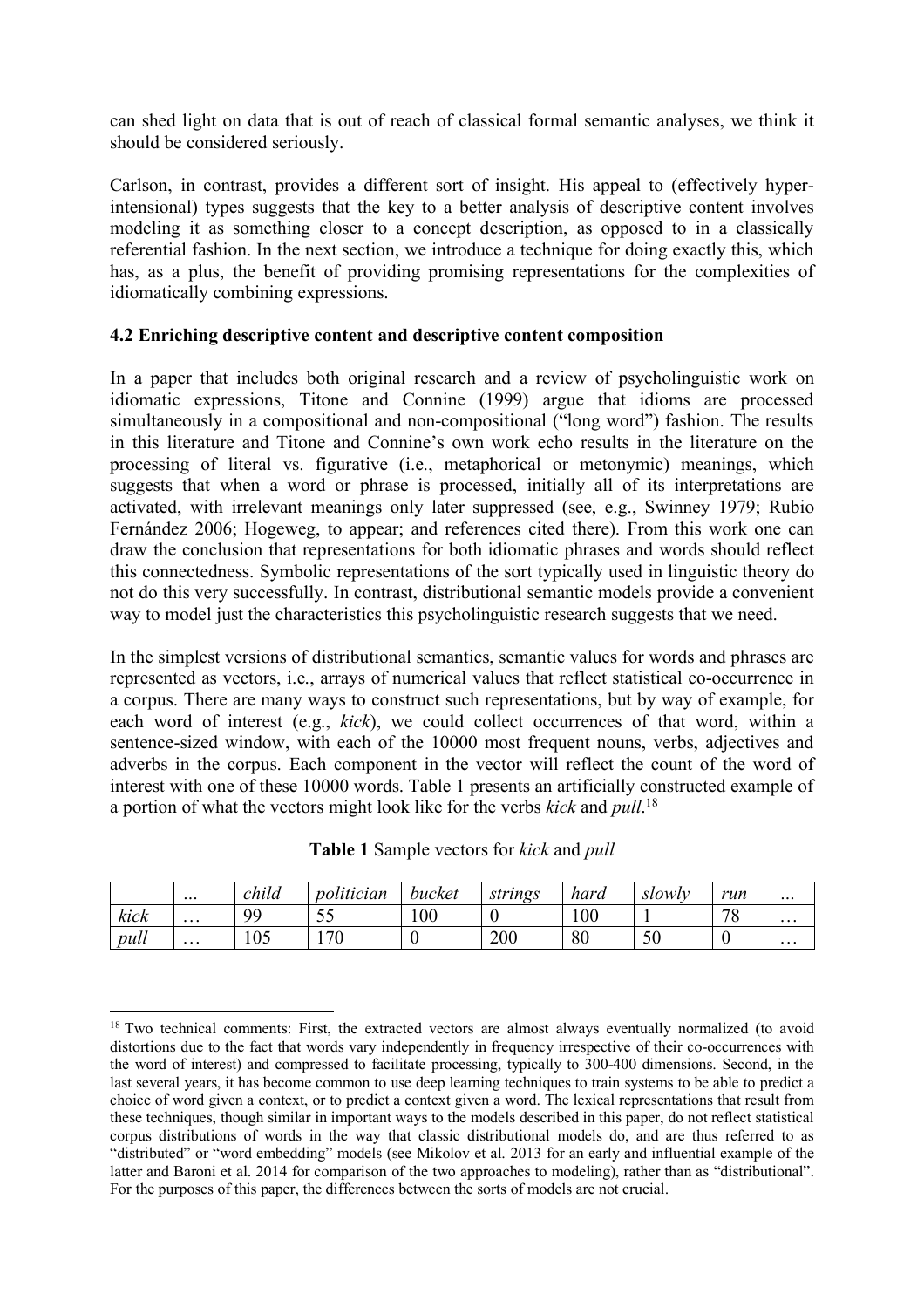As Table 1 shows, the vectors for different words will vary in real numerical values across the components that correspond to a latent feature, rather than varying in the presence or absence (or value) of discrete features or entailments. For example, the relative punctuality of kicking events will be indirectly encoded in low or nonexistent co-occurrences with adverbs like *slowly*.

Though distributional semantic models lack the transparency of symbolic representations, they have various features that make them useful for analyzing descriptive content.19 First, their non-discrete nature renders distributional representations particularly useful for the analysis of linguistic phenomena where similarity or analogy plays a role, and where hard category distinctions are difficult to draw. Second, because distributional representations are based on statistical corpus co-occurrences with a wide variety of words, these models do not distinguish properly "linguistic" meaning from world knowledge or conceptual content. Third, for essentially the same reason, the representations are, in a sense, "overspecified" as opposed to "underspecified," and typically not disambiguated; disambiguation is effectively achieved only in context.

These characteristics, especially the second, may initially raise concerns for semanticists interested in truth conditions, but they all illuminate observations in the literature on idioms. Idioms are a form of figurative language use, and such language has been argued to involve either similarity-based reasoning (see, e.g., Bowdle and Gentner 2005) or *ad hoc* feature assignment (e.g., Glucksberg 2001). Such processes depend crucially in many cases on much more than limited truth conditional information. For example, the idiom *to pull strings* is claimed to have its origins in analogy to the control of marionettes by puppeteers, information unavailable in the truth conditions associated with the component words or (literal) phrase. Moreover, the "overspecified" representations fit well with psycholinguistic evidence about the early activation of word meanings mentioned above.

Despite these differences with what is found in symbolic, and especially formally-oriented, semantic models, distributional representations share one crucial characteristic with the latter: They can be composed through algebraic operations that can take into account syntactic information, particularly grammatical function or thematic role information. <sup>20</sup> Composition effectively contributes to disambiguating vectors by strengthening components that are shared by the composed expressions and weakening (though not necessarily eliminating) those that are not shared. We return to this point in the next subsection.

Interestingly, representations for phrases can also be extracted directly in exactly the same way as are those for words. This opens up additional possibilities in the analysis of idioms.

<sup>19</sup> Indeed, they have a long history in information retrieval and in psychology (where they were developed for Latent Semantic Analysis, Landauer and Dumais 1997), although we cannot address here the complex question of the relation between distributional representations and models of concepts. Our immediate motivation for adopting them is the fact that they have properties that we consider interesting for modeling descriptive content and that they can be relatively easily constructed and tested. Distributional representations also currently dominate computational semantic approaches to lexical representation. Lenci (2018) provides an accessible introduction with historical context and technical details; we refer the reader to his work, and limit ourselves here to focusing on the general features that are immediately relevant.

<sup>20</sup> See Pham (2016) for discussion of the varied ways syntax can be exploited in compositional distributional semantics. It is interesting to note that in one of Pham's studies compositional distributional semantic models largely ignored constituent structure information involving function words, even when that information was fed into the system, suggesting that such models might combine especially well with syntactic frameworks that treat grammatical function and constituent structure separately, such as Lexical Functional Grammar or any number of models that have been applied in natural language processing since at least Klein and Manning (2002).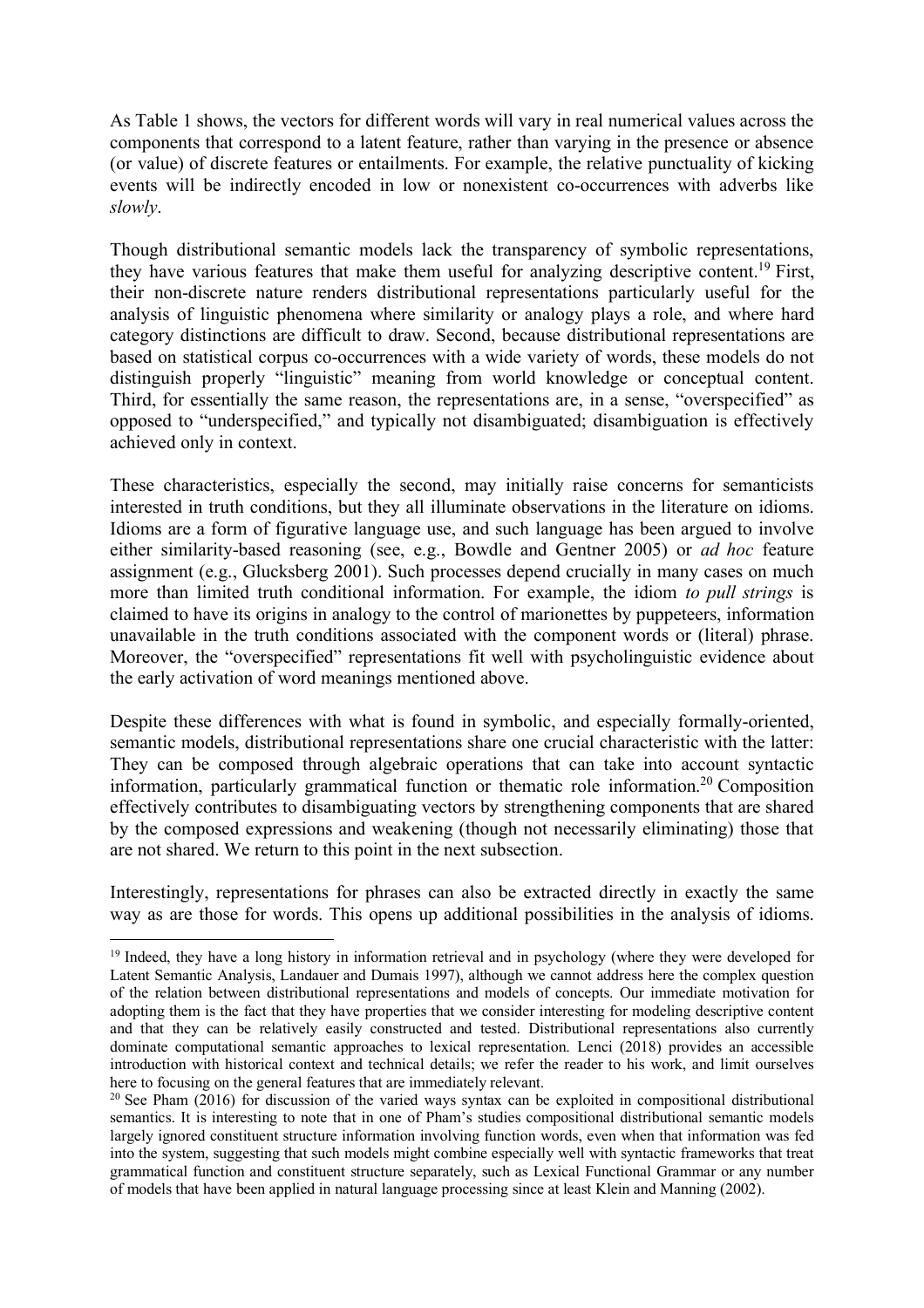For example, the extracted vector for an idiomatic expression (e.g., *pull strings* or *kick the bucket*) can be compared with the vectors of the component content words. These and other measures allow one to estimate the degree of compositionality of an idiomatic expression: Senaldi et al. (2016) show that a higher degree of idiomaticity correlates with greater semantic distance between the vector for an idiom and the vectors of its component parts. The results of distributional modeling have been shown to correlate with speaker judgments concerning idiomaticity as well (Lebani et al. 2016). Finally, the fact that both directly extracted and composed idiom representations are possible fits well with the psycholinguistic observations in Titone and Conine (1999): Representations for full idiomatic expressions could be stored in addition to representations for their components; in processing, either or both might be accessed. Finally, Liu et al. (2017) provide a specific illustration of how idiomatically interpreted expressions can be composed from distributed representations for non-idiomatic components; the option of composing an idiomatic expression from component parts offers the prospect of modeling not only some of the variants on idioms discussed in this paper but also variants such as *pull wires* for *pull strings*.

Despite their usefulness for the analysis of (type- or concept-like) descriptive content, distributional semantic models are currently not well suited to modeling the semantics of function words or token reference. Though attempts are ongoing to provide distributional semantic models for full fragments of language (see, e.g., Hedges and Sadrzadeh 2016 and other ongoing work by Sadrzadeh and colleagues), other approaches have opted for using them to model only lexical meaning (e.g., Garrette et al. 2011; Lewis and Steedman 2013; see also the papers in Boleda and Herbelot 2016 for related discussion). We adopt this second strategy in the following section and show how it can account for the data from Section 2.

## **4.3 The analysis of idioms**

We integrate distributional semantics into the Farkas and de Swart (2003) version of DRT by substituting compositional distributional semantics for their treatment of descriptive content, inspired in the strategy used by McNally and Boleda (2017) for connecting descriptive contents to discourse referents. In this latter work, compositional distributional representations play a role analogous to types or kinds, which are instantiated by (or, intuitively, serve to categorize) discourse referents. The recasting of types as distributional representations is motivated on various grounds in McNally (2017) and fulfills our goal of bringing Carlson's (2003) insights together with Farkas and de Swart's.

Nouns will introduce descriptive contents modeled as vector representations, which we represent in small caps (e.g., **STRING** for *string*); we refer to the descriptive content of an expression  $\alpha$  as  $d(\alpha)$ ; see (29a). We set aside the possibility of modification for the moment and assume that the descriptive content of a noun is inherited by the NP immediately containing it (29b). Similarly, the descriptive content of a DP will be identical to that of the NP that it immediately dominates  $(29c)^{21}$ 

(29) a. *d*(N): **N** b.  $d(NP) = d(N)$ c.  $d(\lceil_{\text{DP}} D \text{ NP}\rceil) = d(\text{NP})$ 

<sup>&</sup>lt;sup>21</sup> We assume a very simple syntax here, but our proposal can be adapted to a more sophisticated syntax.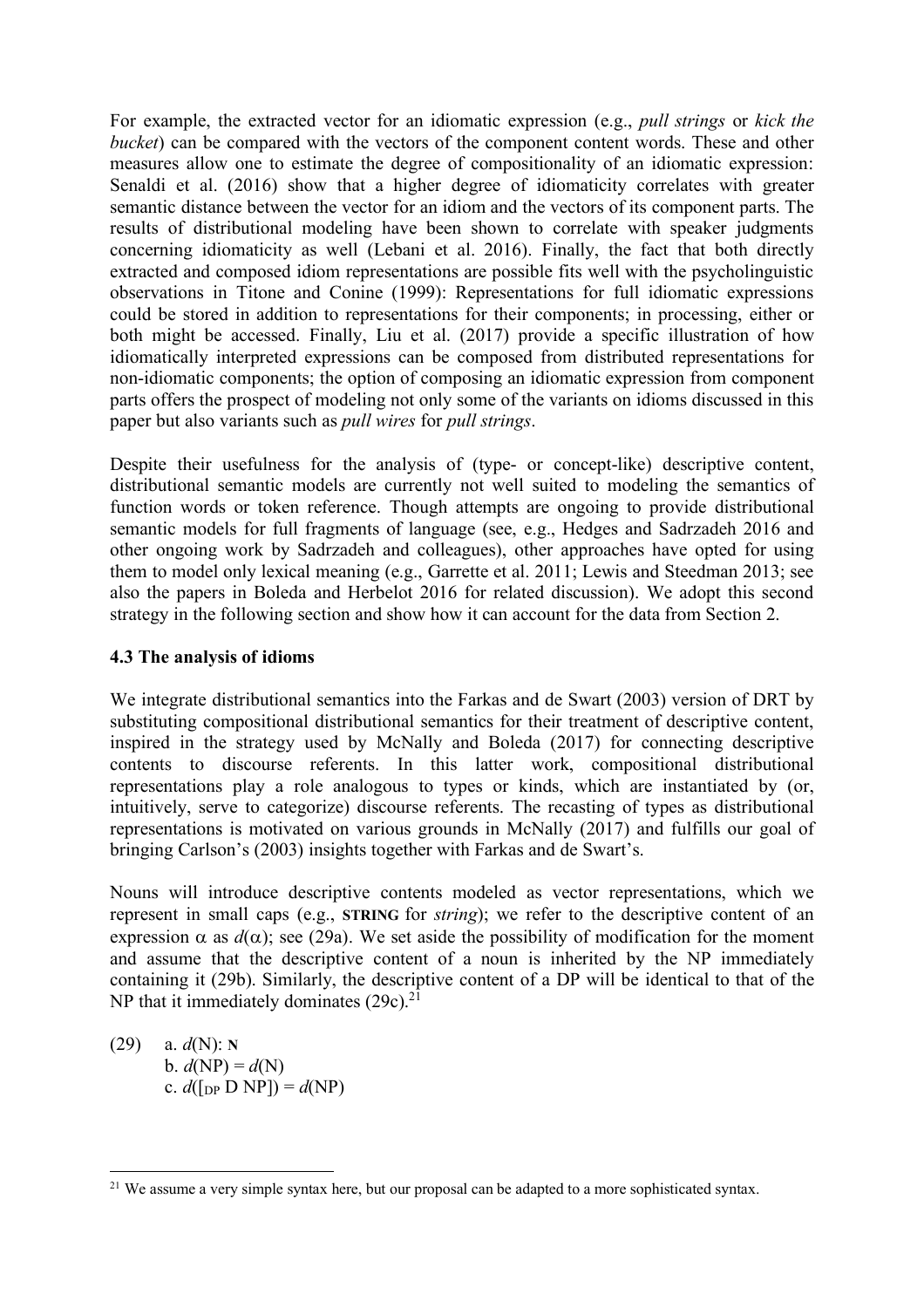Our treatment of verbs follows Paperno et al. (2014), which is one of several recent proposals to bring a notion akin to function application into distributional semantics. On their analysis verbs are represented as *n*-tuples consisting of a vector plus one matrix for each of the verb's arguments.22 Thus, for *pull*, the representation will be a triple, which we annotate as <**PULL***<sup>v</sup>* , **PULL<sup>su</sup>**, **PULL<sup>ob</sup>**>, where superscript *v* indicates a vector, su indicates a matrix that will apply to the subject nominal's vector, and **ob** indicates a matrix that will apply to the object nominal's vector. The composition technique involves multiplying  $(\otimes)$  the last matrix in the tuple associated with a verb with the vector contributed by the corresponding argument, adding (+) the result to the verb vector, and carrying along any remaining matrices:

(30) a. If 
$$
d(V) = \langle V^{\nu}, V^{su}, V^{ob} \rangle
$$
, and  $d(DP) = N$ , then  $d([v_P \ V \ DP]) = \langle V^{\nu} + V^{ob} \otimes N, V^{su} \rangle$  b. If  $d(VP_1) = \langle V^{\nu}, V^{su} \rangle$ , and  $d(DP) = N$ , then  $d([v_P \ D \ P \ V_P_1]) = V^{\nu} + V^{su} \otimes N$ 

In addition to computational advantages, this technique offers a means of composing a verb's descriptive content with those of its arguments in a compositional fashion; see Paperno et al. (2014), Pham (2016) for discussion. For simplicity, in the rest of this paper we use the shorter  $d(\alpha)$  notation for all descriptive contents.

The composition process in (30) fulfills the role that Unification of thematic arguments fulfills in Farkas and de Swart's analysis. It allows us to do without this rule and, indeed, without thematic arguments altogether. However, we now need to hook up the descriptive contents to discourse referents. Consider first the nominal domain. We follow Farkas and de Swart in assuming that number morphology adds the speaker presupposition of an atomic or non-atomic discourse referent. In addition, we add the condition that this referent realizes the description contributed by the noun's vector (**R** is inspired in Carlson's 1977 realization relation, as discussed in McNally 2017); Secondary Instantiation can be reduced to copying the speaker-presupposed referent to the set of instantiated referents in the common ground.<sup>23</sup> Determiners contribute nothing to the descriptive content, though they may add independent conditions on discourse referents, for example related to their novelty or quantity. (31) illustrates (using *two* as a sample determiner).

(31) a.  $\lceil \text{NP}_z \text{N} \rceil$ : <{},  $\{ \mathbf{R}(u_z, d(\text{NP})) \}, \{u_z \}$ > b. [pp *two*  $NP_z$ ]: <{}, { $R(u_z, d(DP))$ ,  $|u_z| \ge 2$ }, { $u_z$ }>

The treatment of verb phrases will be similar. We take verbs to speaker-presuppose an event referent that realizes the verb's descriptive content. The descriptive content for phrases containing the verb will be computed as in (30) above. Any relations between speakerpresupposed referents and descriptive contents will be inherited, as in  $(32)$ , where  $V_t$  is a transitive (2-argument) verb:

(32) a.  $[V_t] \leq {\}$ ,  ${R(u_e, d(V_t))}$ ,  ${u_e}$ 

<sup>&</sup>lt;sup>22</sup> A matrix is a 2-dimensional vector. Intuitively, the matrix for a given verb (e.g., *pull*) has the effect of relating the vectors for words to the vectors for the phrase consisting of the verb plus those words (e.g., it will relate the vector for *strings* to that for *pull strings*, that for *candy* to that for *pull candy*, etc.). We should note that, although we find various features of Paperno et al.'s approach attractive, the architecture we propose could be adapted to other implementations of compositional distributional semantics.

<sup>&</sup>lt;sup>23</sup> Though a more conservative alternative would eschew the speaker-presupposed discourse referents and eliminate the Secondary Instantiation step in favor of placing referents directly in the referents list, Henriëtte de Swart (p.c.) has suggested that an approach like the one we adopt in the text could be developed into a technique for modeling different scopal possibilities, in addition to fitting better with their general account of incorporated bare plurals. The question of how best to manage discourse referents must be left for future research.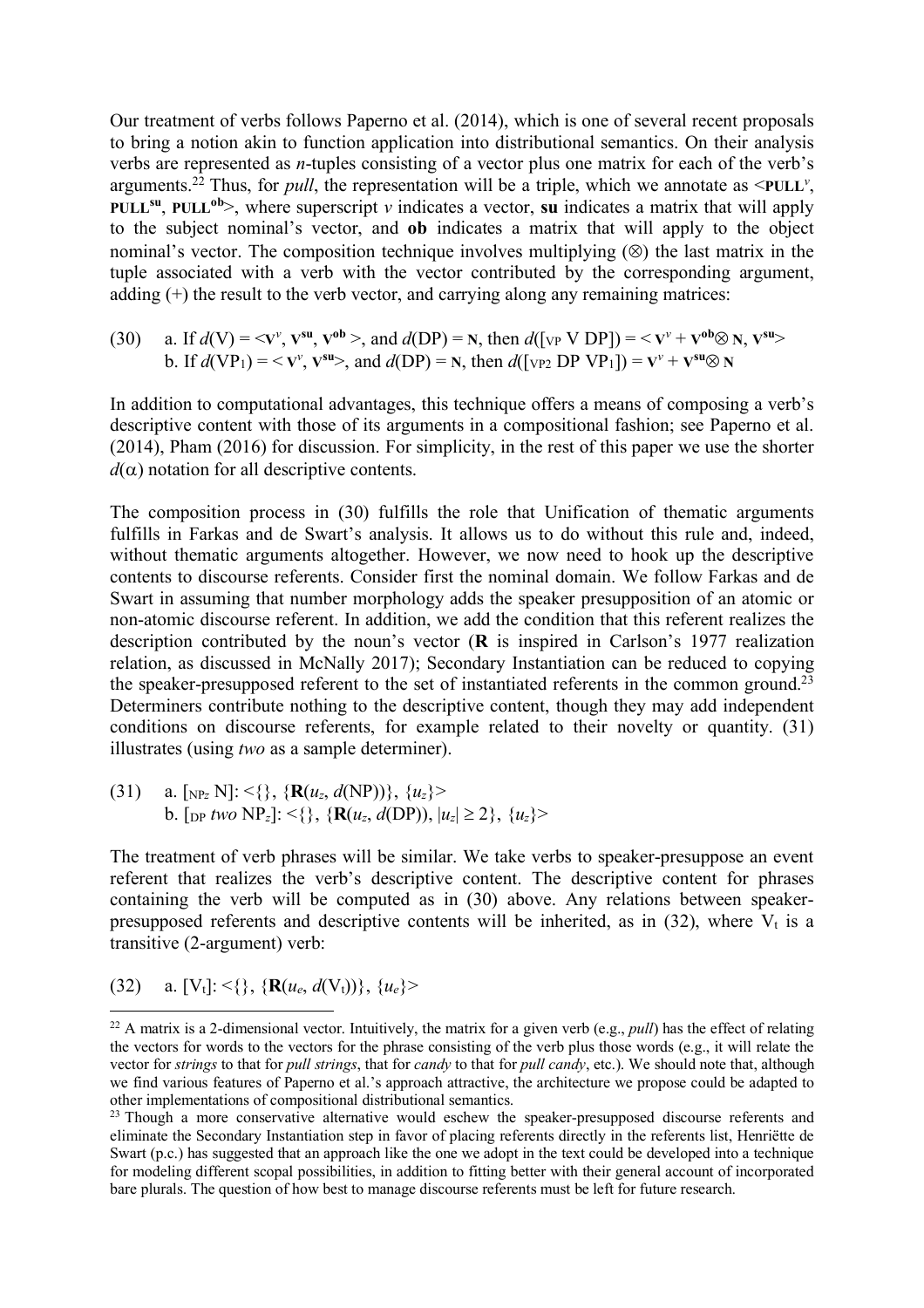b. [VP1 Vt DP*z*]: <{}, {**R**(*ue*, *d*(VP1)), **R**(*uz*, *d*(DP*z*))}, {*ue*, *uz*}> c.  $[_{VP2} DP_{y} [_{VP1} V_{t} DP_{z}]]$ :  $\{ \langle \{ \} \rangle, \{ \mathbf{R}(u_e, d(\nabla P_2)), \mathbf{R}(z, d(\nabla P_z)), \mathbf{R}(y, d(\nabla P_y)) \}, \{ u_e, u_z, u_y \} \rangle$ 

The resulting relation between the conditions is somewhat loose in two respects. First, the discourse referents for events and their participants are related to each other not directly, but only indirectly via the fact that the descriptive content of the VP is modulated by the descriptive contents of its arguments, and the latter are connected to discourse referents for the event's participants. Second, the descriptive content of any DP, though modulated in composition with that of the verb to which it serves as an argument, stands in relation to its discourse referent in unmodulated form. We tighten these aspects up by introducing thematic relations between the referent for the event described by the verb and those of each of its participants, as in (33). For purposes of illustration, we assume that direct object participants are themes (**Theme**) and subject participants are agents (**Agent**), though of course any appropriate thematic roles could be introduced.

(33) a. [vp<sub>1</sub> V<sub>t</sub> DP<sub>*z*</sub>]: <{}, {**R**( $u_e$ ,  $d(VP_1)$ ), **R**( $u_z$ ,  $d(DP_z)$ ), **Theme**( $u_z$ ,  $u_e$ )}, { $u_e$ ,  $u_z$ }> b. [VP¢<sup>2</sup> DP*<sup>y</sup>* [VP1 Vt DP*z*]]: <{}, {**R**(*ue*, *d*(VP2)), **R**(*z*, *d*(DP*z*)), **R**(*y*, *d*(DP*y*)), **Theme**( $u_z$ ,  $u_e$ ), **Agent**( $u_y$ ,  $u_e$ )}, { $u_e$ ,  $u_z$ ,  $u_y$ }>

Secondary Instantiation can subsequently apply to instantiate the speaker-presupposed discourse referents.

Note that in relating the discourse referents explicitly, we also tighten up the connection between the descriptive contents. Recall that distributional representations are not, in principle, disambiguated in the absence of context: Intuitively, if one hears *string* out of context, one does not know whether this refers to a fiber that can be used to tie up a package, a part of a violin, a list of numbers, or some kind of influence, among other possibilities. Thus, if a referent stands in relation to the representation for a noun, this will not, in and of itself, tell us in virtue of exactly which properties it stands in that relation.<sup>24</sup> However, the conditions that come from the descriptive content of the VP contribute to this disambiguation, just as if we hear *pull strings*, we can rule out that the referent associated with *strings* is a list of numbers, for example. Nonetheless, the full content associated with the noun remains present in the representation, if weakened. We hypothesize that this feature could be exploited to account for the accessibility of the literal meaning of nouns under conjunctive modification in idiomatic expressions.

We can now contrast the representation of an idiomatically combining expression like *pull strings* with that for an in principle non-compositional expression like *kick the bucket*. The former results straightforwardly from (29)-(33), as shown in (34).

(34) a. [vt *pull*]: <{}, {**R**( $u_e$ , *d*(*pull*))}, { $u_e$ }> b. [NP*<sup>z</sup> strings*]: <{}, {**R**(*uz*, *d*(*strings*))}, {*uz*}> c. [vp *pull strings*]: <{}, { $\mathbf{R}(u_e, d(\text{[vp pull strings})), \mathbf{R}(u_z, d(\text{strings})),$  **Theme** $(u_z, u_e)$ }, {*ue*, *uz*}>

For *kick the bucket*, the simplest option is to associate the full string directly with a vector

<sup>&</sup>lt;sup>24</sup> For those concerned with truth conditions, one should think of the truth conditions associated with the realization relation between a referent and distributionally modeled descriptive content (e.g.,  $\mathbf{R}(u_z, d(\text{DP}_z))$ ) as underdetermined, rather than as conflicting.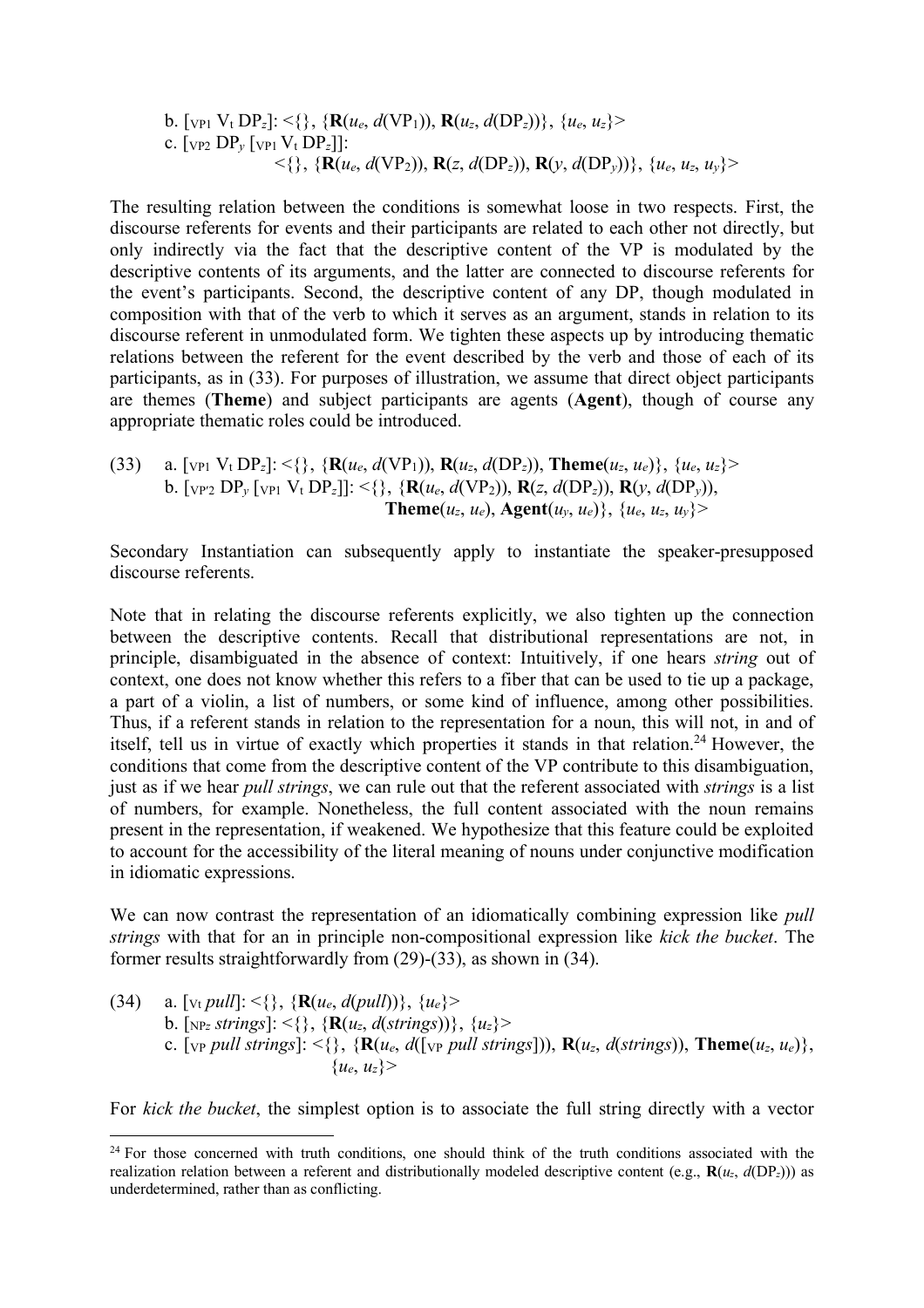extracted for the entire phrase along with a matrix for composing with the subject, as in (35a). Since the descriptive content for the phrase is not compositionally generated, there will be no referent introduced for the object noun phrase, and thus the resulting DRS will have only a presupposed referent for the event described by the VP.

(35) a. *d*(*kick-the-bucket*): < **KICK-THE-BUCKET***<sup>v</sup>* , **KICK-THE-BUCKETsu**> b. [ $v_P$  *kick the bucket*]: <{}, { $\mathbf{R}(u_e, d(kick-the-bucker))$ }, { $u_e$ }>

However, there are other options. We could adapt Farkas and de Swart's treatment of bare numberless nouns (recall (23)), which they argue introduce no referent at all (not even via speaker presupposition), and analyze *the bucket* as contributing only descriptive content (36).

(36) a.  $[v_t \text{ kick}]: \{ \}, \{ \mathbf{R}(u_e, d(\text{kick})) \}, \{ u_e \}$ b. [pp *the bucket*]:  $\{\}$ ,  $\{d(bucker)\}$ ,  $\{\}$ c. [vp *kick the bucket*]:  $\{\}, \{R(u_e, d(\lceil \text{vp } kick \text{ the bucket} \rceil))\}, \{u_e\}$ 

This would perhaps constitute one way to flesh out a treatment of *the bucket* as a weak definite, though it leaves open the question of how to handle the contribution of the definite article (but see the discussion in Section 4.1, and Aguilar Guevara and Zwarts 2011, Aguilar Guevara 2014, and Schwarz 2014 for particular proposals).<sup>25</sup> Since weak definites are not our focus, however, we will not pursue this possibility here.

Finally, the idiom could be treated analogously to *pull strings* in (34), modulo the contribution of the definite article, and minimally differently from (36) in including a speaker-presupposed referent for *bucket*, as (37):

(37) a.  $[v_t \text{ kick}]$ : <{}, {**R**( $u_e$ ,  $d(kick)$ )}, { $u_e$ }> b. [ $_{\text{DPz}}$  *the bucket*]: <{}, { $\mathbf{R}(u_z, d(\text{bucket})), |u_z|=1$ }, { $u_z$ }> c. [ $_{VP}$  *kick the bucket*]: <{}, { $\mathbf{R}(u_e, d(\lceil v_p \text{ kick the bucket} \rceil)),$ **R**( $u_z$ ,  $d(buckets)$ ),  $|u_z|=1$ , **Theme**( $u_z$ ,  $u_e$ )}},  $\{u_e, u_z\}$ >

As with *pull strings*, this representation does not by itself distinguish literal bucket kicking from the idiomatic sense related to dying, and it differs crucially from the representations in (35) and (36) insofar as it requires a second participant that instantiates the descriptive content contributed by *bucket* and fulfills the **Theme** role in the event described by the VP.

This analysis of idiomatic expressions, especially the non-compositional ones, might initially look too weak at best, and problematic at worst. However, when combined with an appropriate theory of language use, and so contextualized, we think it has some important advantages.

A hearer who knows how to interpret *kick*, *the*, and *bucket* will have two choices when hearing *kick the bucket* (used with idiomatic intent) for the first time. She might infer from the context that the phrase refers to a dying event and simply associate the phrase directly with that reference, as in (35). She might also perceive that the phrase has parts that she

 <sup>25</sup> One indication that it is, indeed, a weak definite, is that a sentence with a universally quantified NP in subject position gives rise to covariation of (whatever metaphorical) buckets with elements of the subject domain, just as was found with the weak definite in (19a); see (i).

<sup>(</sup>i) Every accident victim kicked the bucket.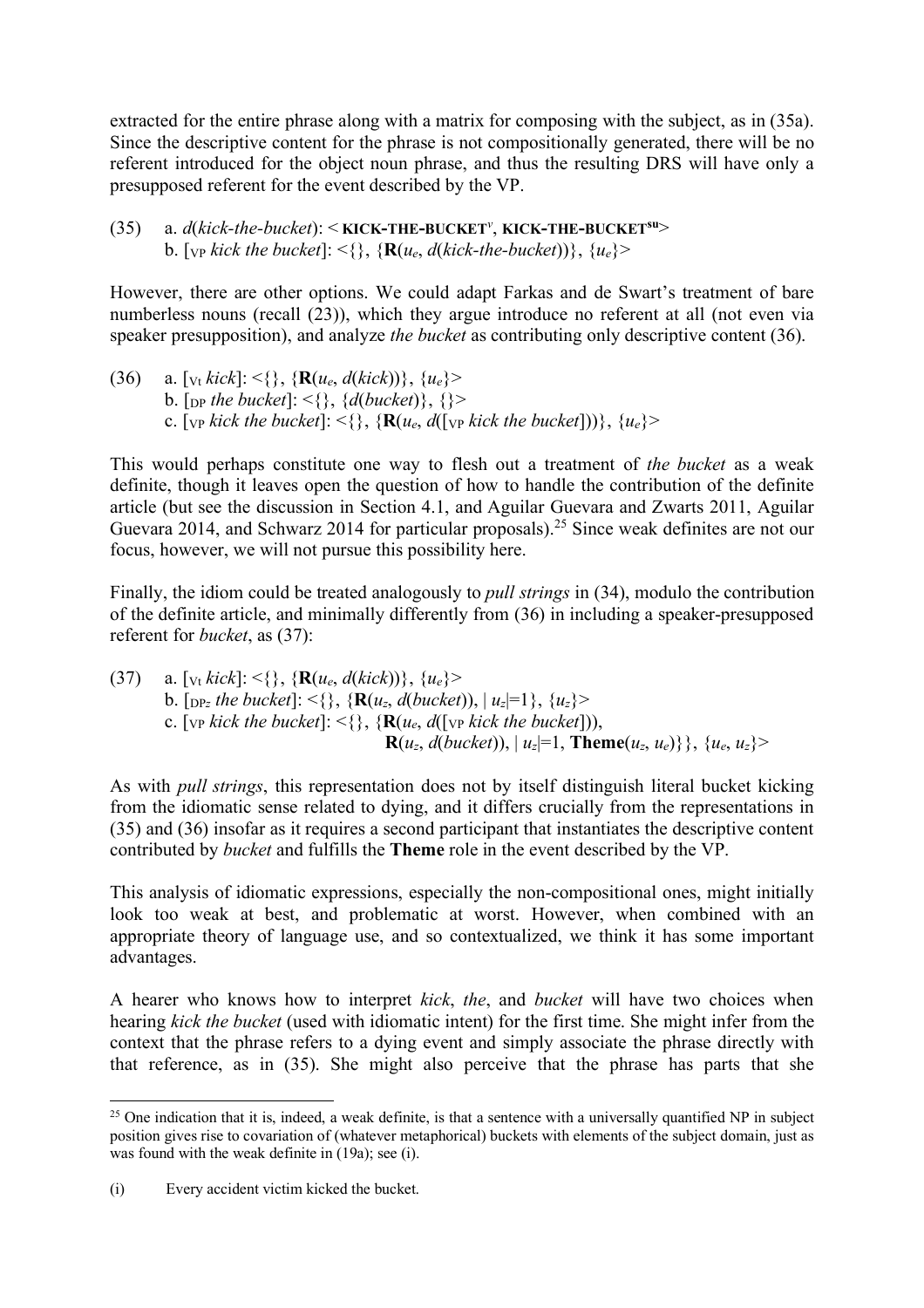recognizes, and attempt to associate those parts with participants in the dying event – in other words, she might try to reconstruct a compositional interpretation by decomposing the description. In this case, her knowledge of the definite article will tell her to associate *bucket* with a unique individual. At this point, inference will take over and several options are possible – Glucksberg (2001) offers illustrative examples in an extensive discussion of *kick the bucket*. Such inferences will play a role in our discussion in the next subsection, although it is beyond the scope of this article to spell out their workings in detail. Note also that the distributional approach to representing descriptive contents fits well with the hypothesis that these contents are dynamically updated via exposure to use.

Though each of these alternatives raises some questions that require further study, we hope to have shown that separating the composition of descriptive content from the association of that content with referents introduces a certain flexibility that could be exploited in idiomatic expressions. We now return to determiner variability.

#### **4.3.1 Factors involved in determiner variability**

To make sense of determiner variability in idioms we first ask how the event type described on the idiomatic reading is related to the interpretation on the non-idiomatic reading. In all cases, we will assume that some form of analogical reasoning or *ad hoc* categorization decision supports the association of the idiomatic descriptive content with whatever is described.

One significant form of analogy involves event structure, as evident in observations by e.g., Glasbey (2003, 2007) and subsequent work (e.g., Espinal and Mateu 2010). We thus expect that the determiner may vary depending on the relation between the participant described by the direct object (whether literally or idiomatically) and the event structure of the whole VP. For idioms with canonical definite objects, insofar as the definite determiner reflects the uniqueness of the object participant in the event, replacing it with an indefinite either induces iterativity/plurality or genericity on the event. For idioms with canonical indefinite objects, determiner variability generally changes the measure/plurality properties of the event. In these cases, change to a definite determiner is less likely, unless it is required by an adjective like *same* or *usual*, or unless the event participant is discourse old.

We illustrate these observations starting with the idioms with canonical definite objects in (38).

(38) a. to kick the bucket b. to bend X's ear

 

We assume that these are idioms based on the structures of the literally described event types (a semelfactive for *kick the bucket*; an activity for *bend X's ear*) that involve contextually unique direct object participants, and that, crucially, such events can be counted by counting those participants. If the definite article reflects this uniqueness, determiner variation should be possible if it makes sense contextually for there to be more than one such event in question. Precisely such variation is illustrated in (39).26

<sup>26</sup> Bruening et al. (2018) report that they did not find variation with the idiom *kick the bucket*. This is unsurprising insofar as the idiom describes a dying event, which is usually unique per participant. Everaert's example in (39a) clearly works because it describes various people dying.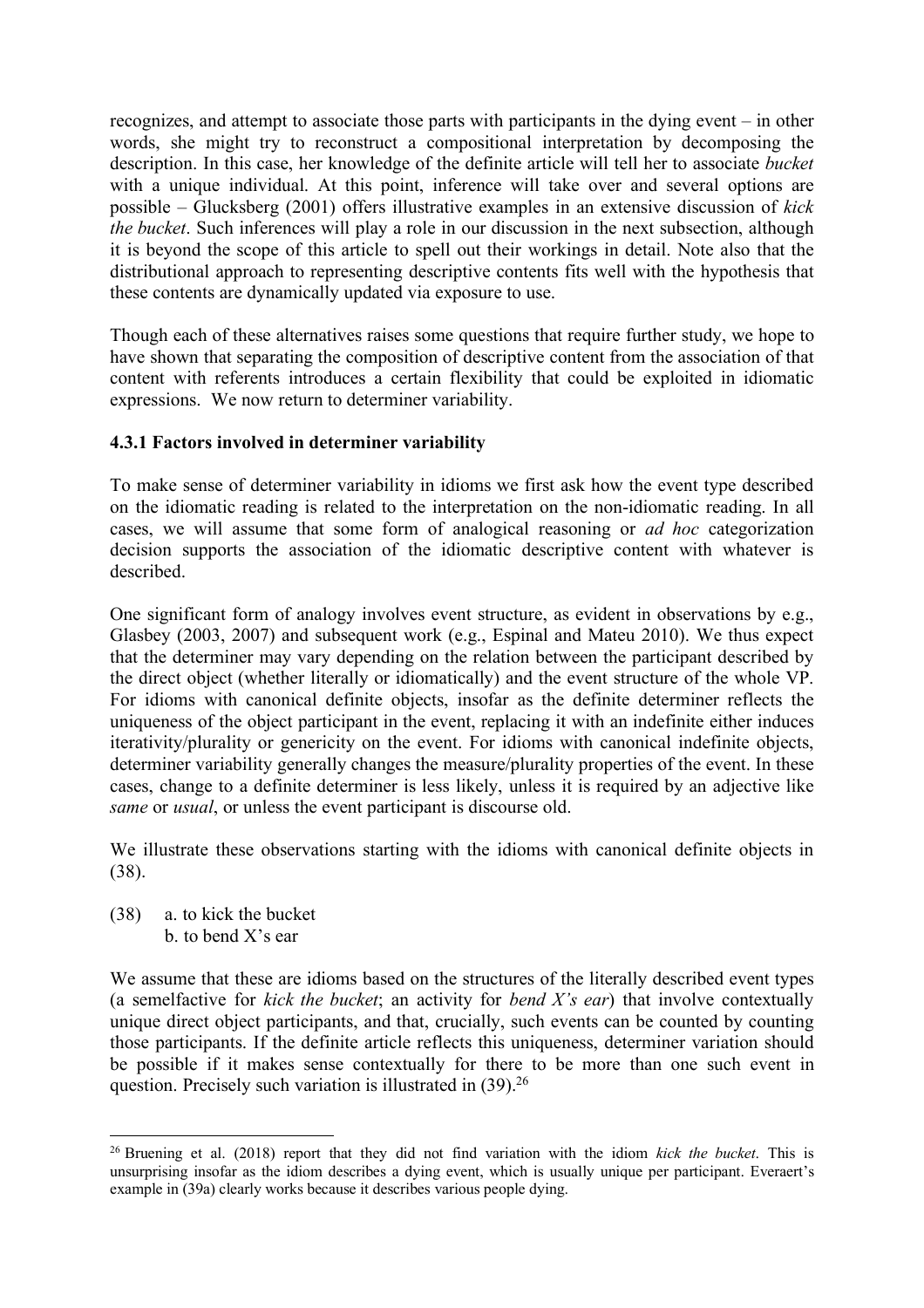- (39) a. Far more people pass on, push up daisies, kick **buckets**, visit Davy Jones' locker, or journey to the great beyond, than simply die. (Everaert 2017)
	- b. to bend **a few** receptive ears<sup>27</sup>

Similarly, idioms with canonical indefinite or bare objects as in (40), which signal the quantity of the literally or idiomatically described individual participating in the event, allow variation of the sort in (40b), for example.

(40) a. to blow off steam b. to blow off **a lot of** steam

As with the examples in (38), the idiomatic use of such phrases is based on the structure of the event type in question, but for idioms with indefinites there is no uniqueness implication and therefore we do not find the definite article among the typical alternatives. Rather, the measure of the object referent serves to measure the size of the result of the literally or idiomatically described event (unspecified in (40a), large in (40b)), or some other measure of the described event, as seen in several examples below.

Let us now return to Bruening et al.'s (2018) idioms with canonical singular definite nominals from  $(2)$ , repeated in  $(41)$ .

(41) a. to rock the boat: "This'll rock **some** boat**s**" b. to bark up the wrong tree: "Have you ever barked up **a** wrong tree?"; "you're barking up **another** wrong tree"

In (41), the definite determiner signals the contextual uniqueness of the direct object participant with respect to the described event; thus, a change in determiner indicates reference to (potentially) more than one such event. (41a), where the noun also appears in plural, talks about an unspecified number of instances of rocking the boat – that is, of equilibrium-disturbing events. In the first example in (41b), an indefinite is in the scope of the temporal quantifier *ever*, indicating co-variation of events with times. In the second example in (41b), we are dealing with a second (*another*) instantiation of an event of barking up the wrong tree.

In (42) we repeat from (3) Bruening et al's (2018) examples with determiner variability in idioms involving canonical indefinites.

(42) a. to smell a rat: "Do we all smell **many** rat**s** connected with this legislation?" b. to beat a dead horse: "it's moronic for a public figure to beat **that** dead horse of a joke"

The measure of the object referent in (42a) serves to measure the number of events: It is suspected that more than one (unknown) thing went wrong – each object referent correlates

<u> 1989 - Andrea San Andrea San Andrea San Andrea San Andrea San Andrea San Andrea San Andrea San Andrea San An</u>

There has been considerable controversy over the origin of the idiom *kick the bucket* and thus over the type of event upon which the idiom was based; however, it is important to note that it does not matter what the original bucket participant actually was or what role it played, as long as current users of the idiom construe it as a unique participant that crucially co-varies with the event. Indeed, it is even possible for *the bucket* to be construed as the resulting death. See Liberman (2016) for discussion of the controversial origins of this idiom. <sup>27</sup> http://www.bbc.co.uk/blogs/adamcurtis/2011/03/goodies and baddies.html.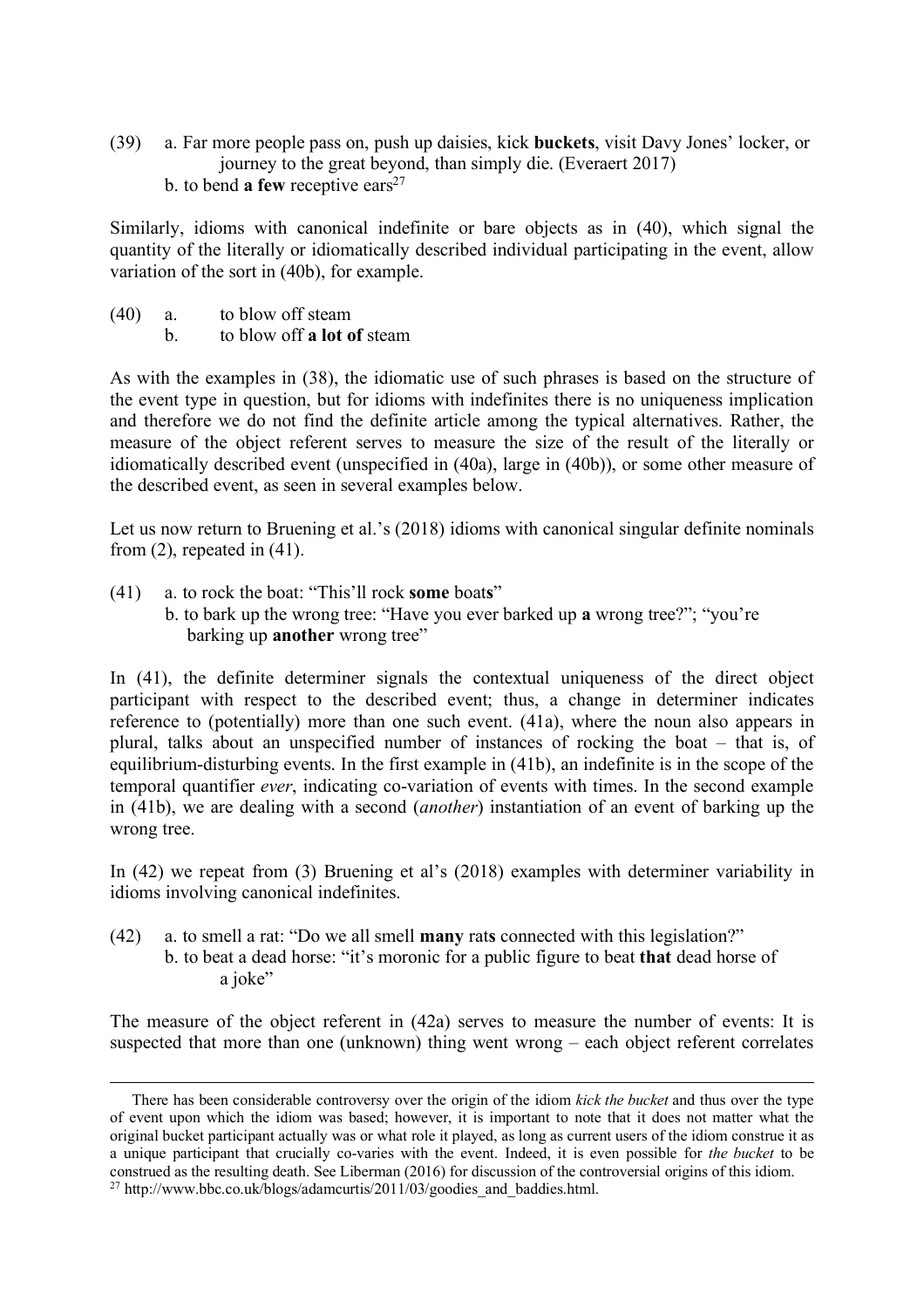with one event. We expect that with the right discourse, i.e., if it is already known what went wrong, it should also be possible to use this idiom with a definite determiner, and indeed such examples are attested:

(43) [In a forum discussing a scam] Great that you smelled the rat.<sup>28</sup>

Similarly, in (42b), the demonstrative *that* instead of the indefinite article allows reference to an individual previously introduced into the discourse or otherwise familiar.

Finally, consider Bruening et al.'s examples of determiner variability in idioms with canonical bare count/mass and plural nominals in (4) and (5), repeated in (44) and (45).

- (44) a. to close up shop: "international banks have not totally closed up **the credit** shop" b. to eat humble pie: "Obama might eat **some** humble pie"
	- c. to make head or tail of: "He spoke so rapidly that I could make **no** head or tail of his speech"
- (45) a. to build castles in the air: "Mother Meade had built **many** castles in the air." b. to cut corners: "This is What Happens When Companies Cut Too **Many** Corners and Don't Give a Damn".
	- c. to make tracks: "so me and Walker made **some quick** tracks to the truck while Ben held rear guard for us"

The bare noun in the literal interpretation of the idiom in (44a) is used to refer to an institution; bare nouns are highly restricted in the kinds of modification they allow, and when they are modified, a determiner often needs to be added, turning the bare noun into a weak definite (see, e.g., Aguilar Guevara 2014 on the complementary distribution of bare nouns and weak definites). The determiner *some* in (44b) and (45c) is used proportionally to measure the size of the events, insofar as there is an incremental relation between the amount of what is eaten and the number of tracks made and the progress of the respective events. *No N* in (44c) and *many* in (45a,b) behave similarly: *No* is used as an alternative to the canonical *not…*[*any*] *N*, where *head or tail* is associated with a mass participant corresponding to the sense or understanding that is (not) achieved; *many* indicates a contextually high number of events of the type described by the idioms in question. We also found an example for the idiom in (45b) in which *some* signals a contextually low number of events:

(46) Every company occasionally has reason to cut **some** corners. 29

Thus, mapping of some participant from the literal to the idiomatic interpretation is certainly an important part of idiomatic language use, even if those participants are not always transparently identifiable in the common idiomatic paraphrase (as is the case with *kick the bucket*).

We now turn to examples where the determiner is not variable, or extremely limited in variability. These fall into at least three types. First, there are cases, such as those in (47), where the analogy underlying the idiom appears to be unrelated to event structure.

(47) a. to shoot the breeze  $\approx$  to converse idly

<sup>&</sup>lt;sup>28</sup> https://www.paypal-community.com/t5/Fraud-phishing-and-spoof-Archive/Scam/td-p/68280/page/4.

<sup>29</sup> https://dev.to/isaacandsuch/comment/1o5o.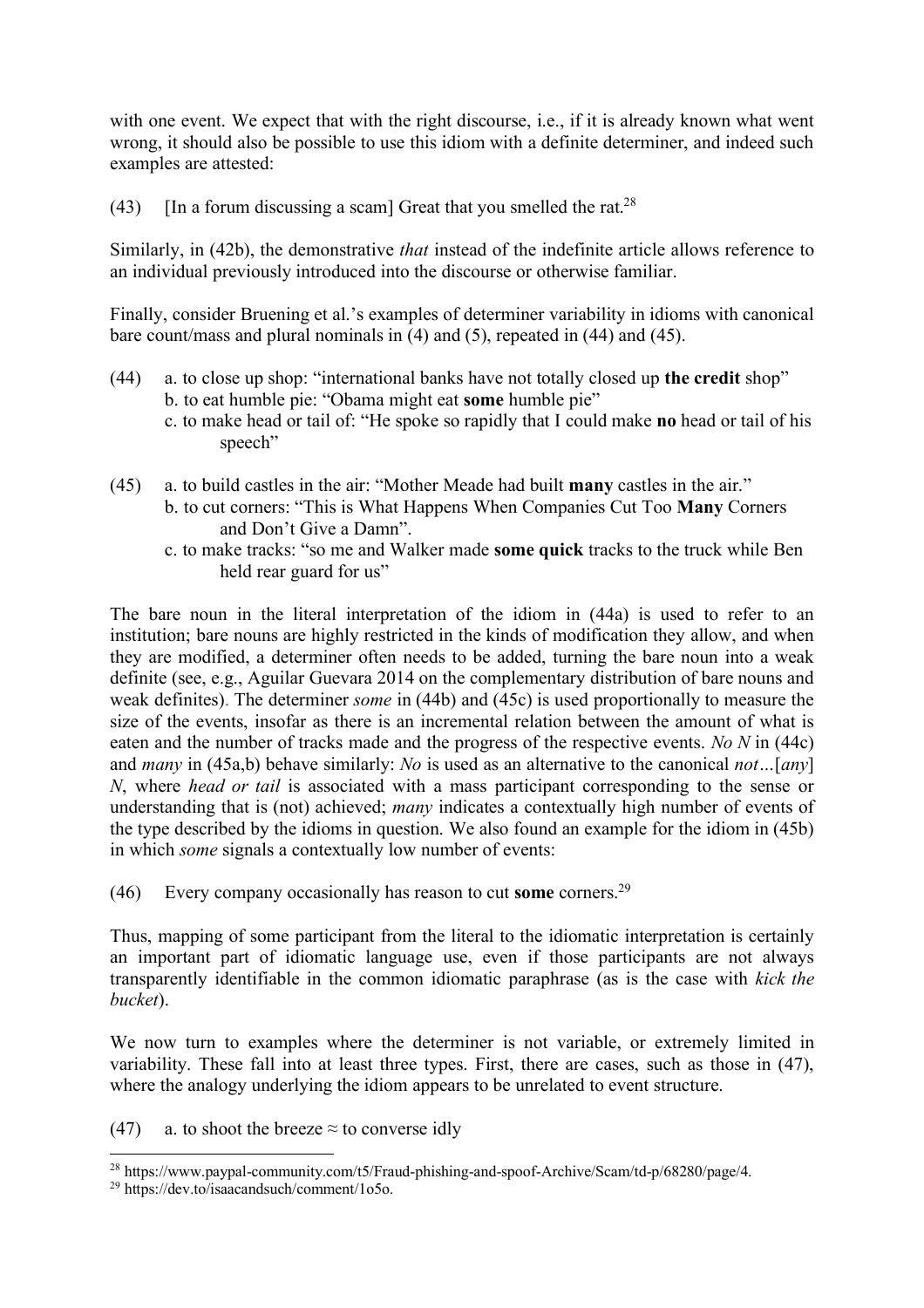#### b. to chew the fat  $\approx$  to make friendly familiar conversation

These phrases describe pointless activities on their literal interpretation, and this pointlessness is the analogical basis for the idiom. However, the pointlessness has nothing to do with the event structure *per se*, that is, with the number or type of participants and their roles. On the literal interpretation, the definite determiner signals contextual uniqueness: there is only one ambient breeze, and the fat is uniquely part of whatever piece of meat it belongs to. To the extent that these participants do not have counterparts in the event described by the idiom, we find no determiner variation.30

Second, there are cases where something similar happens with just the idiomatically interpreted nominal. This is arguably the case of the indefinite nominal in *to have a ball*, for which Bruening et al. (2018) found no determiner variation. Here, *a ball*, which refers literally to a dance, according to the Oxford English Dictionary, is analogically connected to the associated effect or state that the dance produces, namely fun (cf. the light verb construction *to have fun*). The fact that *fun* has mass reference but *ball* does not arguably limits the options for determiner variation, although we would expect that the definite determiner, which is compatible with both, might appear as an alternative, and indeed the constructed example in (48) sounds acceptable to us.

(48) Remember **the** ball/fun we had at the party?

 

In this case, the definite article serves as a discourse cataphor for the event description in the relative clause.

Finally, in some cases identified by Bruening et al. (2018), there is no determiner variation for reasons that are independent of idiomaticity as such. One such example is *to hit home*. It is independently known that *home* (and its equivalent in other languages) is unique, for example, being the only bare noun allowed in constructions that in (Standard) English require a preposition (and sometimes also a determiner) with other nominals, e.g., *go home* vs. *go \*(to the) supermarket* (see, e.g., Jackendoff 1993; Collins 2007; Terzi 2010). In those cases where *home* refers to the home of an indexically identified individual, it is not common to add a determiner (or a preposition or adjective, for that matter): #*I go to my home*. We therefore do not expect to find one in this idiom, which describes a situation whose implicit experiencer is the individual indexically associated with *home*.

We showed above in (35)-(37) how interpretations for idiomatic expressions could be represented both in a direct and in a composed fashion. Examples like those in (47), which are not decomposable, will be represented analogously to (35); the decomposable idioms will be represented as in (36) or (37). Note that in separating the composition of the descriptive content from that involving expressions that link that content to referents – here, the determiners – we fully expect that determiners in the decomposable cases should be able to vary, and the differences that arise in interpretation due specifically to the different effects of the determiners should be explainable in exactly the same way as they have been explained already in the literature on non-idiomatic expressions.

<sup>&</sup>lt;sup>30</sup> Bruening et al. (2018) note that they found *shoot some breeze* in their corpus search. Our account would force us to posit a reconstructed association between the direct object and what is said in an idle conversation, effectively treating *some breeze* like a cognate object.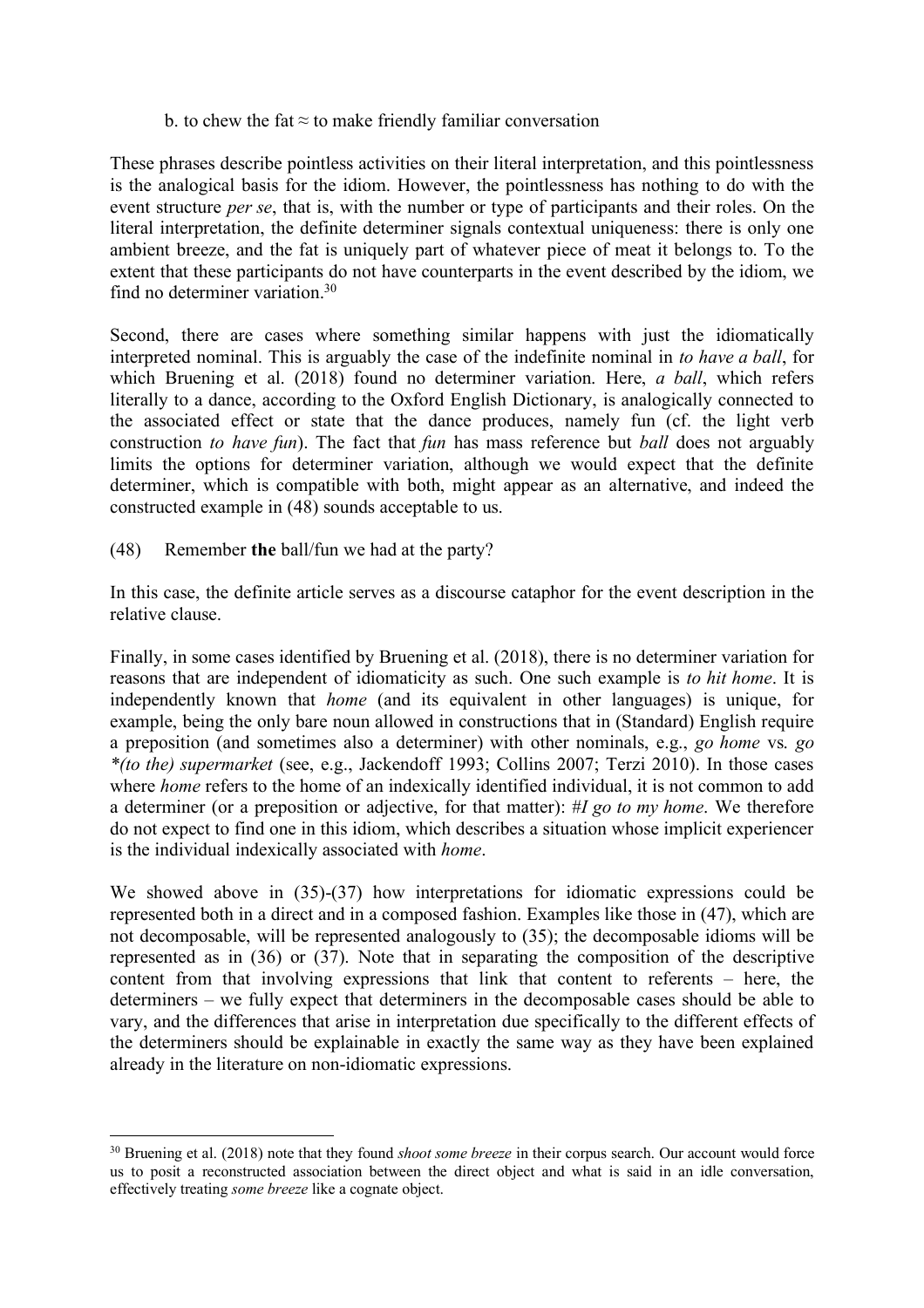In sum, we expect that determiner variability in idioms depends on the way in which the event type described on the idiomatic reading is related to the event type described on interpretation on the non-idiomatic reading. Crucially, however, we do not expect that everything goes, a point which is not addressed in Bruening et al. (2018). Note, for example, the contrast in (49), which is reinforced by the fact that internet searches rendered several hits for (49a) but none for *smell all rats*.

(49) a. to smell **every** rat b. (??)to smell **all** rat**s**

In quantifying distributively over the nominal referent, each instance of which is associated with a single event, the determiner *every* in (49a) effectively quantifies over events of smelling a rat (in the idiomatic sense), whereas the quantifier *all* in (49b) on its most salient interpretation forms a maximal plurality of referents that loses the correspondence to the individual atomic events that are described by this idiom. This contrast also emerged for other idioms that we searched of this type: *all* appeared far less often than did *every*, which was attested in examples like those in (50).

- (50) a. We're raised not to rock the boats that men are clearly the captains of. But fuck that. I'll rock **every** boat. I can swim.31
	- b. We don't have to beat **every** dead horse to a pulp.32

The effect of counting or measuring an event indirectly by counting/measuring a unique participant in it is also found with certain sorts of adjectival modifiers, such as so-called adverbially-used frequency adjectives like *frequent*. We will extend the strategy of leveraging the modification of a distinguished participant in order to indirectly attribute a property to an event – which was deployed for frequency adjectives in Gehrke and McNally (2014) – to external modification in idioms. As will become clear, this strategy will effectively reduce external modification to a special case of internal modification. We therefore focus exclusively on external modification in the next section to present our approach to the phenomenon of intervening modifiers.

# **4.3.2 Towards an account of intervening modifiers: The case of external modification**

Reviewing Ernst's (1981) examples of external modification, we note that external modifiers are either relational adjectives (RAs) (51), or noun modifiers (52).

- (51) a. Carter doesn't have an **economic** leg to stand on.
	- b. We need to blow off a little **theoretical** steam here.
	- c. To the old men in the Kremlin, beset with problems, the world is far from a **Soviet** oyster.
- (52) a. He denied that the Saudis, angry over *Death of a Princess*, were seeking some **celluloid** revenge with a movie of their own.
	- b. Our team is not as good as last year's, but we aren't going to drop out of the **soccer** picture.
	- c. He broke new **inkwell** ground with his invention.

<sup>31</sup> https://twitter.com/thecherness/status/984492308795199488.

<sup>32</sup> http://www.readingeagle.com/news/article/letter-socialism-threatens-american-way-of-life.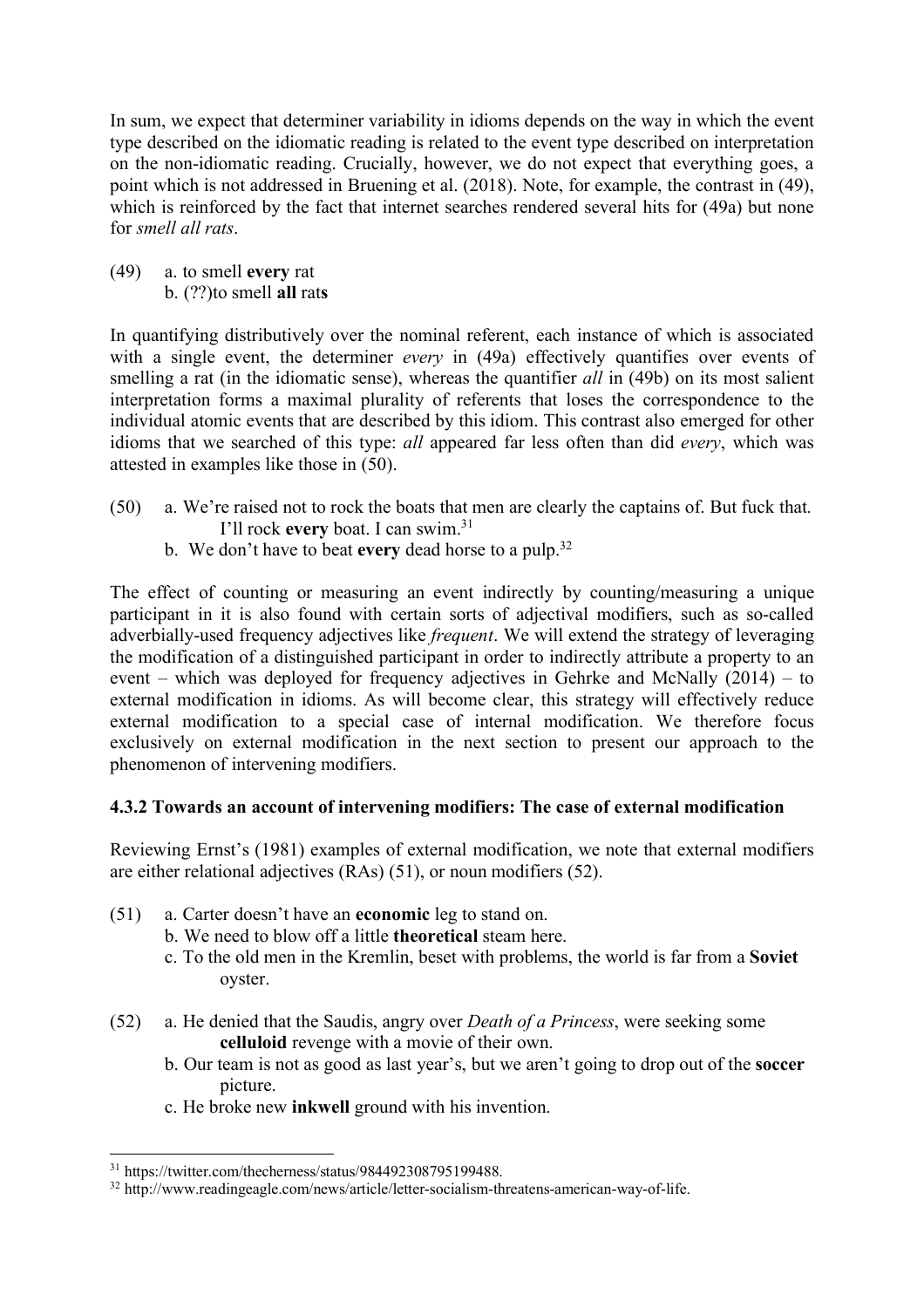We conjecture that both types of modifiers involve a contextually specified relation *R* between modifier and modifiee, as commonly assumed in accounts of RAs. Building on McNally and Boleda (2004) and Arsenijević et al. (2014), we start with the logical representation for RAs shown for *political* in (53).

## (53) *political*:  $\lambda P_k \lambda x_k [P_k(x_k) \wedge R(x_k, \text{polities})]$

Under this semantics, *political* expresses a contextually specified relation *R* between the modified nominal referent (represented as a kind, *xk*) and politics. We take RAs to be sortally unrestricted, so they can apply equally to events or individuals. Application to events often gives rise to the so-called "thematic" use of RAs, otherwise it yields the "classificatory" use, though we assume a unified account of both uses (see Arsenijević et al. 2014 for discussion and further references). This is our starting point for modifiers that can be interpreted in an external fashion.

Ernst (1981) assumes that external modification can be paraphrased adverbially, as already noted above. For example, (51a) can be paraphrased as (54).

(54) **Economically**, Carter doesn't have a leg to stand on.

Outside the domain of idioms there are several other sorts of cases in which noun-modifying adjectives allow for an adverbial paraphrase (see, e.g., Morzycki 2015, Section 2.5, for a general overview). Here, we take inspiration from the literature on frequency adjectives (FAs, e.g., *occasional*, *frequent*, *yearly*; see Gehrke and McNally 2014, 2015 and references therein). Distinguishing between FAs that distribute exclusively over events (in the temporal domain, therefore "temporal FAs"; e.g., *frequent*, *daily*), and those that also allow for distribution in some other domain ("non-temporal FAs," e.g., *The occasional sailor is 6 feet tall*), Gehrke and McNally conjecture that there are different paths to an adverbial paraphrase with frequency adjectives. Temporal FAs can usually only be paraphrased adverbially when they modify an event nominal, as illustrated in (55).

(55) a. They underwent a frequent check-up.

 $\approx$  Frequently, they underwent a check-up.

- b. A/The frequent sailor strolled by.
	- ≉ Frequently, a sailor strolled by.

However, there are exceptions to this generalization, addressed in detail in Gehrke and McNally (2014), in which, under particular conditions, an adverbial paraphrase is also possible with non-event nominals (56).

(56) a. She wrote me frequent letters.  $\approx$  Frequently, she wrote me a letter.

b. She baked frequent cakes.  $\approx$  Frequently, she baked a cake.

c. She drank frequent cups of coffee.  $\approx$  Frequently, she drank a cup of coffee.

One of these conditions is that the events in question be atomic and individuated by one object participant per event (see op. cit. for a full discussion of the other conditions that have to be met). For example, while (56b) can be paraphrased adverbially, a sentence like *She baked frequent cookies* cannot, since cookie-baking events normally do not involve one cookie per event. This requirement of atomic units is reminiscent of our discussion of determiner variability with *every* in contrast to *all* in (49) and (50).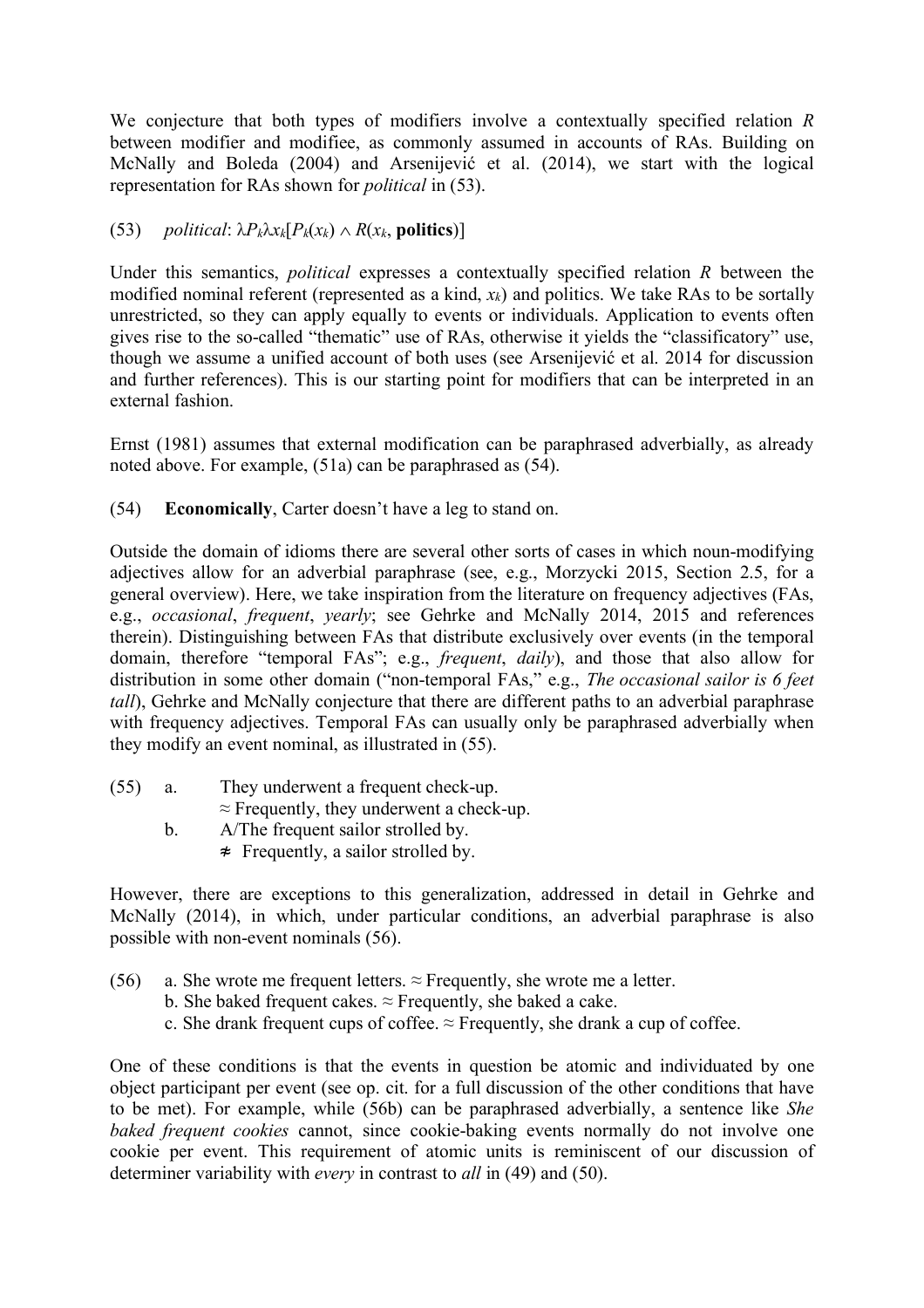To account for the exceptions to the generalization that temporal FAs require event nominals in order to be paraphrasable as sentential adverbs, Gehrke and McNally propose that while temporal FAs are always event modifiers (as indicated by their translation in (57a)), nominals can contribute an additional, contextually determined relation *R* to an event, which we notate as *R*θ, as this relation usually gets resolved by the nominal argument's thematic relation to that event ((57b), where the asterisk on **cake** indicates predication over a plurality). Modification of the nominal by the FA in such a case results in (57c).

(57) a. *frequent*: λ*e*[**frequent**(*e*)] **b**. *cakes*:  $\lambda z \lambda e$ [**cake**<sup>\*</sup>(*z*)  $\wedge$  *R*<sub>θ</sub>(*z*, *e*)] c. *frequent cakes*:  $\lambda z \lambda e$ [**cake**<sup>\*</sup>(*z*)  $\wedge$  **frequent**(*e*)  $\wedge$  *R*<sub> $\theta$ </sub>(*z*, *e*)]

Gehrke and McNally show that if the modified nominal is interpreted using a mechanism like pseudo-incorporation, the event variable in (57c) can be identified with the one described by the verb, as in (58) (here with a slight modification of the original formalization, which severed the external argument; again, see op. cit. for further details and discussion).

(58) a. *bake*: λ*y*λ*x*λ*e*.**bake**(*x*, *y*, *e*) **b**. *bake frequent cakes*: *λyλxλe*[**bake**(*x*, *y*, *e*)  $\land$  **cake**\*(*y*)  $\land$  **frequent**(*e*)  $\land$  *R*<sub>θ</sub>(*y*, *e*)]

Thus, what is technically (internal) modification of the nominal ends up having an effect paraphrasable as external modification.

With these insights from FAs and RAs in mind, let us return to external modification in idioms, exemplified in (59).

(59) He kicked the political bucket.  $\approx$  He kicked the bucket in the political domain.

Recall our analysis of this idiom without the modifier in (37), repeated in (60).

(60) a.  $[v_t \text{ kick}]$ : <{}, {**R**( $u_e$ ,  $d(kick)$ )}, { $u_e$ }> b.  $[p_z$  *the bucket*]: <{}, { $\mathbf{R}(u_z, d(backet))$ ,  $|u_z|=1$ }, { $u_z$ }> c. [vp *kick the bucket*]:  $\{\}, \{R(u_e, d(\lceil \sqrt{v} \rceil \, kick \, the \, bucket \rceil)),$ **R**( $u_z$ , *d*(*bucket*)),  $|u_z|=1$ , **Theme**( $u_z$ ,  $u_e$ )},  $\{u_e, u_z\}$ >

The analysis of the relational adjective *political* in (53) can be adapted as in (61a) (where the subscript indicates sortal non-specificity); its integration into the DP, in (61b), generalizes and adapts the treatment of FAs in (57). The rest of the analysis builds on (58).

- (61) a. *political*: <{}, { $R(u_{e/x}, d(politics))$ }, { $u_{e/x}$ }> b.  $[\text{NP}_z \text{ political bucket}]$ : <{}, { $\mathbf{R}(u_z, d(\text{bucket})), R_{\theta}(u_z, u_e), R(u_e, d(\text{politics})), \{u_z, u_e\}$ > c.  $[p_z$  *the political bucket*]:  $\langle \{\}, \{R(u_z, d(buckets)), |u_z|=1, R_\theta(u_z, u_e), R(u_e, d(politics))\}\rangle$  $\{u_z, u_e\}$ 
	- d. [vp *kick the political bucket*]:  $\{\}, \{R(u_e, d)$ [vp *kick the political bucket*])), **R**( $u_z$ , *d*(*bucket*)),  $|u_z|=1$ ,  $R_\theta(u_z, u_e)$ , **Theme**( $u_z, u_e$ ),  $R(u_e, d(\textit{politics}))$ ,  $u_e=u_e\$ . {*ue*, *uz*, *ue*¢}>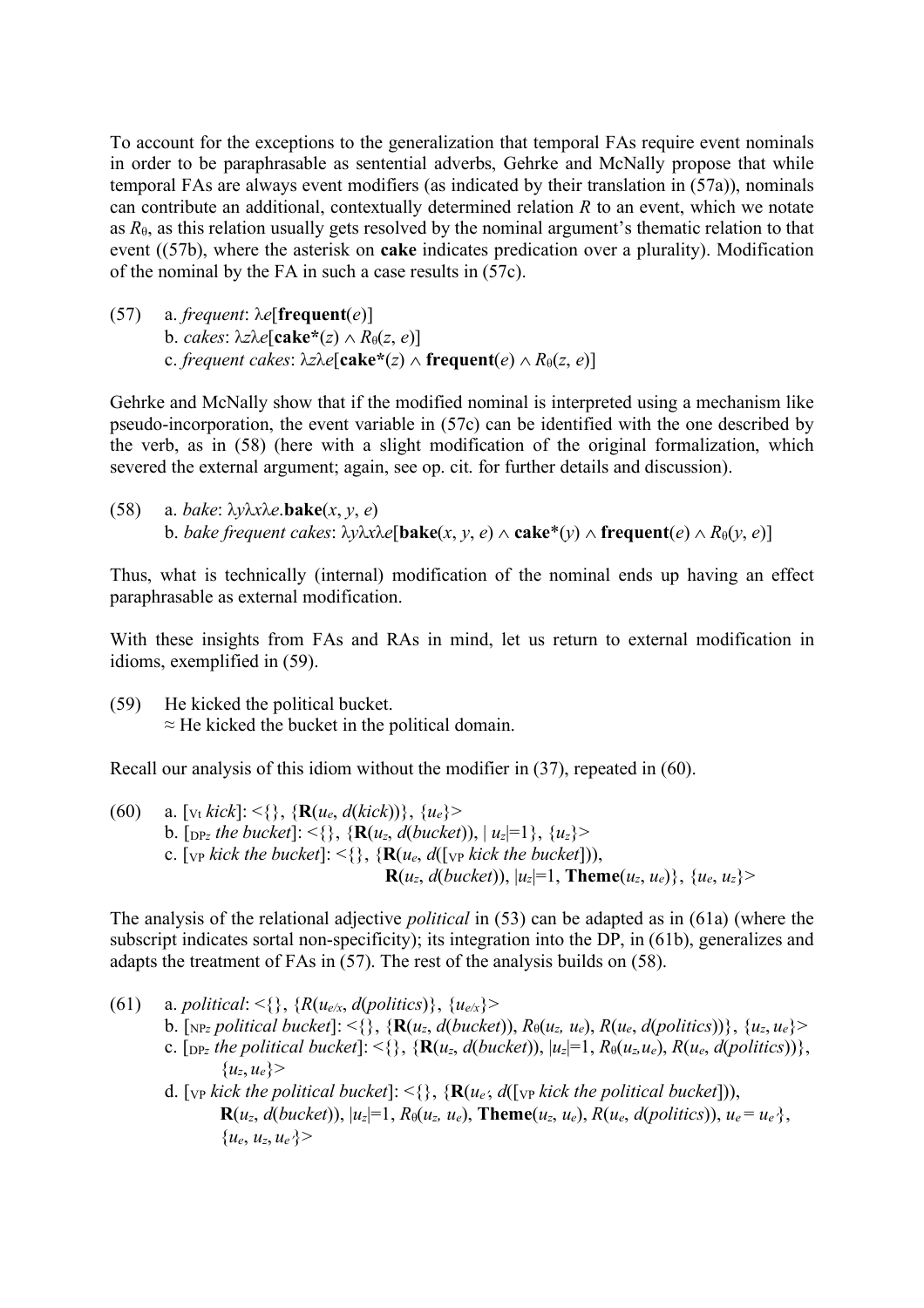Since this analysis of external modification introduces the modifier within the DP, the same analysis should in principle extend to internal modification, on which the modifier and the noun describe the entity referred to by the DP under the same idiomatic guise; however, we acknowledge that conjunction modification remains a challenge. We also expect that determiner variability and modification should often, if not always, go hand in hand, as what legitimates both is the identification of the DP with some kind of participant in the event described by the idiom, even if by some sort of rational reconstruction.

## **5 Conclusion**

In this paper we addressed the syntax/semantics interface problems posed by modification and determiner variability in idioms. We reviewed the major families of syntactic accounts addressing these issues, which all in one way or another place V and N in direct contact, independently of D (and potentially of modification), all of which have lacked an explicit semantics. We spelled out a semantic account that, in the spirit of these proposals, separates descriptive content composition from the composition of reference-related components of meaning, taking advantage of the separation to make use of distributional semantics for composing descriptive contents in a way that permits idiomatic interpretations and also opens the door to an account of what kind of determiner variability might be expected and under what conditions.

This discussion raises various larger questions for future research. We mention just two here. First, something like the dissociation of the interpretation of descriptive content from the interpretation of more properly reference-related expressions is found in other areas of the formal semantics literature. Perhaps most notably, the notion of reconstruction of descriptive content – effectively separating the locus of interpretation of an expression from its surface position – has been adopted in analyses of *wh*-moved and quantified expressions (see, e.g., Fox 2002; Sauerland 2004; Romoli 2015). An alternative approach to separating the two kinds of meaning has also been advocated by Lasersohn (2018), who argues that the semantic contribution of a noun is not a predicate, as widely assumed, but rather a variable whose possible values are effectively presupposed to be constrained by the nominal descriptive content.

In light of Lasersohn's proposal, it is interesting to consider the following comment by Sportiche (2005):

One might object to the very idea that there should be any syntactic reflex of V-N semantic selection because the selection could be recovered in some alternative way. One such way involve[s] presupposition (Fox, p.c., Spector, p.c.). Roughly, the idea would be as follows: there are independently attested observations about presupposition projection, which will account for the V-N selection facts if observed selectional patterns arise as a result of presupposition projection. For example, "Every N is intelligent" presupposes that such Ns are animate. And more generally "Det NP VP" presupposes that every NP satisfies the presuppositions of VP. (Sportiche 2005: 83)

It is, of course, well known that the basic sortal restrictions imposed by a verb on its complements are not at issue, unlike the matter of which specific individual(s) participate in the situation described by the verb. Perhaps less obvious is the fact that when we use a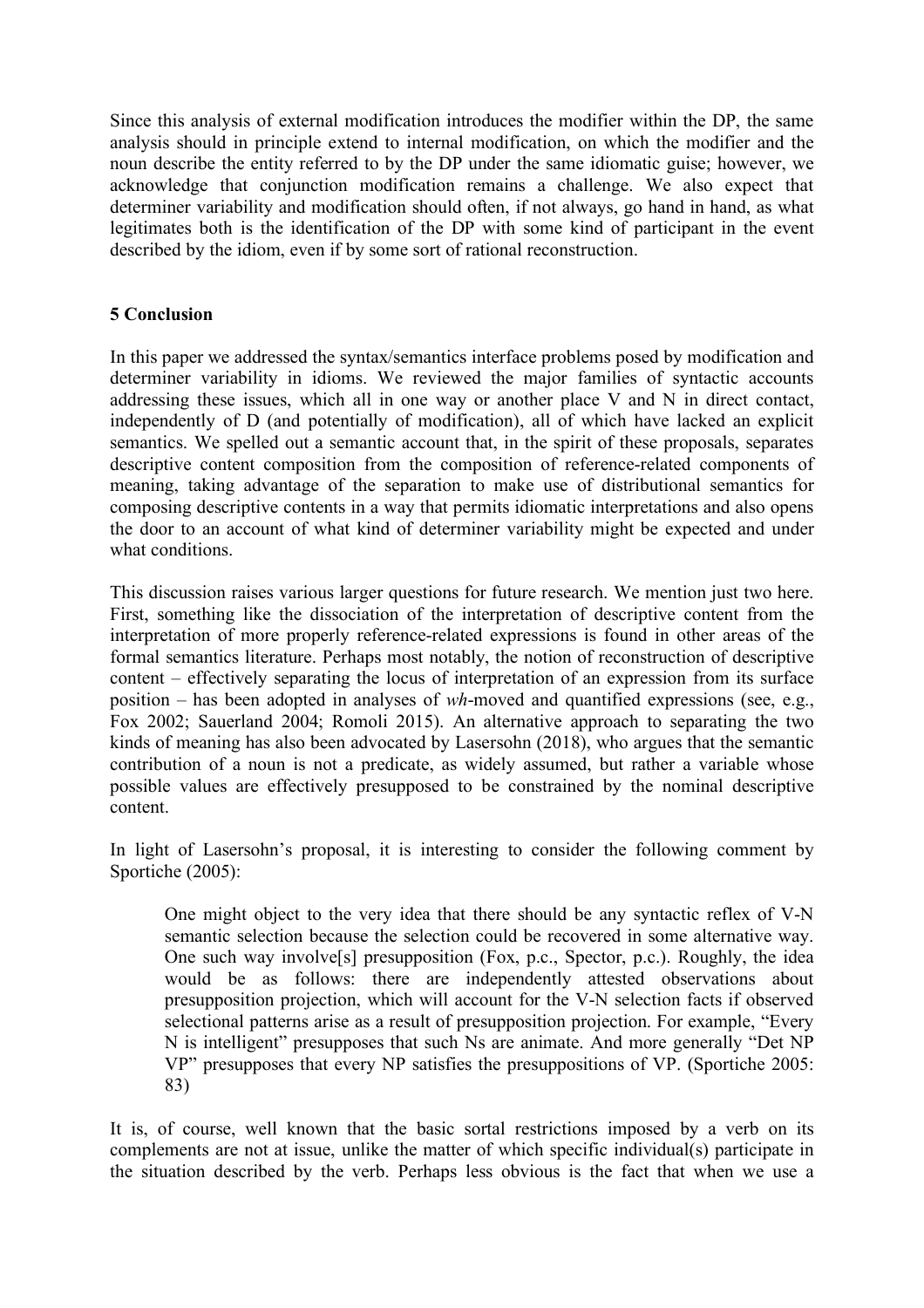polysemous verb, the choice between the relevant sense of the verb and irrelevant senses is also typically not at issue. For instance, if I deny that I cut my finger, I am typically not denying that my finger is something that can take an incision. Similarly, I am not denying that what cutting would involve with a finger is making an incision in it, as opposed to some other action that could be described by the verb, such as reducing or stopping. It may be, then, that the details of the composition of the complex descriptive contents we propose to compose via distributional semantic methods belong in a separate semantic dimension (in the sense of Potts 2005) from the ascription of those contents to discourse referents. In this case, the appropriately disambiguated components of the idiom could be inserted in the at-issue dimension of the semantics where they belong, and composition could proceed as is generally assumed. Such an approach would share important similarities with the system developed in Asher (2011) and in Asher and colleagues' ongoing work. Clearly, a comparison of these different strategies for distinguishing types of content is in order.

Second, our analysis foregrounds the difficult question of what constitutes an idiom and the implications of that question for how semantic composition is understood. Consider, for example, the pair in (61). (61a) is commonly treated as an idiom, whereas it is less obvious how to categorize (61b) – as an idiom, or as figurative language, if such a thing can be properly distinguished.

- (62) a. to touch a nerve
	- b. to touch (on) a subject

The system we advocate analyses both of these, as well as "literal" uses of *touch*, via the same sort of effectively "co-compositional" operation (Pustejovsky 1995). The fact that we are arguably less conscious of the co-compositional nature of meaning construction when the situations described are concrete is a phenomenon that merits further exploration, as do the implications of the particular approach to co-compositionality that we adopt here, which has clear advantages for the analysis of idioms but challenges widely-held views that limit linguistically-relevant lexical meaning to exactly that which is entailed. Interestingly, however, using the same co-compositional operation to handle all sorts of V-N combinations renders idioms just one extreme of a continuum from non-transparent V-N combinations to combinations like *ride a bike*, related to incorporated forms such as *bike ride*, which often show some degree of non-transparency, to combinations that are commonly not analyzed as idioms. In other words, idioms turn out to be no different from any other combinations of words, simply more spectacular. – sdf

#### **Acknowledgments**

We thank the organizers of BCGL 8 for getting us started on this topic, and two anonymous reviewers, Chris Barker, Manfred Sailer, Henriette de Swart, and audiences at the 16th Szklarska Poreba Workshop, the OASIS Workshop on Nominal Phrase Meaning (Humboldt Universität zu Berlin), Utrecht University, and the University of Konstanz for feedback. This project has received funding from the European Research Council (ERC) under the European Union's Horizon 2020 research and innovation program (grant agreement No 715154), grant FFI2016-76045-P (AEI/MINEICO/FEDER, UE), a Salvador de Madariaga mobility grant from the Spanish Ministry of Education, Culture and Sports, an ICREA Academia award, and the Alexander von Humboldt Foundation.

#### **References**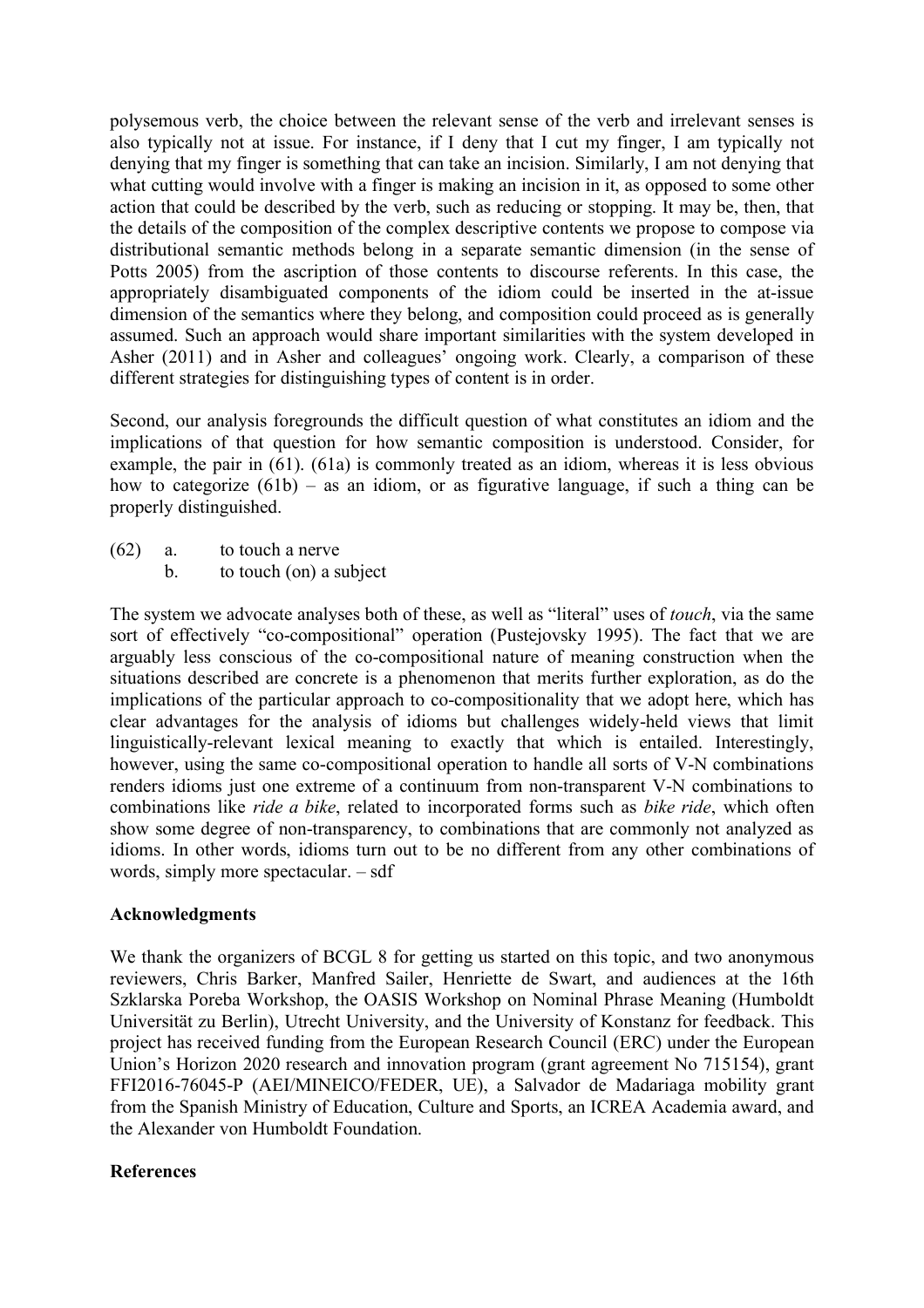- Abney, Steven P. 1987. *The English noun phrase in its sentential aspect*. Cambridge, MA: MIT dissertation.
- Aguilar Guevara, Ana. 2014. *Weak definites: Semantics, lexicon and pragmatics*. LOT Dissertation Series 360. Utrecht: LOT. https://www.lotpublications.nl/Documents/360 fulltext.pdf (accessed 19 November 2018).
- Aguilar Guevara, Ana & Joost Zwarts. 2011. Weak definites and reference to kinds. In Nan Li & David Lutz (eds.), *Proceedings of Semantics and Linguistic Theory (SALT) 20*, 176– 196. Ithaca, NY: Linguistic Society of America and Cornell Linguistic Circle. http://dx.doi.org/10.3765/salt.v20i0.2583 (accessed 19 November 2018).
- Arsenijević, Boban, Gemma Boleda, Berit Gehrke & Louise McNally. 2014. Ethnic adjectives are proper adjectives. In Rebekah Baglini, Timothy Grinsell, Jonathan Keane, Adam Roth Singerman & Julia Thomas (eds.), *CLS 46-1 The main session: Proceedings of the 46th Annual Meeting of the Chicago Linguistic Society*, 17–30. Chicago: Chicago Linguistic Society.
- Asher, Nicholas. 2011. *Lexical meaning in context*. Cambridge: Cambridge University Press.
- Bargmann, Sascha, Berit Gehrke & Frank Richter. 2018. Modification of literal meaning in semantically non-decomposable idioms. Ms. University of Frankfurt and Humboldt University of Berlin.
- Bargmann, Sascha & Manfred Sailer. 2018. The syntactic flexibility of semantically nondecomposable VP-idioms. In Manfred Sailer & Stella Markantonatou (eds.), *Multiword expressions: Insights from a multi-lingual perspective*, 1–29. Berlin: Language Science Press.
- Baroni, Marco & Roberto Zamparelli. 2010. Nouns are vectors, adjectives are matrices: Representing adjective-noun constructions in semantic space. In Hang Li & Lluís Márquez (eds.) *Proceedings of the 2010 Conference on Empirical Methods in Natural Language Processing*, 1183–1193. Cambridge, MA: Association for Computational Linguistics. http://www.aclweb.org/anthology/D10-1115 (accessed 19 November 2018).
- Baroni, Marco, Georgiana Dinu & Germán Kruszewski. 2014. Don't count, predict! A systematic comparison of context-counting vs. context-predicting semantic vectors. In Kristina Toutanova & Hua Wu (eds.), *Proceedings of the 52nd Annual Meeting of the Association for Computational Linguistics (Volume 1: Long Papers)*, 238–247. Baltimore, MD: Association for Computational Linguistics. http://www.aclweb.org/anthology/P14- 1023 (accessed 19 November 2018).
- Boleda, Gemma & Aurélie Herbelot (eds.). 2016. *Formal distributional semantics.* Special issue of *Computational Linguistics* 42(4). http://cognet.mit.edu/journals/computationallinguistics/42/4 (accessed 19 November 2018).
- Borik, Olga & Berit Gehrke. 2015. An introduction to the syntax and semantics of pseudoincorporation. In Olga Borik & Berit Gehrke (eds.), *The syntax and semantics of pseudoincorporation*, 1–43. Leiden: Brill.
- Bowdle, Brian F. & Dedre Gentner. 2005. The career of metaphor. *Psychological Review* 112(1). 193–206. http://dx.doi.org/10.1037/0033-295X.112.1.193 accessed 19 November 2018).
- Bruening, Benjamin. 2015. Idioms: Movement and non-movement dependencies. Ms., University of Delaware. http://udel.edu/~bruening/Downloads/IdiomsMovement1.pdf (accessed 19 November 2018).
- Bruening, Benjamin, Xuyen Dinh & Lan Kim. 2018. Selection, idioms, and the structure of nominal phrases with and without classifiers. *Glossa: a journal of general linguistics* 3(1). 42. https://doi.org/10.5334/gjgl.288 (accessed 19 November 2018).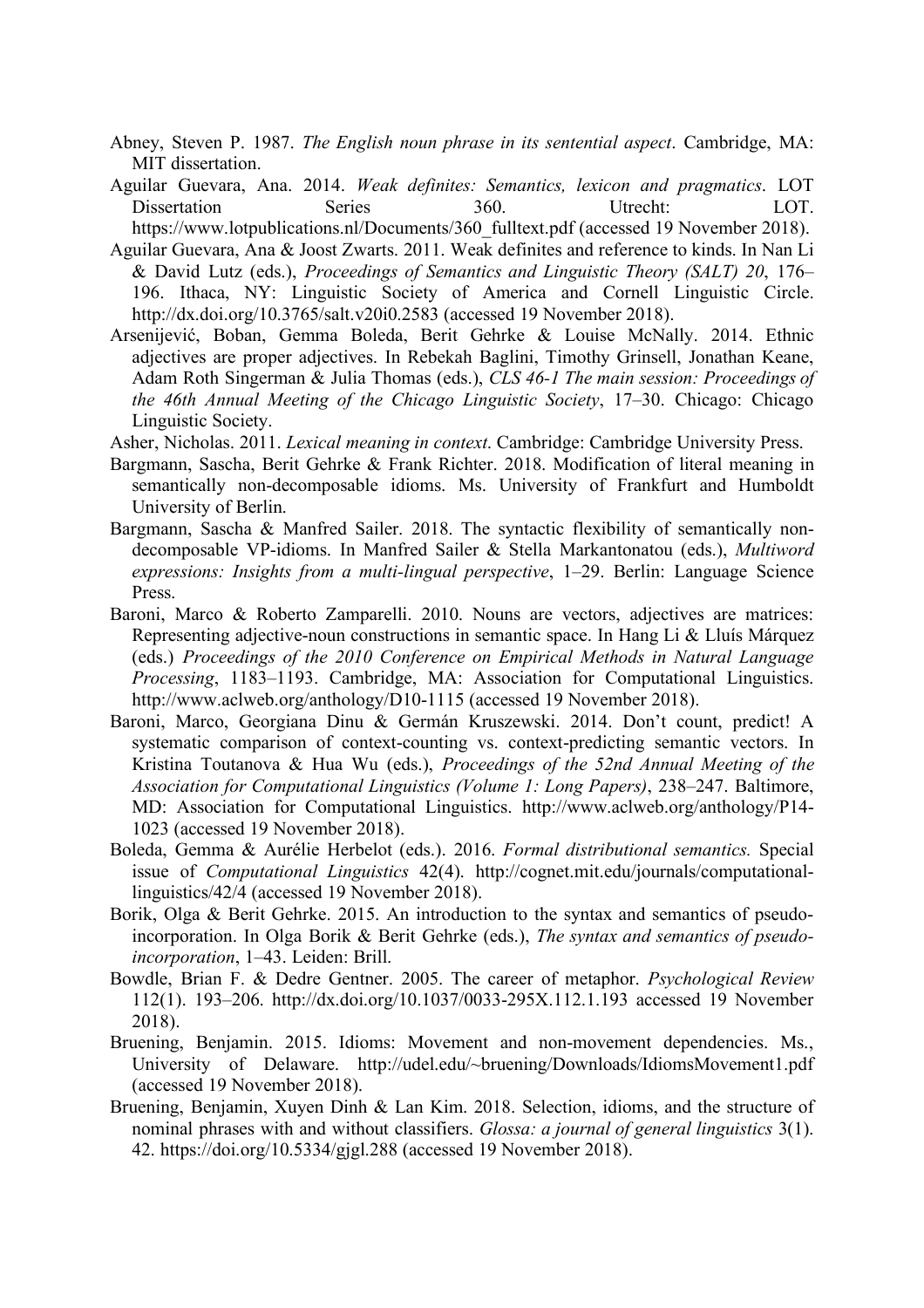- Carlson, Gregory N. 1977. *Reference to kinds in English*. Amherst, MA: University of Massachusetts at Amherst dissertation. Published 1980 by Garland Press, New York.
- Carlson, Gregory N. 2003. Weak indefinites. In Martine Coene & Yves D'hulst (eds.), *From NP to DP*, 195–210. Amsterdam: John Benjamins.
- Cecchetto, Carlo & Caterina Donati. 2015. (*Re)labeling*. Cambridge, MA: MIT Press.
- Chae, Hee-Rahk. 2015. Idioms: Formally flexible but semantically non-transparent. In Hai Zhao (ed.), *29th Pacific Asia Conference on Language, Information and Computation: Posters*, 46–54. Shanghai. http://aclweb.org/anthology/Y15-2006 (accessed 19 November 2018).
- Collins, Chris. 2007. Home sweet home. *NYU Working Papers in Linguistics* 1. 1–34.
- Cooper, Robin. 2005. Records and record types in semantic theory. *Journal of Logic and Computation* 15(2). 99–112. https://doi.org/10.1093/logcom/exi004 (accessed 19 November 2018).
- Cserép, Attila. 2010. Premodification in idioms. *Argumentum* 6. 100–112. http://epa.oszk.hu/00700/00791/00007/pdf/cserepa.pdf (accessed 19 November 2018).
- Diesing, Molly. 1992. *Indefinites*. Cambridge, MA: MIT Press.
- Ernst, Thomas. 1981. Grist for the linguistic mill: Idioms and 'extra' adjectives. *Journal of Linguistic Research* 1(3). 51–68.
- Espinal, M. Teresa & Jaume Mateu. 2010. On classes of idioms and their interpretation. *Journal of Pragmatics* 42(5). 1397–1411. https://doi.org/10.1016/j.pragma.2009.09.016 (accessed 19 November 2018).
- Everaert, Martin. 2017. Idioms: What you see is what you get? Paper presented at The Syntax of Idioms Workshop, Utrecht University, 20 January.
- Farkas, Donka & Henriëtte de Swart. 2003. *The semantics of incorporation: From argument structure to discourse transparency*. Stanford, CA: CSLI Publications.
- Fellbaum, Christiane. 2015. Is there a grammar of idioms? Paper presented at the 8th Brussels Conference on Generative Linguistics, Brussels, 4-5 June.
- Fox, Danny. 2002. Antecedent-contained deletion and the copy theory of movement. *Linguistic Inquiry* 33(1). 63–96. https://doi.org/10.1162/002438902317382189 (accessed 19 November 2018).
- Garrette, Dan, Katrin Erk & Raymond Mooney. 2011. Integrating logical representations with probabilistic information using Markov logic. *Proceedings of the Ninth International Conference on Computational Semantics (IWCS 2011)*. http://aclweb.org/anthology/W11- 0112 (accessed 19 November 2018).
- Gehrke, Berit. To appear. Event kinds. In R. Truswell (ed.), *The Oxford handbook of event structure*, Oxford: Oxford University Press.
- Gehrke, Berit & Louise McNally. 2014. Event individuation by objects: Evidence from frequency adjectives. In Urtzi Etxeberria, Annamaria Fălăuş, Aritz Irurtzun & Bryan Leferman (eds.), *Proceedings of Sinn und Bedeutung 18*, 146–163. Bayonne and Vitoria-Gasteiz. https://semanticsarchive.net/sub2013/SeparateArticles/Gehrke-McNally.pdf (accessed 19 November 2018).
- Gehrke, Berit & Louise McNally. 2015. Distributional modification: The case of frequency adjectives. *Language* 91(4). 837–870. https://doi.org/10.1353/lan.2015.0065 (accessed 19 November 2018).
- Glasbey, Sheila R. 2003. Let's paint the town red for a few hours: Composition of aspect in idioms. In A.M. Wellington (ed.), *Proceedings of the ACL Workshop: The Lexicon and Figurative Language*, 42–48. http://aclweb.org/anthology/W03-1406 (accessed 19 November 2018).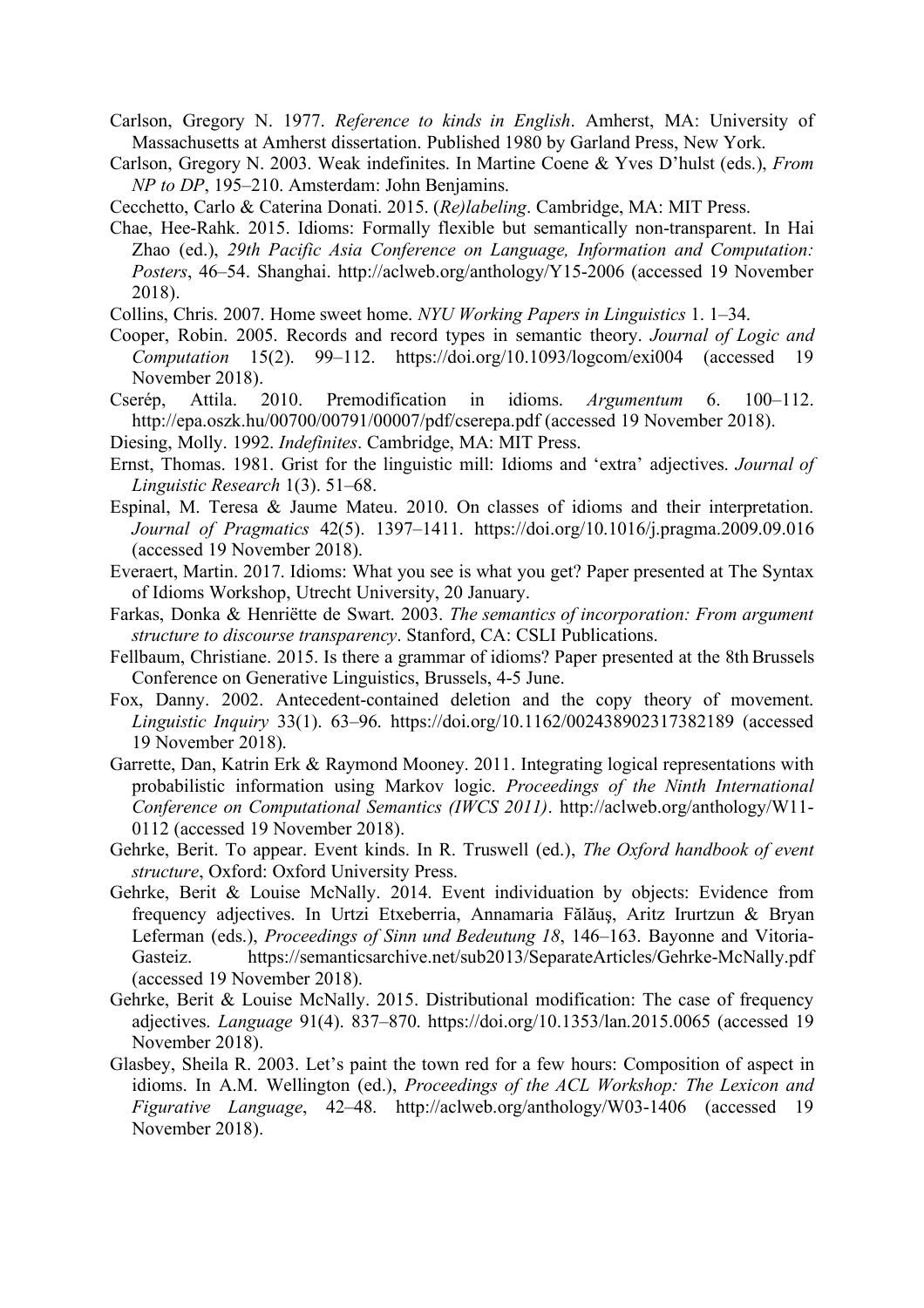- Glasbey, Sheila R. 2007. Aspectual composition in idioms. In Louis de Saussure, Jacques Moeschler & Genoveva Puskas (eds.), *Recent advances in the syntax and semantics of tense, aspect and modality*, 71–87. Berlin: Mouton de Gruyter.
- Glucksberg, Sam. 2001. *Understanding figurative language: From metaphor to idioms*. Oxford: Oxford University Press.
- Grimm, Scott & Louise McNally. 2015. The -*ing* dynasty: Rebuilding the semantics of nominalizations. In Sarah D'Antonio, Mary Moroney & Carol Rose Little (eds.), *Proceedings of the 25th Semantics and Linguistic Theory Conference (SALT)*, 82–102. Ithaca, NY: Linguistic Society of America and Cornell Linguistics Circle. http://dx.doi.org/10.3765/salt.v25i0.3070 (accessed 19 November 2018).
- Hedges, Jules & Mehrnoosh Sadrzadeh. 2016. A generalised quantifier theory of natural language in categorical compositional distributional semantics with bialgebras. CoRR abs/1602.01635. http://arxiv.org/abs/1602.01635 (accessed 19 November 2018).
- Hogeweg, Lotte. To appear. Suppression in interpreting adjective noun combinations and the nature of the lexicon. *Journal of Semantics*.
- Jackendoff, Ray. 1993. *Home* is subject to Principle A. *Linguistic Inquiry* 24(1). 173–177.

Jackendoff, Ray. 1997. *The architecture of the language faculty*. Cambridge, MA: MIT Press.

- Kamp, Hans & Uwe Reyle. 1993. *From discourse to logic: Introduction to modeltheoretic semantics of natural language, formal logic and discourse representation theory*. Dordrecht: Kluwer.
- Klein, Dan & Christopher Manning. 2002. Fast exact inference with a factored model for natural language parsing. In Suzanna Becker, Sebastian Thrun & Klaus Obermayer (eds.), *Advances in Neural Information Processing Systems 15 (NIPS 2002)*, 3–10. Cambridge, MA: MIT Press. http://papers.nips.cc/paper/2325-fast-exact-inference-with-a-factoredmodel-for-natural-language-parsing.pdf (accessed 19 November 2018).
- Koenig, Jean-Pierre & Gail Mauner. 1999. A-definites and the discourse status of implicit arguments. *Journal of Semantics* 16(3). 207–236. https://doi.org/10.1093/jos/16.3.207 (accessed 19 November 2018).
- Landauer, Thomas K. & Susan T. Dumais. 1997. A solution to Plato's problem: The latent semantic analysis theory of acquisition, induction, and representation of knowledge. *Psychological Review*, 104(2). 211–240. http://dx.doi.org/10.1037/0033-295X.104.2.211 (accessed 19 November 2018).
- Lasersohn, Peter. 2018. Common nouns as variables: Evidence from conservativity and the temperature paradox. In Robert Truswell, Chris Cummins, Caroline Heycock, Brian Rabern & Hannah Rohde (eds.), *Proceedings of Sinn und Bedeutung 21*, 731–746. https://semanticsarchive.net/Archive/DRjNjViN/SuB21.pdf (accessed 19 November 2018).
- Lebani, Gianluca E., Marco S.G. Senaldi & Alessandro Lenci. 2016. Modeling idiom variability with entropy and distributional semantics. In Johannes Wahle, Marisa Köllner, Harald Baayen, Gerhard Jäger & Tineke Baayen-Oudshoorn (eds.), *Proceedings of the 6th Conference on Quantitative Investigations in Theoretical Linguistics*. http://dx.doi.org/10.15496/publikation-8615 (accessed 19 November 2018).
- Lenci, Alessandro. 2018. Distributional Models of Word Meaning. *Annual Review of Linguistics* 4(1). 151–171.
- Lewis, M. & M. Steedman. 2013. Combined distributional and logical semantics. *Transactions of the Association for Computational Linguistics* 1. 179-192. https://transacl.org/ojs/index.php/tacl/article/view/93/11 (accessed 19 November 2018).
- Liberman, Anatoly. 2016. More on idioms: "kick the bucket". Blog post dated 17 February 2016. https://blog.oup.com/2016/02/kick-the-bucket-idiom-origin-etymology/ (accessed 19 November 2018).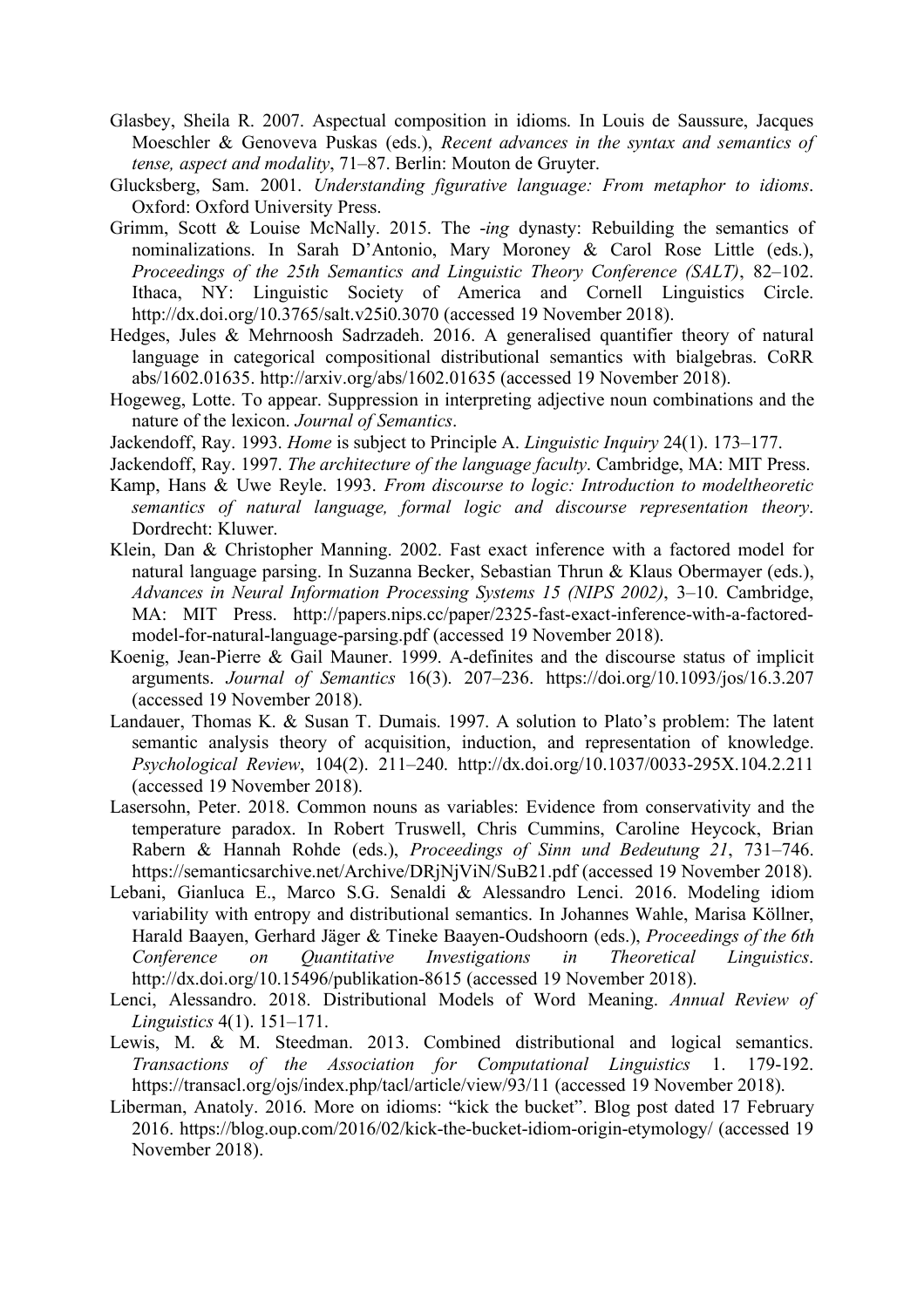- Liu, Pengfi, Kaiyu Qian, Xipeng Qiu & Xuanjing Huang. 2017. Idiom-aware compositional distributed semantics. In Martha Palmer, Rebecca Hwa & Sebastian Riedel (eds.), *Proceedings of the 2017 Conference on Empirical Methods in Natural Language Processing*, 1204–1213. Copenhagen: Association for Computational Linguistics. http://aclweb.org/anthology/D17-1124 (accessed 19 November 2018).
- Massam, Diane. 2001. Pseudo noun incorporation in Niuean. *Natural Language and Linguistic Theory* 19(1). 153–197. https://doi.org/10.1023/A:1006465130442 (accessed 19 November 2018).
- McClure, Scott. 2011. Modification in non-combining idioms. *Semantics and Pragmatics* 4. 1-7. http://dx.doi.org/10.3765/sp.4.7 (accessed 19 November 2018).
- McNally, Louise. 1992. *An interpretation for the English existential construction*. University of California, Santa Cruz, dissertation.
- McNally, Louise. 2017. Kinds, descriptions of kinds, concepts, and distributions. In Kata Balogh & Wiebke Petersen (eds.), *Bridging formal and conceptual semantics. Selected papers of BRIDGE-14*, 39–61. Düsseldorf: dup. http://dup.oa.hhu.de/570/ (accessed 19 November 2018).
- McNally, Louise & Gemma Boleda. 2004. Relational adjectives as properties of kinds. In Olivier Bonami & Patricia Cabredo Hofherr (eds.), *Empirical Issues in Formal Syntax and Semantics 5*. 179–196. http://www.cssp.cnrs.fr/eiss5/mcnally-boleda/mcnally-boledaeiss5.pdf (accessed 19 November 2018).
- McNally, Louise & Gemma Boleda. 2017. Conceptual vs. referential affordance in concept composition. In Yoad Winter & James A. Hampton (eds.), *Compositionality and concepts in linguistics and psychology*, 245–267. Berlin: Springer. https://doi.org/10.1007/978-3- 319-45977-6\_10 (accessed 19 November 2018).
- Mikolov, Tomas, Kai Chen, Greg Corrado & Jeffrey Dean. 2013. Efficient estimation of word representations in vector space. Paper presented at the International Conference on Learning Representations (ICLR), Scottsdale, AZ, 2-4 May.
- Morzycki, Marcin. 2015. *Modification*. Cambridge: Cambridge University Press.
- Nicolas, Tim. 1995. Semantics of idiom modification. In Martin Everaert, Erik-Jan van der Linden, André Schenk & Rob Schreuder (eds.), *Idioms: Structural and psychological perspectives*, 233–252. Hillsdale, NJ: Lawrence Erlbaum Associates.
- Nunberg, Geoffrey, Ivan A. Sag & Thomas Wasow. 1994. Idioms. *Language* 70(3). 491–538. https://doi.org/10.1353/lan.1994.0007 (accessed 19 November 2018).
- Paperno, Denis, Nghia The Pham & Marco Baroni. 2014. A practical and linguisticallymotivated approach to compositional distributional semantics. In Kristina Toutanova & Hua Wu (eds.), *Proceedings of the 52nd Annual Meeting of the Association for Computational Linguistics (Volume 1: Long Papers)*, 90–99. Baltimore, MD: Association for Computational Linguistics. http://www.aclweb.org/anthology/P/P14/P14-1009 (accessed 19 November 2018).
- Pham, Nghia The. 2016. *Sentential representations in distributional semantics*. Trento: University of Trento dissertation.
- Pollard, Carl & Ivan A. Sag. 1994. *Head-Driven Phrase Structure Grammar*. Stanford, CA: CSLI Publications.
- Potts, Christopher. 2005. *The logic of conventional implicatures*. Oxford: Oxford University Press.
- Pustejovsky, James. 1995. *The generative lexicon*. Cambridge, MA: MIT Press.
- Romoli, Jacopo. 2015. A structural account of conservativity. *Semantics-Syntax Interface* 2(1). 28–57.
- Rubio Fernández, Paula. 2006. Delimiting the power of suppression in lexical processing: the question of below-baseline performance. *UCL Working Papers in Linguistics* 18. 119–137.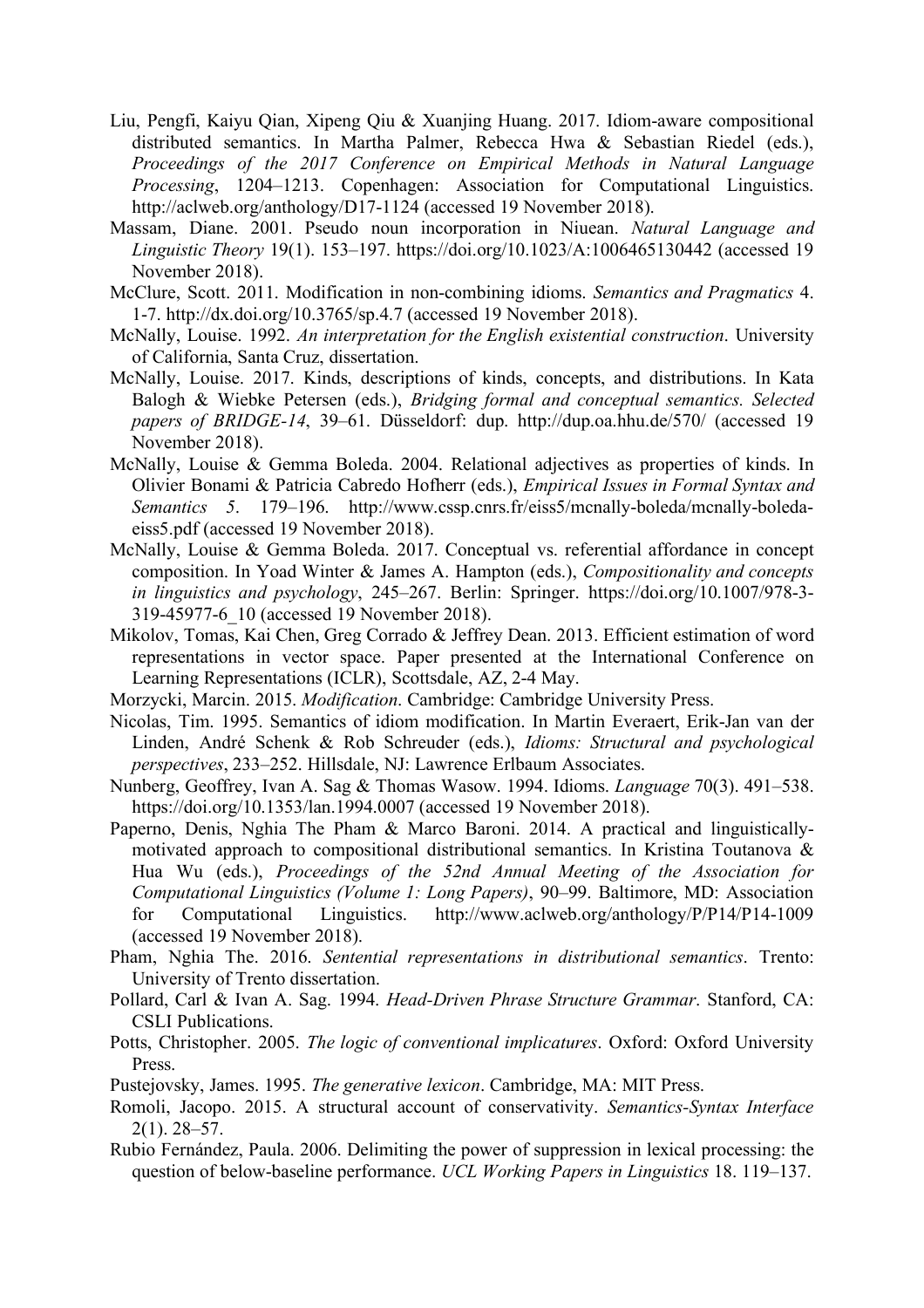- Sailer, Manfred. 2004. Local Semantics in Head-Driven Phrase Structure Grammar. In Olivier Bonami and Patricia Cabredo Hofherr (eds.), *Empirical Issues in Syntax and Semantics 5*, 197–214. http://www.cssp.cnrs.fr/eiss5/sailer/sailer-eiss5.pdf (accessed 19 November 2018).
- Sailer, Manfred. 2017. The multi-dimensional semantics of kinegrams. Paper presented at the 4th European Workshop on HPSG, Paris, 24-25 March.
- Sauerland, Uli. 2004. The interpretation of traces. *Natural Language Semantics* 12(1). 63– 127. https://doi.org/10.1023/B:NALS.0000011201.91994.4f (accessed 19 November 2018).
- Schwarz, Florian. 2014. How weak and how definite are Weak Definites? In Ana Aguilar Guevara, Bert Le Bruyn & Joost Zwarts (eds.), *Weak referentiality*, 213–236. Amsterdam: John Benjamins.
- Senaldi, Marco S.G., Gianluca E. Lebani and Alessandro Lenci. 2016. Lexical variability and compositionality: Investigating idiomaticity with Distributional Semantic Models. In Valia Kordoni, Kostadin Cholakov, Markus Egg, Stella Markantonatou & Preslav Nakov (eds.), *Proceedings of the 12th Workshop on Multiword Expressions*, 21–31. Berlin: Association for Computational Linguistics. http://aclweb.org/anthology/W16-1803 (accessed 19 November 2018).
- Sportiche, Dominique. 2005. Division of labor between Merge and Move: Strict locality of selection and apparent reconstruction paradoxes. Ms. UCLA. https://ling.auf.net/lingbuzz/000163 (accessed 19 November 2018).
- Stathi, Ekatherini. 2007. A corpus-based analysis of adjectival modification in German idioms. In Christiane Fellbaum (ed.), *Idioms and collocations: Corpus-based linguistic and lexicographic studies*, 81–108. London/New York: Continuum.
- Svenonius, Peter. 2005. Extending the Extension Condition to discontinuous idioms. *Linguistic Variation Yearbook* 5. 227–263. https://doi.org/10.1075/livy.5.08sve (accessed 19 November 2018).
- Swinney, David. 1979. Lexical access during sentence comprehension: (Re)consideration of context effects. *Journal of Verbal Learning and Verbal Behavior* 18(6). 645–660. https://doi.org/10.1016/S0022-5371(79)90355-4. (accessed 19 November 2018).
- Terzi, Arhonto. 2010. On null spatial Ps and their arguments. *Catalan Journal of Linguistics*  9. 167–187. https://revistes.uab.cat/catJL/article/view/v9-terzi/108 (accessed 19 November 2018).
- Titone, Debra A. & Cynthia M. Conine. 1999. On the compositional and noncompositional nature of idiomatic expressions. *Journal of Pragmatics* 31(12). 1655–1674. https://doi.org/10.1016/S0378-2166(99)00008-9 (accessed 19 November 2018).
- Van Geenhoven, Veerle. 1996. *Semantic incorporation and indefinite descriptions: Semantic and syntactic aspects of West Greenlandic noun incorporation*. Tübingen: Universität Tübingen dissertation.
- Weinreich, Uriel. 1969. Problems in the analysis of idioms. In Jaan Puhvel (ed.) *Substance and structure of language*, 23–81. Berkeley, CA: University of California Press.

## **Appendix**

Alphabetical list of the idiomatic expressions mentioned in this article, with glosses from Merriam Webster's Online Dictionary (https://www.merriam-webster.com) unless otherwise noted.

- *to bark up the wrong tree*: to promote or follow a mistaken course (as in doing research)